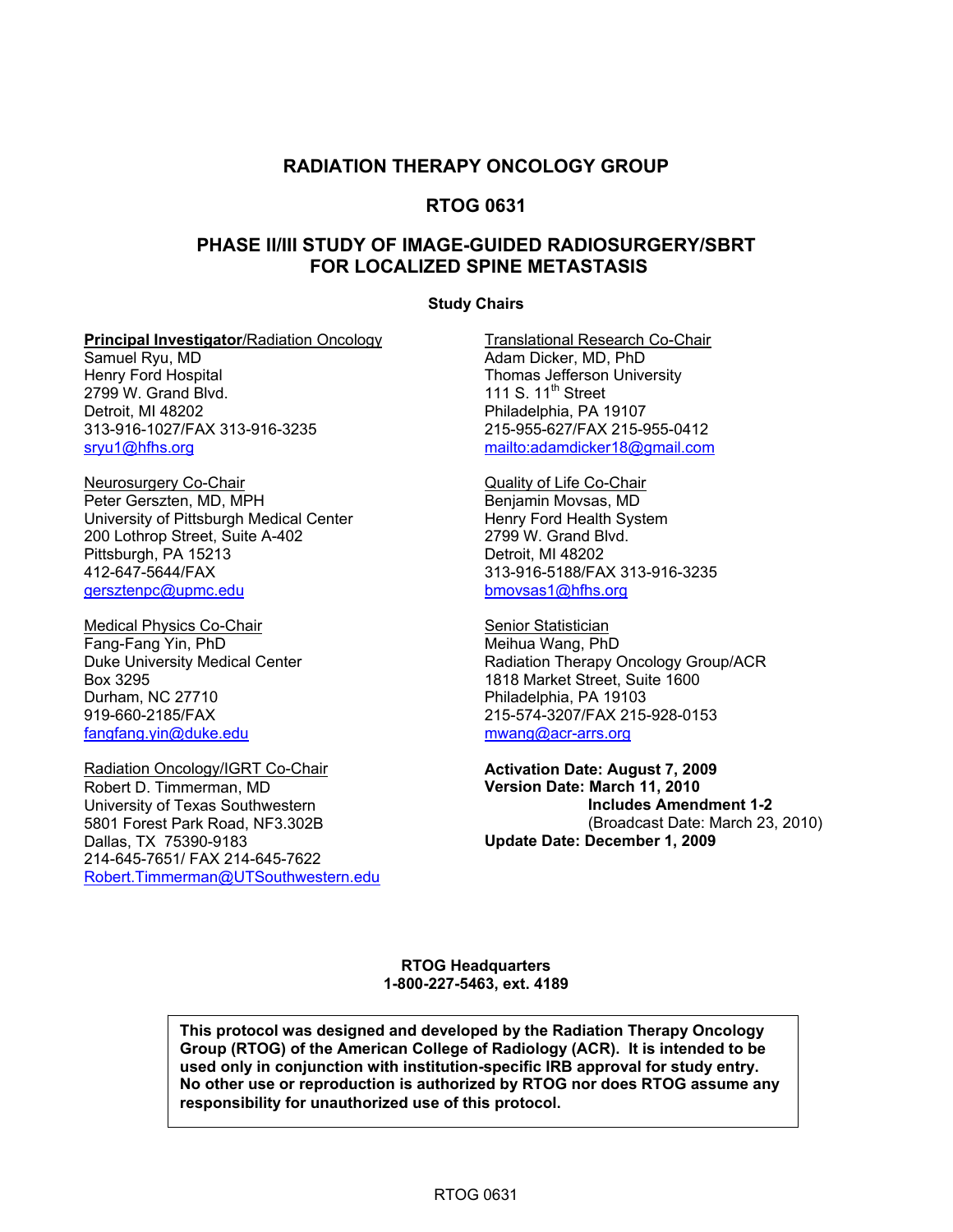### **INDEX**

Schema

Eligibility Checklist

- 1.0 Introduction
- 2.0 Objectives
- 3.0 Patient Selection
- 4.0 Pretreatment Evaluations/Management
- 5.0 Registration Procedures
- 6.0 Radiation Therapy
- 7.0 Drug Therapy
- 8.0 Surgery
- 9.0 Other Therapy
- 10.0 Tissue/Specimen Submission
- 11.0 Patient Assessments
- 12.0 Data Collection
- 13.0 Statistical Considerations

References

- Appendix I Sample Consent Form<br>Appendix II Study Parameters
- Appendix II Study Parameters<br>Appendix III Performance Statu
	-
- Appendix III Performance Status Scoring<br>Appendix IV Neurological Examination Appendix IV - Neurological Examination<br>Appendix V - Blood Collection
	- Blood Collection
- Appendix VI Urine Collection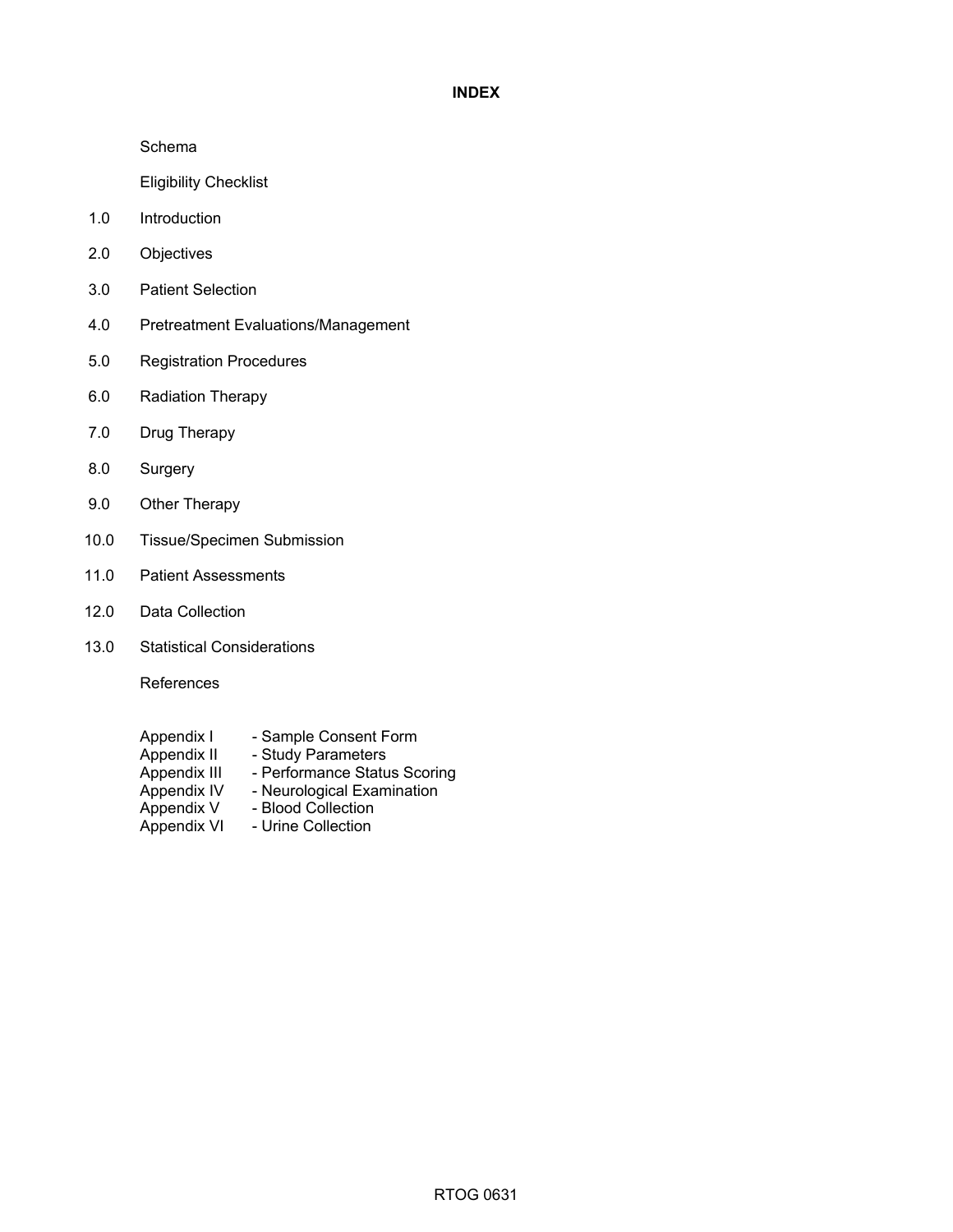### **RADIATION THERAPY ONCOLOGY GROUP**

### **RTOG 0631**

### **Phase II/III Study of Image-Guided Radiosurgery/SBRT for Localized Spine Metastasis**

### **SCHEMA**

|   | <b>PHASE II COMPONENT</b>     |  |  |  |
|---|-------------------------------|--|--|--|
| R |                               |  |  |  |
| Е |                               |  |  |  |
| G | Radiosurgery/SBRT:            |  |  |  |
|   | Single fraction dose of 16 Gy |  |  |  |
| S |                               |  |  |  |
|   |                               |  |  |  |
| Е |                               |  |  |  |
| R |                               |  |  |  |

|   | <b>PHASE III COMPONENT</b>        |   |                                            |  |  |
|---|-----------------------------------|---|--------------------------------------------|--|--|
| S |                                   | R |                                            |  |  |
|   | <b>Number of Spine Metastases</b> | A | Arm 1: Radiosurgery/SBRT:                  |  |  |
| R |                                   | N | Single fraction dose of 16 Gy              |  |  |
| А | 2) 2-3                            | D |                                            |  |  |
|   |                                   | O | Arm 2: External Beam Radiation Therapy:    |  |  |
|   |                                   | M | Single fraction dose of 8 Gy               |  |  |
| F |                                   |   |                                            |  |  |
| v |                                   | Z | Randomization ratio (Arm 1: Arm 2) = $2:1$ |  |  |
|   |                                   | Е |                                            |  |  |

See Section 5.0 for pre-registration requirements; see Section 6.0 for details of radiosurgery; see Section 11.2 and Appendix II for follow-up requirements.

### **Patient Population:** (See Section 3.0 for Eligibility)

Patients with localized spine metastasis from the C1 to L5 levels (a solitary spine metastasis; 2 separate spine levels; or up to 3 separate sites); each of the separate sites must have a maximal involvement of 2 contiguous vertebral bodies.

**Required Sample Size**: **Phase II component: 43 patients Phase III component: 240 patients**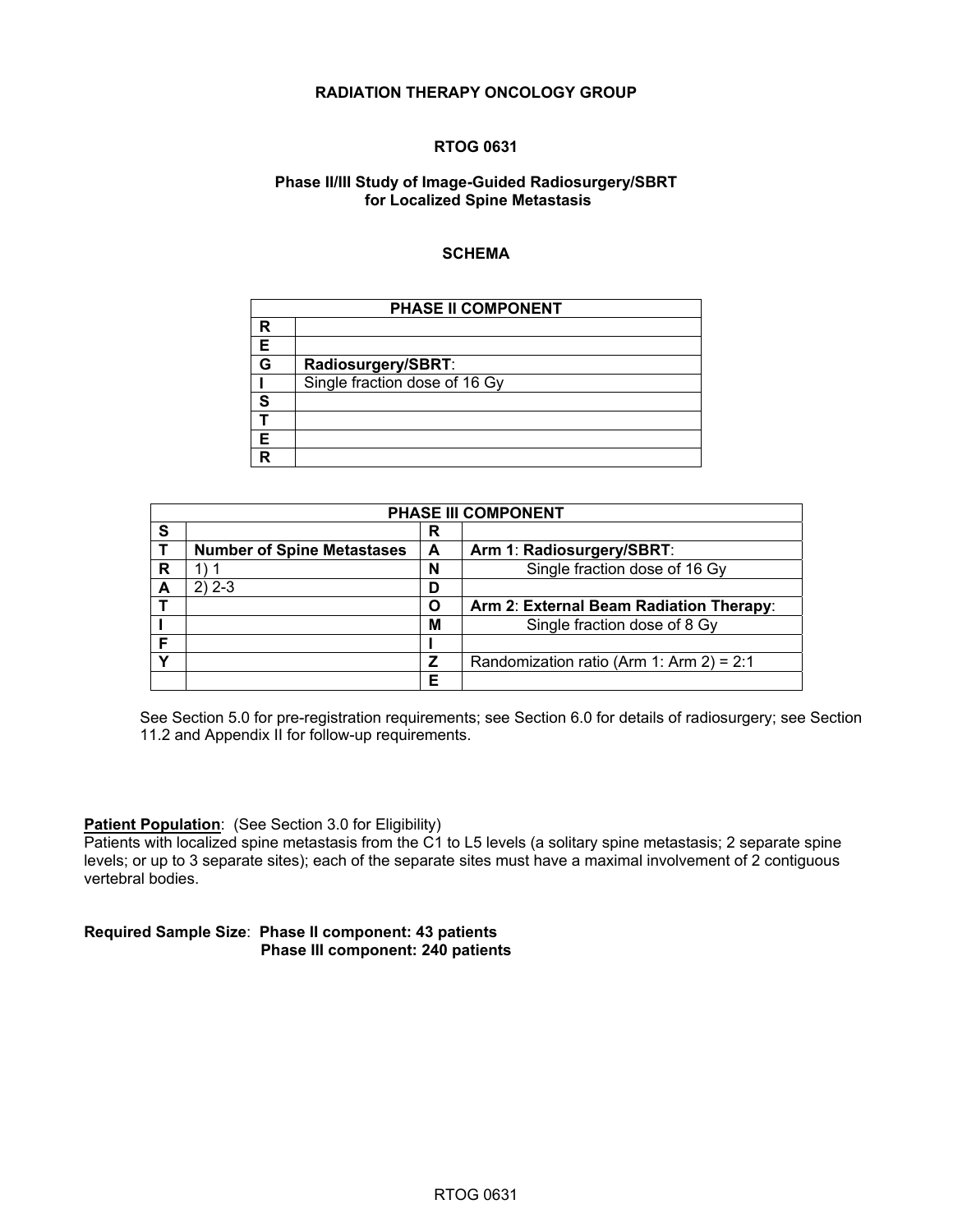### **RTOG 0631 ELIGIBILITY CHECKLIST (8/7/09, 11/6/09, 3/11/10) Case # (page 1 of 3)**

- \_\_\_\_\_ (Y) 1. According to a screening imaging study, is there localized spine metastasis from the C1 to L5 (a solitary spine metastasis); two separate spine levels; or up to 3 separate sites (e.g. C5, T5-6, and T12)?
	- Specify screening imaging study (bone scan, PET, CT scan, or MRI)
- \_\_\_\_\_ (Y) 2. Is the patient's Zubrod Performance Status 0-2?
- $\frac{1}{2}$  (Y) 3. Is the patient  $\geq$  18 years old?
- \_\_\_\_\_ (Y) 4. Has a history and physical been performed within 2 weeks prior to registration?
- $( Y ) 5.$  Has a MRI of the involved spine been performed within 4 weeks prior to registration?
- \_\_\_\_\_ (Y) 6. Has the Numerical Rating Pain Scale been performed within 1 week prior to registration with a score of > 5 for at least one of the planned sites for spine radiosurgery?
- $\qquad \qquad$  (Y) 7. Has the patient had a neurological exam within 1 week prior to registration to rule out rapid neurologic decline?
- $(Y)$  8. If epidural compression is present, is there  $a \geq 3$ mm gap between spinal cord and the edge of the epidural lesion?
- $(Y)$  9. If the patient has a paraspinal mass ( $\leq$  5 cm in greatest dimension), is it contiguous with the spine metastasis?
- (Y/NA) 10. If a women of child bearing potential, has the patient had a negative serum pregnancy test within 2 weeks prior to registration?
- (Y) 11. If a woman of child bearing potential or a sexually active male, is the patient willing to use effective contraception while on treatment?
- \_\_\_\_\_\_(Y) 12. Has the patient signed the informed consent?
- (N) 13. Does the patient have myeloma, lymphoma, renal cell carcinoma, or melanoma?
- \_\_\_\_\_\_(N) 14. Is the patient non-ambulatory?
- \_\_\_\_\_\_(Y) 15. Are all spinal metastases planned to be treated according to the protocol?
- \_\_\_\_\_\_(N) 16. Is there spinal instability due a compression fracture?
- $\underline{\hspace{1cm}}(N)$  17. > 50% loss of vertebral body height?
- \_\_\_\_\_\_(N) 18. Is frank spinal cord compression or displacement or epidural compression within 3 mm of the spinal cord?
- $(N)$  19. Is bony retropulsion causing neurologic abnormality?
- \_\_\_\_\_\_(N) 20. Has the patient received prior radiation to the index spine?
- \_\_\_\_\_\_(N) 21. Is an MRI of the spine medically contraindicated for the patient?

**(Continued on next page)**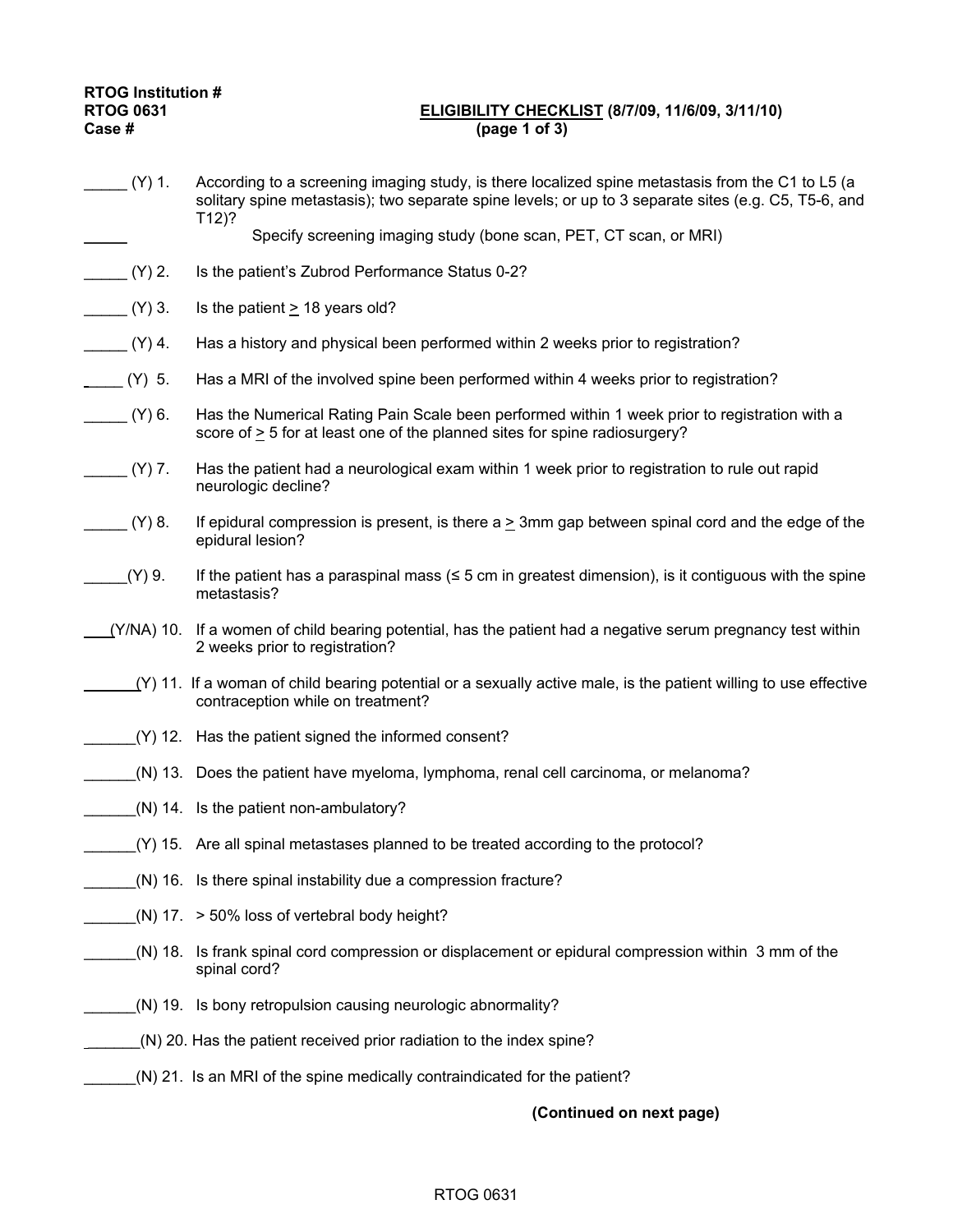# **RTOG 0631 ELIGIBILITY CHECKLIST (8/7/09, 11/6/09)**

| <b>REGISTRATION.</b> |     | The following questions will be asked at Study Registration:<br>CREDENTIALING FOR IMRT and IMAGE-GUIDED SPINE RADIOSURGERY IS REQUIRED BEFORE |
|----------------------|-----|-----------------------------------------------------------------------------------------------------------------------------------------------|
|                      | 1.  | Name of institutional person registering this case?                                                                                           |
| (Y)                  | 2.  | Has the Eligibility Checklist (above) been completed?                                                                                         |
| (Y)                  | 3.  | Is the patient eligible for this study?                                                                                                       |
|                      | 4.  | Date the patient provided study-specific consent prior to study entry                                                                         |
|                      | 5.  | Patient's Initials (First Middle Last) [May 2003; If no middle initial, use hyphen]                                                           |
|                      | 6.  | Verifying Physician                                                                                                                           |
|                      | 7.  | Patient's ID Number                                                                                                                           |
|                      | 8.  | Date of Birth                                                                                                                                 |
|                      | 9.  | Race                                                                                                                                          |
|                      | 10. | Ethnic Category (Hispanic or Latino; Not Hispanic or Latino; Unknown)                                                                         |
|                      | 11. | Gender                                                                                                                                        |
|                      | 12. | Patient's Country of Residence                                                                                                                |
|                      | 13. | Zip Code (U.S. Residents)                                                                                                                     |
|                      | 14. | Method of Payment                                                                                                                             |
|                      | 15. | Will any component of the patient's care be given at a military or VA facility?                                                               |
|                      | 16. | <b>Calendar Base Date</b>                                                                                                                     |
|                      | 17. | Registration/randomization date: This date will be populated automatically.                                                                   |

# **(Continued on next page)**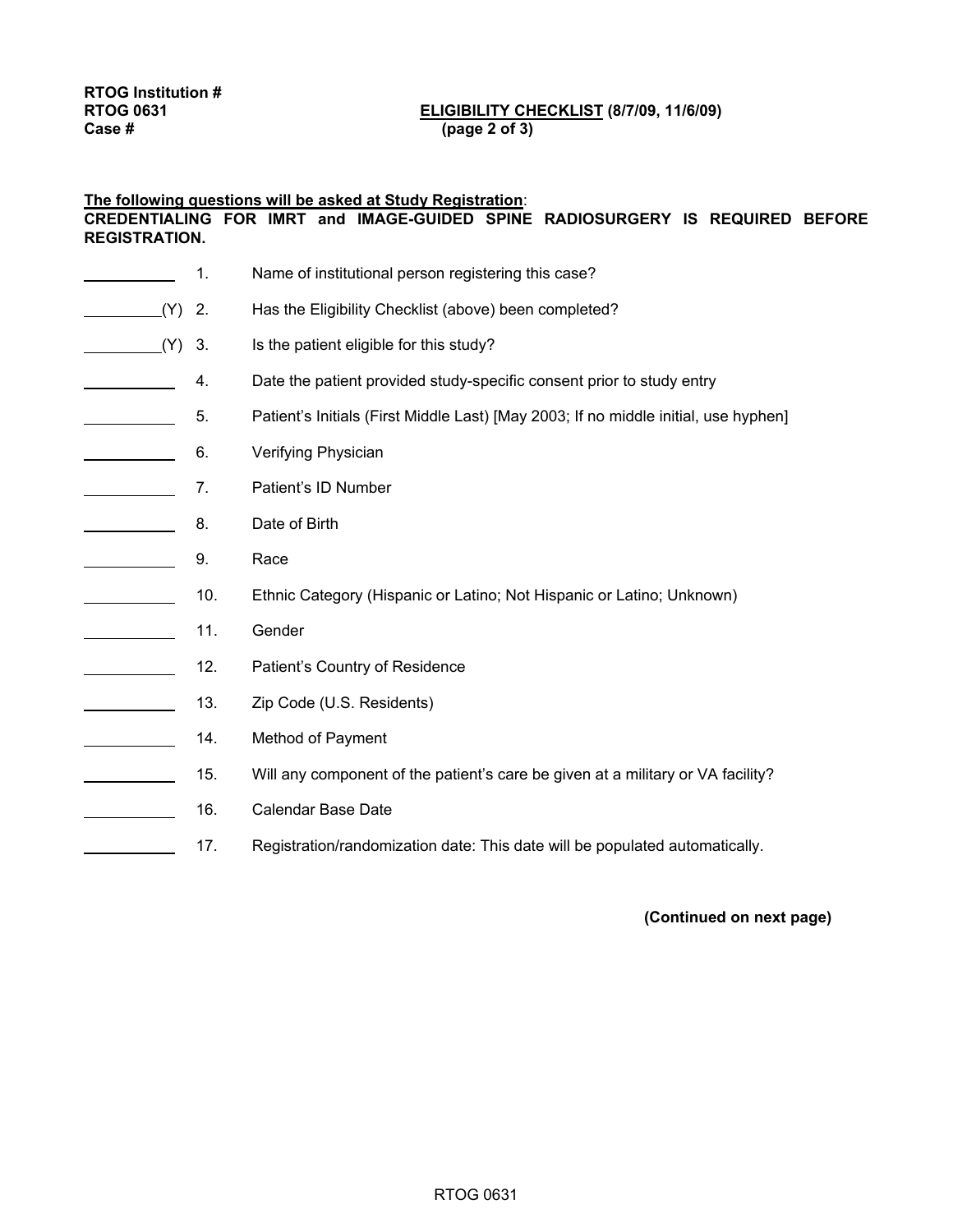**RTOG Institution # RTOG 0631 ELIGIBILITY CHECKLIST (8/7/09) Case # (page 3 of 3)**  (Y/N) 18. Blood kept for cancer research? (Y/N) 19. Urine kept for cancer research? (Y/N) 20. Blood kept for medical research? (Y/N) 21. Urine kept for medical research? (Y/N) 22. Allow contact for future research? For Phase III Component Only: (N/Y) 21. Did the patient agree to participate in the quality of life component? If no, please specify the reason from the following: 1. Patient refused due to illness 2. Patient refused for other reason: specify 3. Not approved by institutional IRB 4. Tool not available in patient's language 5. Other reason: specify 22. Specify number of spine metastases (1 vs. 2-3) The Eligibility Checklist must be completed in its entirety prior to web registration. The completed, signed, and dated checklist used at study entry must be retained in the patient's study file and will be evaluated during an institutional NCI/RTOG audit. Completed by **Date** Date **Date Date Date Date** 

RTOG 0631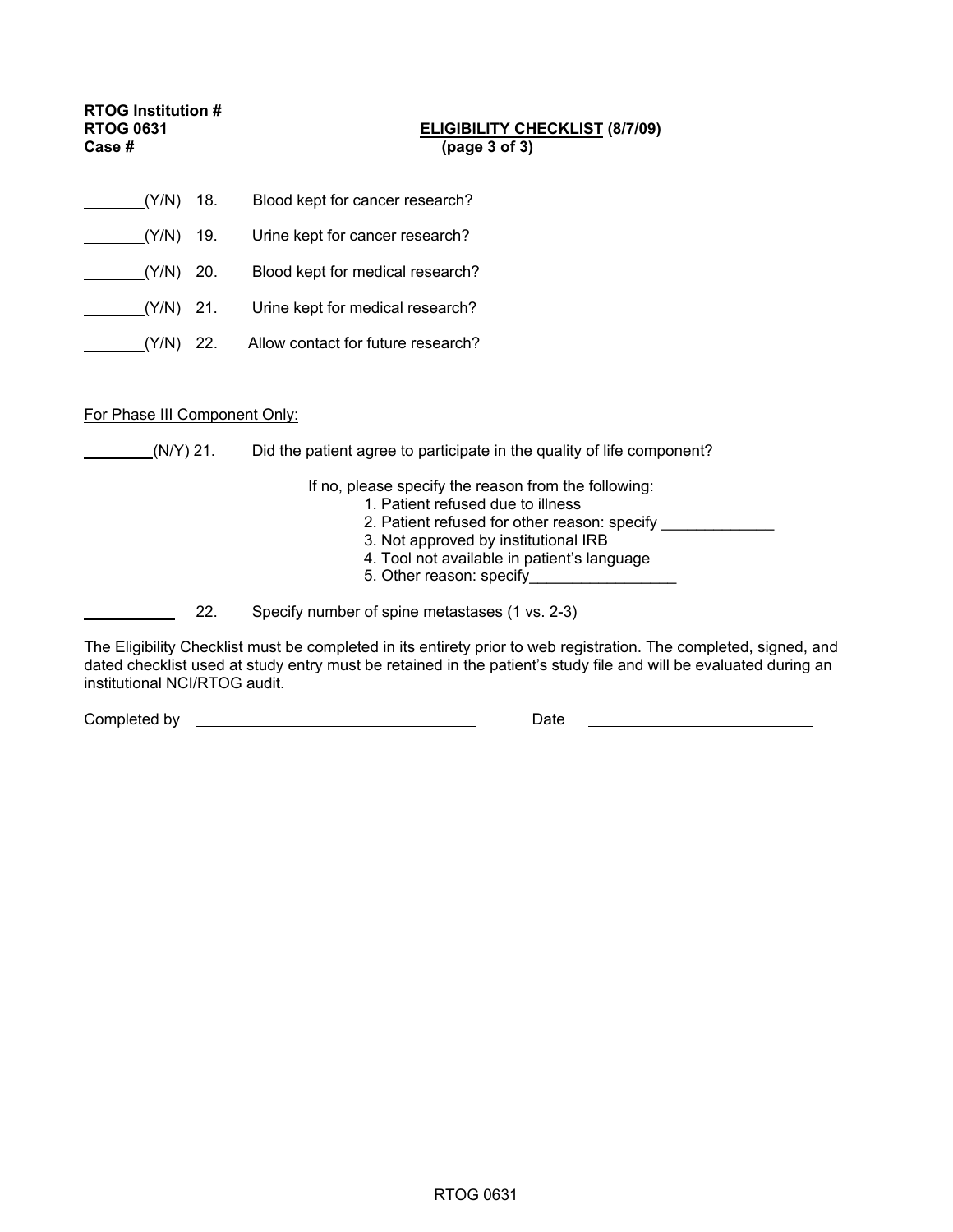### **1.0 INTRODUCTION**

### **1.1** Spine Metastasis

 Spine metastases are a common complication of cancer. While similar to other bone metastases in terms of vertebral bone involvement, spine metastases have unique clinical considerations. One is spinal bone pain, which is the most common initial presenting symptom. The other is that these metastases can present with a soft tissue mass at the paraspinal area or as an epidural compression. Therefore, patients with spinal metastases invariably have severe back pain, often with associated neurological problems, which can further compromise their performance status.

 The main presenting symptom of spine metastases is back pain. Therefore, the primary goal of radiosurgery for spinal metastases is pain control (relief). The treatment of spine metastases has largely been with conventional fractionated radiotherapy. Although the most common regimen of radiotherapy has been 30 Gy in 10 fractions, the radiation dose-pain response has not been well settled. An early RTOG study for bone metastasis reported that low-dose short course radiotherapy was as effective as a high dose protracted regimen (Tong 1982). Recently, RTOG 97-14, which randomized the treatment of bone metastasis between a single dose of 8 Gy and 10 fractions of 3 Gy for a total dose of 30 Gy, also showed a similar result. However, the duration and rate of pain control of bone metastases was limited by the conventional method of radiotherapy in both arms (Hartsell 2005). In a subgroup of patients with spine metastases in this study, only 61% of patients experienced partial or complete pain relief at 1 month post-treatment. Recently, there has been an increasing trend of diagnosing more localized spine metastases (i.e., oligometastases), although the true incidence of solitary spine metastasis is not known. These patients may have a prolonged survival time. Therefore, there is pressing need to improve the pain control of patients with spine metastases, which may be connected to an improvement in quality of life.

 Despite the common occurrence of spine metastases, there have been few prospective studies for this large group of patients (Greenberg 1980; Young 1980; Maranzano 1995; Helweg-Larsen 1996; Patchell 2005). It is evident, from these studies, that a single dose of 8-10 Gy is equivalent to a fractionated regimen of 30 Gy in 10 fractions. This suggests that a further increase in the single dose of radiation may improve the rate of pain control. The difficulty is that there is a doselimiting organ, the spinal cord, within close proximity to the vertebral body, and spine metastases often are present with epidural tumor masses. Therefore, accurate targeting and radiation intensity-modulation will be required to minimize the spinal cord dose. In this effort, radiosurgery has emerged as an innovative treatment option for spinal metastases. While the spine region does have the benefit of minimal breathing-related organ movement and easy imaging, safely delivering a more intensive dose of radiation requires not only precise targeting due to the proximity of the spinal cord, but also accurate treatment planning and delivery.

### **1.2** Radiosurgery/SBRT of Localized Spine Metastasis

 Preclinical physical and dosimetric studies have demonstrated the applicability of patient positioning, immobilization, and dosimetric characteristics of spinal radiosurgery for spine metastases (Yin 2002; Yin 2002b). The first approach to establish clinical feasibility was to determine the accuracy and precision of radiosurgery to treat the spine and epidural/paraspinal tumors that are adjacent to the spinal cord. This clinical study demonstrated targeting accuracy within 1.5 mm for actual patient treatment (Ryu 2003). The accuracy of radiosurgical targeting for spine has been reported with various technologies (Ho 2007; Yin 2008).

 Subsequent clinical experience with single dose radiosurgery for spinal metastasis showed the efficacy of radiosurgery for pain control and improvement of neurological function in patients with epidural compression. In these studies, there was rapid pain relief reported with a median time to pain relief of only 2 weeks, with pain control seen in some patients as early as within 24 hours (Ryu 2003; Gertzen 2005; Degen 2005; Ryu 2004). Median duration of pain control in the treated spine region was 13.3 months (Ryu 2008). Other investigators also demonstrated similar results of pain control in patients with spine metastasis (Gertzen 2005; Degen 2005; Gertzen 2006; Gertzen 2005b). Quality of life also was improved secondary to pain control (Degen 2005). Local tumor control at the treated spine was achieved in 95% of the patients. Recurrence at the immediately adjacent vertebrae was less than 5% (Ryu 2004). Patients with oligometastasis had a longer survival with more effective local treatment of the spine metastasis (Ryu 2007). This suggests that a more intensive treatment may be appropriate for patients with localized spine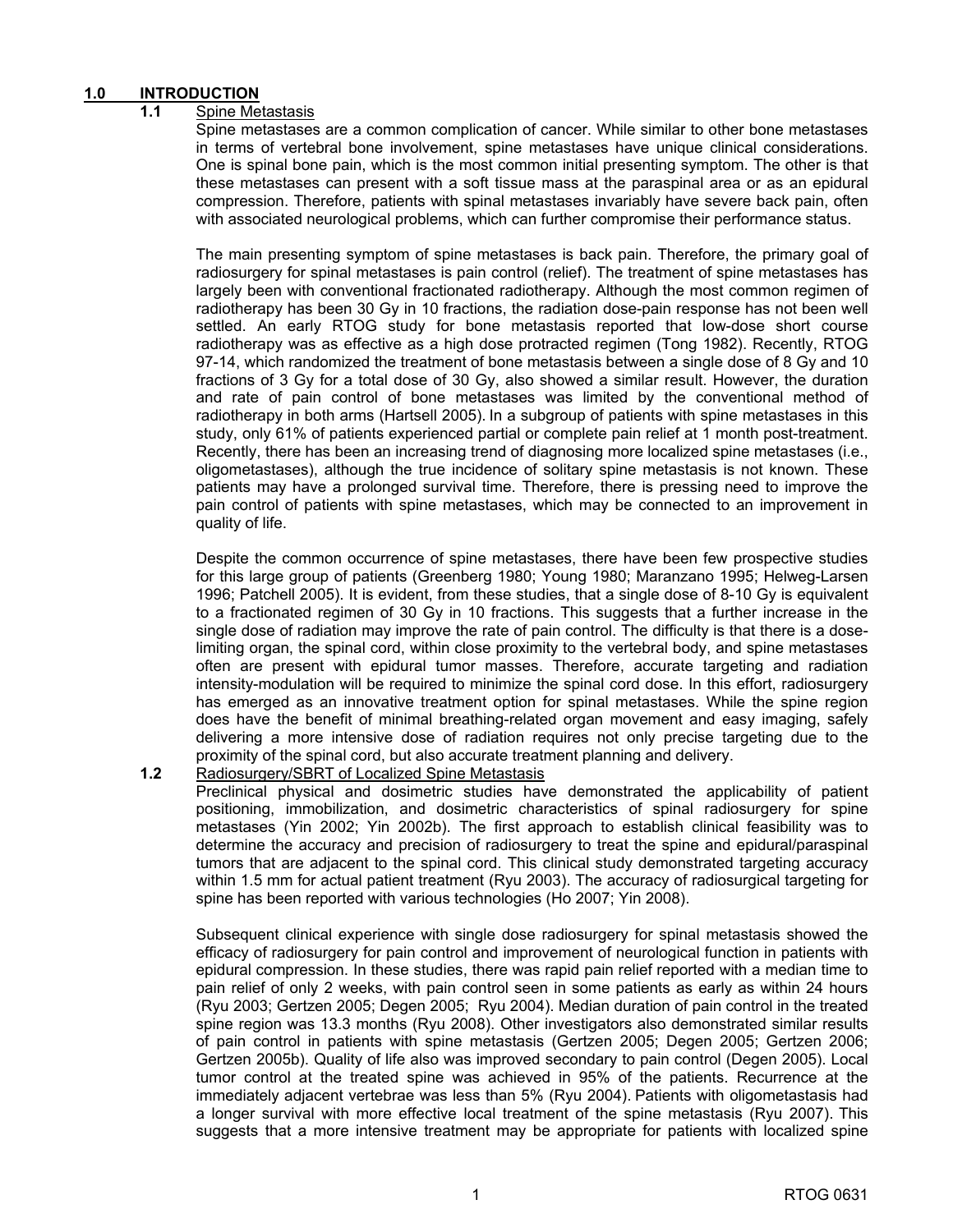metastases in order to improve their clinical outcome and quality of life. A single institution clinical trial of radiosurgery for epidural spinal cord compression showed that thecal sac patency was achieved in 82% of patients by radiographic reduction of epidural or paraspinal tumors (Ryu 2008c).

 Spinal cord as the dose-limiting critical organ at risk is a key concern. Because of the nature of radiosurgery with rapid dose fall-off, there is a radiation dose gradient within the diameter of the spinal cord. The result of accumulated dose volume histogram (DVH) analyses of the spinal cord in 230 procedures at Henry Ford Hospital showed a partial volume tolerance of the spinal cord of 10 Gy to the 10% cross-sectional area of the cord, provided that the spinal cord is defined as 6 mm above and below the radiosurgery target volume (Ryu 2007). Other investigators used slightly different criteria of defining the spinal cord dose: these were a maximum dose of 12-14 Gy at the surface of an MRI-defined or myelogram-defined spinal cord (Chang 2007) or a maximum dose of 10 Gy in a myelogram-defined spinal cord (Yamada 2008). Taken together, these dose criteria were in a similar range. Therefore, we chose to use the spinal dose constraint as 10 Gy to 10 % of the spinal cord defined as a maximum of 6 mm above and below the radiosurgery target.

### **1.3** Selection of Radiosurgery Dose

 A radiation dose-response relationship for pain control has not been established. However, there is a trend for a radiation dose-pain control relationship when all the studies are compiled. A recent meta-analysis of ten randomized trials containing single fraction radiotherapy for painful bone metastasis showed single-fraction radiation (median 8 Gy, range 8-10 Gy) achieved a complete pain response of 33.4%, and an overall response rate of 62.1% (Wu 2003).

 Radiosurgery experiences recently have been reported with a single fraction of higher radiation doses for spinal metastasis. The majority of the spine metastases consistently responded to the higher doses of radiosurgery. Although the results cannot be directly compared to each other, these results suggest a trend towards a higher overall pain control with higher radiation doses (Ryu 2003; Ryu 2004; Gertzen 2006; Gertzen 2005b). There is no threshold dose that can be firmly stated. Based on the Henry Ford Hospital experience of radiosurgery dose escalation from 10 Gy to 20 Gy in 2 Gy increments, there was a strong trend for increasing pain relief with higher radiation doses, particularly when a dose ≥ 16 Gy was employed (Ryu 2008; Ryu 2007).While there was no statistically significant difference, the sample size may have been the main limiting issue to detect a statistical difference in the dose-response analysis. When the radiosurgery dose was ≥ 16 Gy, the probability of pain relief was reached in over 80% of the patients. The experience of the University of Pittsburgh also showed consistent results of pain relief with a median dose ≥ 16 Gy (Gerzten 2005; Gertzen 2005b; Gertzen 2006). Therefore, this study will use 16 Gy in 1 fraction. The spinal cord constraint is 10 Gy to the 10% partial spinal cord volume (spinal cord defined as a maximum of 6 mm above and below the target volume) [Ryu 2007].

### **1.4** Advantages of Image-Guided Radiosurgery

 The potential advantages of using image-guided radiosurgery for spine metastasis are many. First, pain control is rapid and durable. Second, since only the involved spine will be treated, bone marrow will be preserved. The spine is a key blood-forming organ. By reducing the radiation target, organ preservation of the bone marrow can be achieved. This will help facilitate continuation of systemic therapy, which is often essential for this group of patients. Third, radiosurgery is only one treatment as opposed to 10-15 visits for conventional fractionated radiotherapy. It is more convenient for the patient. Equally important is that a single session of radiosurgery does not interfere with ongoing chemotherapy schedules. Fourth, radiosurgery has the potential to be used for decompression of epidural compression. Last, radiosurgery is a noninvasive treatment; it has the potential to reduce the necessity of invasive open surgery in these patients. The non-invasiveness and shortened treatment time provided by spine radiosurgery has great potential to improve the quality of life in this group of patients who can have debilitating conditions and/or neurological deficits. Thus, it is anticipated that in the future image-guided radiosurgery may become a standard of care to treat localized spine metastasis with or without spinal cord compression. Indeed, as this technology is becoming so widely available, this clinical trial is critical to avoid both under-utilization and over-utilization of this emerging technique.

 It is important to first study this emerging technique of spine radiosurgery in a phase II trial within a national cooperative group. This phase II study will assess the experience of spine radiosurgery in the RTOG community, which is the optimum forum to test and develop a new radiotherapeutic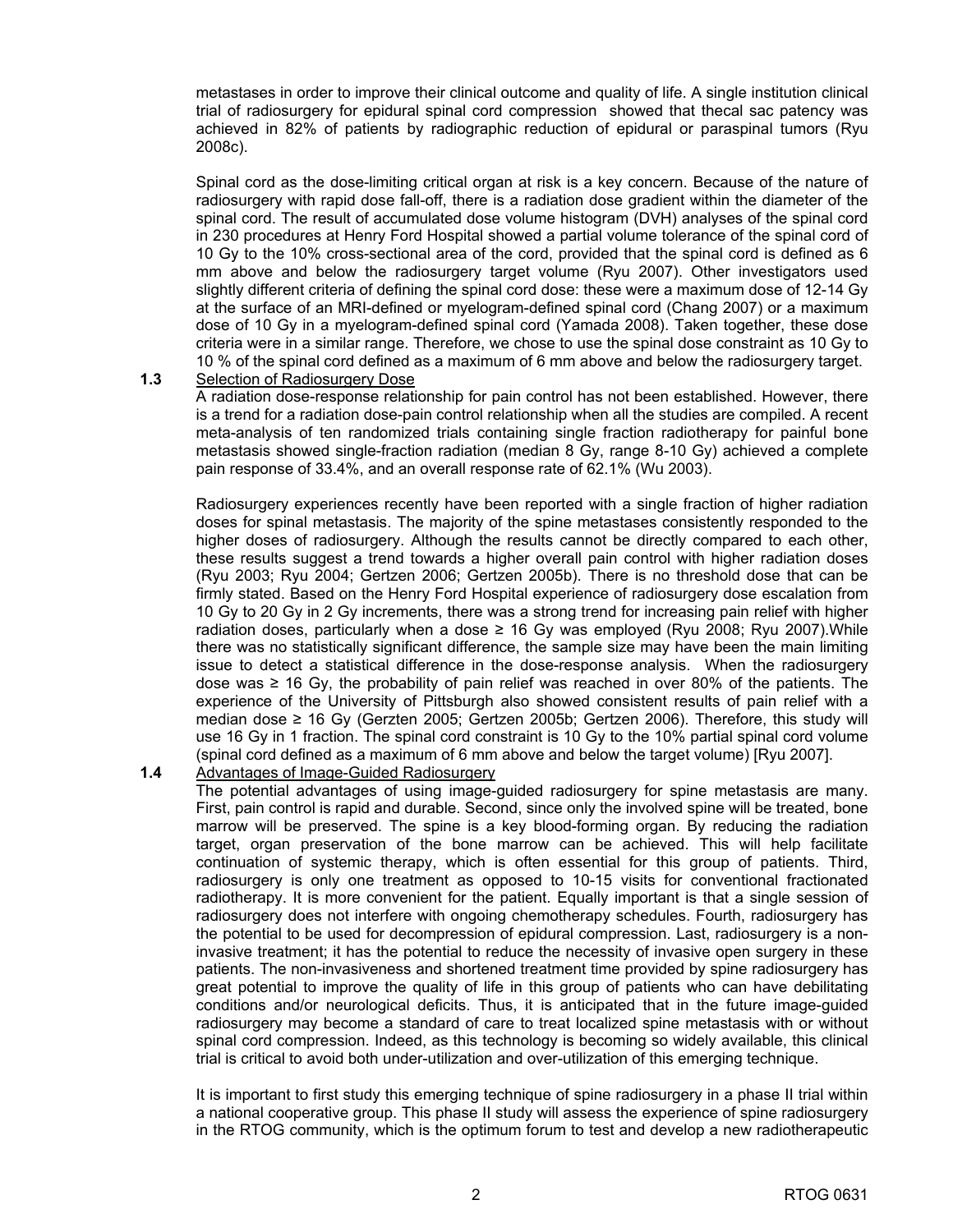technology. Once the single arm phase II component is completed and the efficacy of spine radiosurgery is demonstrated, the phase III component will proceed to determine whether spine radiosurgery improves the treatment outcome of spine metastasis as compared to conventional radiotherapy. The phase III component will randomize patients to directly compare a single dose of external beam radiation (8 Gy) versus SBRT given in one fraction (16 Gy). The result will indeed demonstrate whether or not there is radiation dose-response in pain control of bone metastasis.

### **1.5** Hypothesis

 In the prior RTOG study for bone metastases, 97-14, the duration and rate of pain control of bone metastases was limited by conventional radiotherapy (single dose of 8 Gy or 10 fractions of 3 Gy for a total dose of 30 Gy) [Hartsell 2005]. Although previous results defined partial pain relief as an improvement of ≥ 2 points, the current trial will define partial pain relief as an improvement of ≥ 3 points to ensure stringent pain control. Complete pain relief will remain defined as no pain, as indicated by a post-treatment score of 0. Both partial and complete pain relief require no increase in narcotic medication. In RTOG 97-14, 253 patients (29% of total) were treated to the spine. The pain response rate was 51% at 3 months in these patients.

 The goal of the phase II component of this study is to demonstrate the technical feasibility of treating spine metastases with image-guided radiosurgery/SBRT in the RTOG cooperative group setting. Treatment compliance will be evaluated according to the radiosurgery guidelines (see Section 6.0). Based on the RTOG experience of treating lung cancer with SBRT, the target rate for successful treatment delivery is 85% of patients successfully treated with SBRT for spine metastasis.

The hypothesis of the phase III component, in which patients will be randomized to image-guided radiosurgery/SBRT in a single fraction dose of 16 Gy (experimental arm) OR conventional external beam radiotherapy in a single dose of 8 Gy (control arm based on the RTOG 97-14 results) is that image-guided radiosurgery/SBRT will result in a 40% improvement (from 51% to 70%) in the proportion of patients experiencing pain relief at 3 months as compared to the external beam radiotherapy.

### **1.6** Primary Endpoint: Numerical Rating Pain Scale (NRPS)

- **1.6.1** The primary endpoint is pain control at the treated site(s) at 3 months post-treatment. Pain recurring or progressing prior to 3 months post-treatment is considered a failure. For evaluation of pain relief, the Numerical Rating Pain Scale (Jensen 1999) will be used. The NRPS is a simple measure of pain on an 11-point scale (0-10). In the study comparing the reliability and validity of several measures of pain intensity, the composites of 0-10 ratings have been shown to be useful when maximal reliability was necessary in studies with relatively small sample sizes or in clinical settings in which monitoring of changes in pain intensity in individuals is needed.
- **1.6.2** *Scoring Pain*
- **1.6.2.1** Solitary Spine Lesion

The NRPS will document the status of pain at the treated single spine site.

**1.6.2.2** Multiple Spine Lesions

 When multiple spine lesions are treated, the index spine lesion will be used to assess the pain response. The index spine lesion is defined as the spine lesion with the highest pretreatment pain score. If a patient has > 1 lesion with the same maximal pain score, the index lesion will be the most cephalad of these lesions. For example, for a patient who has 3 spine lesions to be treated: 1) C5 lesion with pain score of 4; 2) T2-3 lesion with pain score of 6; and 3) T12 lesion with pain score of 6. The index lesion in this case would be T2-3 lesion, as **it is the most cephalad lesion among the lesions with the highest pain score. If, however, the same patient had a pretreatment score at T12 of 7 (and the rest of the scores remained the same), the T12 lesion would be the index lesion.** 

- **1.6.3** *Definition of Pain Response*
- **1.6.3.1** Complete pain relief is defined as a pain score of 0 at the index site at 3 months posttreatment. Complete pain relief is based on no increase in narcotic pain medication.
- **1.6.3.2** Partial pain relief is defined as a reduction in the numerical pain score of ≥ 3 (i.e., an improvement of at least 3 points from the baseline NRPS) at the index site, as long as none of the other treated lesions have increased in pain score and as long as the patient did not require an increase in the level of narcotic pain medication. Patients who require an increase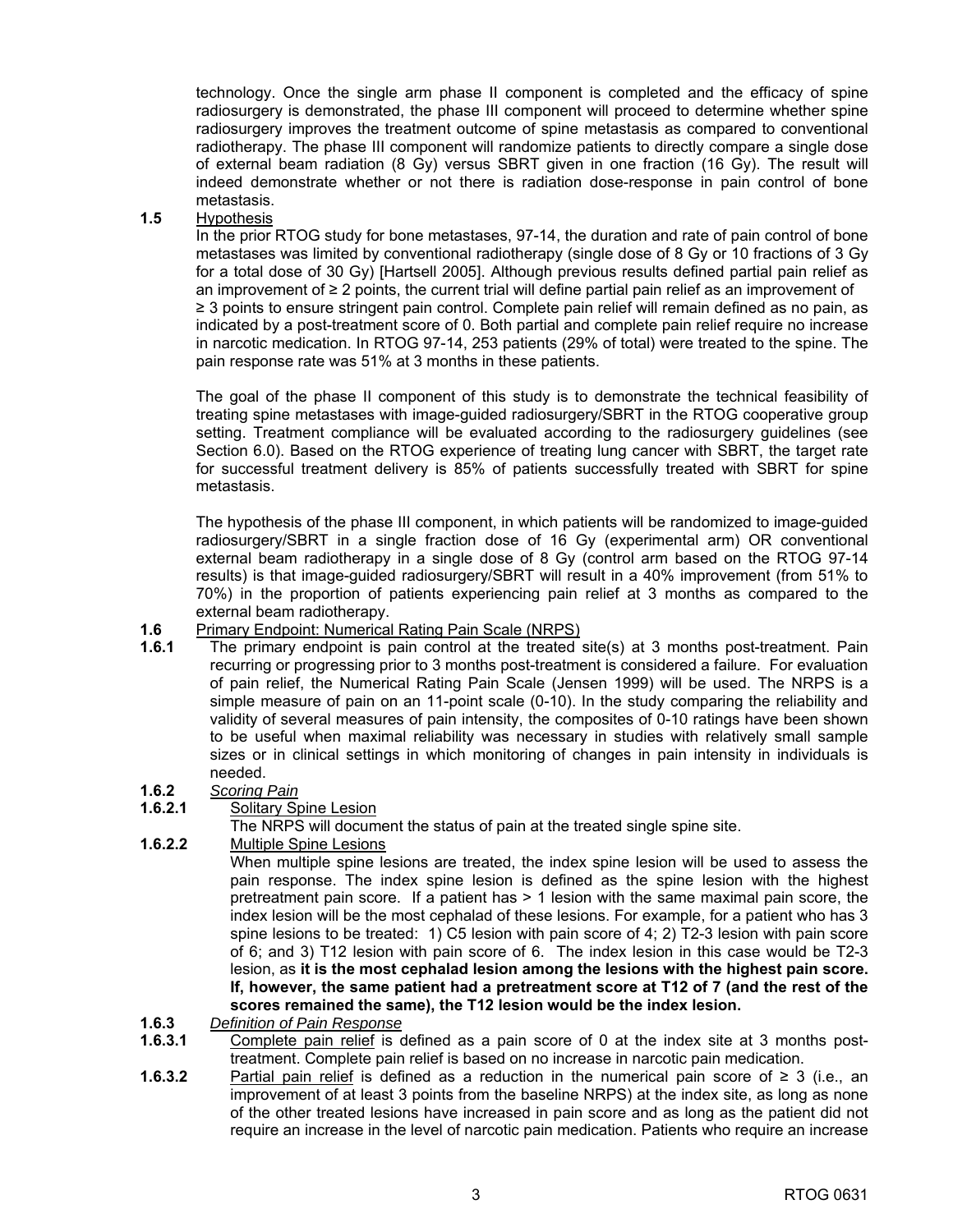in narcotic pain medication will not be scored as having partial pain relief, even if their pain score has improved by at least 3 points on the scoring system. (Note: If a patient can only give one pain score for all sites, this score will be used for all treated sites at that time point, and the most cephalad lesion will be defined as the index lesion).

- **1.6.3.3** Stable response is defined as a post-treatment pain score the same as or within 2 points of the baseline pain score at the index site with no increase in narcotic pain medication.
- **1.6.3.4** Progressive response is defined as a post-treatment increase of at least 3 points from the baseline pain score at the index site.

### **1.6.4** *Evaluation of Pain Response*

 Complete or partial pain relief or a stable response at the index site requires no increase in narcotic pain medication and excludes progressive response at the secondary treated site(s). Although complete pain relief is the best outcome, partial relief also is a satisfactory outcome. Therefore, patients with complete or partial pain relief will be considered responders. Patients with complete or partial pain relief at the index site but a progressive response at the secondary site(s) will be considered non-responders.

### **1.7** Quality of Life Measurements

 It is hypothesized that quality of life (QOL) will improve after radiosurgery due to rapid and durable pain control after spine radiosurgery. Indeed, in one study, QOL improved secondary to pain control (Degen 2005). In the current study, we will measure the QOL after radiosurgery using the Functional Assessment of Cancer Therapy: (FACT-G), the Brief Pain Inventory (BPI), and the EuroQol (EQ-5D).

### **1.7.1** *Brief Pain Inventory (BPI)*

 The pain originating from the spine directly affects the patient's QOL because the spine is the major weight-bearing area. The Brief Pain Inventory (BPI), developed by Daut, et al. (1983) is a 17-item patient self-rating scale assessing demographic data, use of medications, as well as the sensory and reactive components of pain. The BPI includes items that will address components of sensory pain, including severity, location, chronicity, and degree of relief due to therapy. The BPI also has items that address reactive pain components, such as depression, suffering, and the perceived availability of relief. The scale is from 0-10, and there are breakpoints between scores of 4 and 5 and between 6 and 7, indicating that mild pain correlates with scores of 1-4, moderate pain with 5-6, and severe pain with scores of 7-10. Respectable reliability has been demonstrated using test-retest item correlation (e.g., for worst pain, r = .93). Issues of the validity and reliability of the BPI have been examined in detail (Jensen 1999; Daut 1983). The BPI's ease of translation and brief administration have made it a frequently used tool in clinical trials where reduction or prevention of pain are the outcome measures. The BPI was previously used successfully in RTOG 97-14 studying patients with bone metastases treated with radiation therapy.

 The BPI asks patients to rate their pain for the last week on 0-10 scales at its 'worst', 'least', 'average', and 'now.' The scales are presented on a 10 cm line, with each number equidistant from the next. Each scale is bounded by the words 'no pain' at the 0 end and 'pain as bad as you can imagine' at the other. Using the same type of scales, patients also are asked to rate how their pain interferes with several quality of life domains including activity, walking, mood, sleep, work, and relations with others. These scales are bounded by 'does not interfere' at the 0 end and 'interferes completely' at the other. Patients also are asked to estimate the pain relief they are receiving from their pain treatment (in percent), to locate areas of pain on a human figure, and to estimate the cause of their pain (cancer disease, cancer treatment, or non-cancer). The patient can complete the BPI in approximately 5 minutes, and the assessment is available in 12 languages.

 Issues of the validity and reliability of the BPI have been examined in detail (Daut 1983; Cleeland 1989). The BPI is considered as the FDA standard for a pain assessment tool. The typical standard deviation for the item "worst pain" in most cancer populations is 2.4. Therefore, the finding of a one-point difference in the "worst pain" item at different times or between two comparative groups is considered significant. Translations can be accessed at http://www.mdanderson.org/departments/prg/; click on "symptom assessment tools".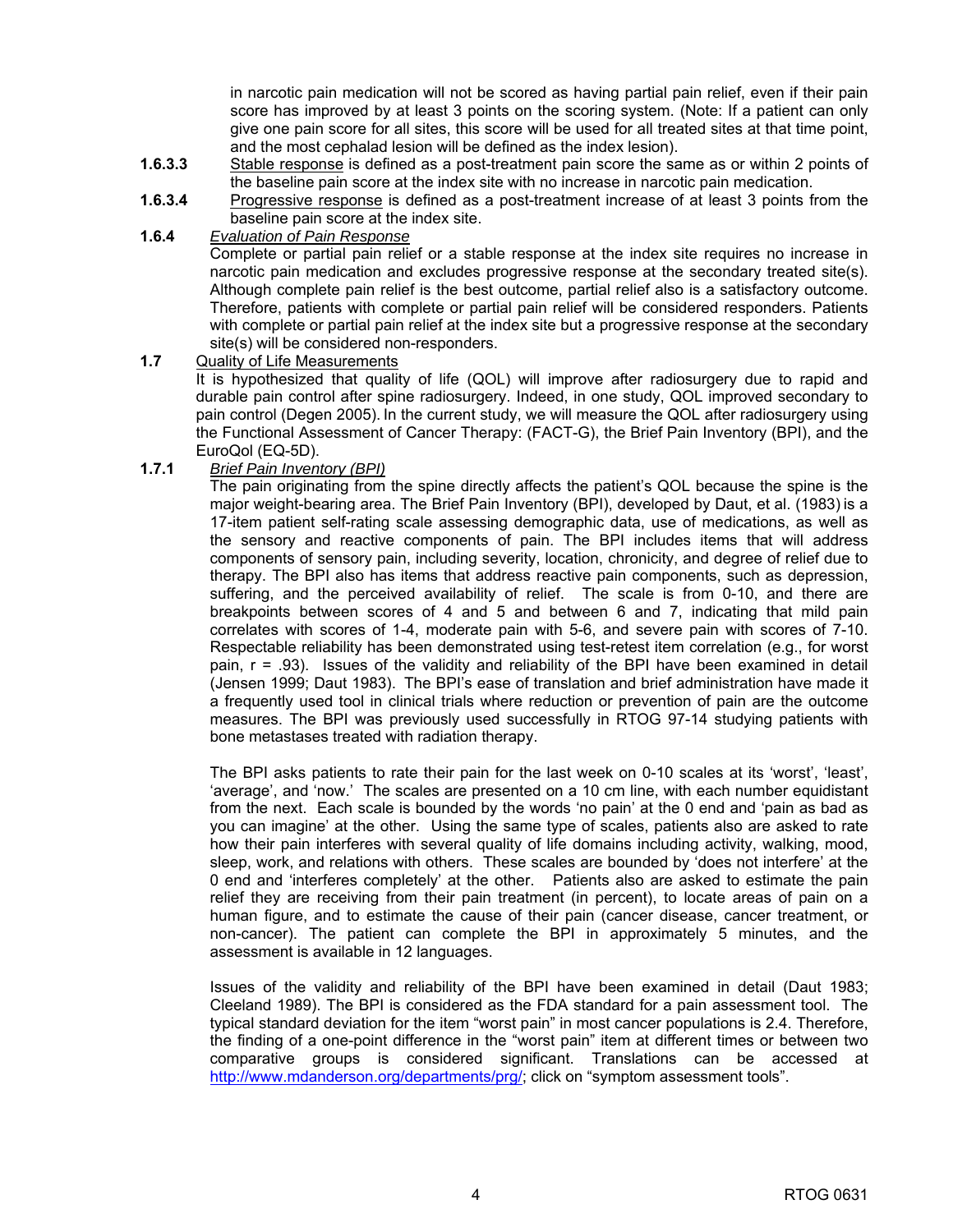### **1.7.2** *The Functional Assessment of Cancer Therapy (FACT-G)*

 Assessment of pain and its relief also are affected by multiple factors, including the patient's understanding regarding the nature of pain, and emotional and social background. Therefore, as in RTOG 97-14, the Functional Assessment of Cancer Therapy (FACT-G), v. 4.0, also will be collected. The FACT-G is a commonly used tool measuring the multidimensional components of health related quality of life (HRQOL) across 4 scales: physical well-being (7 items), social/family well-being (7 items), emotional well-being (6 items) and functional wellbeing (7 items) The FACT, developed by Cella, et al. (1993)., is a five point patient self rating scale (from "not at all" to "very much"). Test-retest reliability is high for the subscales with correlation coefficients ranging from a high of .88 for physical well-being to .82 for social and emotional well-being. It is written at the 4th grade reading level, and patients can complete the FACT-G in 5-10 minutes. The FACT has been translated into more than 25 languages, and translations are accessible at the FACIT web site, http://www.facit.org/translation/translation\_landing.aspx.

**1.7.3** *The EuroQol (EQ-5D)*

 The EuroQol (EQ-5D) instrument is intended to complement other forms of QOL measures, and it has been developed to generate a generic cardinal index of health, thus giving it considerable potential for future use in economic evaluation. The EQ-5D is a two-part, patient-completed questionnaire that takes approximately 5 minutes to complete(Rabin 2001; Schulz 2002). The first part consists of 5 items covering 5 dimensions including: mobility, self care, usual activities, pain/discomfort, and anxiety/depression. Each dimension can be graded on 3 levels including: 1=no problems; 2= moderate problems; and 3=extreme problems. Health states are defined by the combination of the leveled responses to the 5 dimensions, generating 243 health states to which unconsciousness and death are added (Badia 1998). The EQ-5D has been translated into multiple languages; these translations are available from the EuroQol web site at http://www.euroqol.org/. The inclusion of the EQ-5D is exploratory, as it allows one to analyze important issues related to quality adjusted survival and cost utility analyses and determine if the instrument should be included in a future phase III trial.

# 2.0 **OBJECTIVES**<br>2.1 **Primal**

# 2.1 **Primary Objective**<br>2.1.1 **Phase II Compon**

**Phase II Component** 

 Determine the feasibility of successfully delivering image-guided radiosurgery/SBRT for spine metastases in a cooperative group setting

**2.1.2** Phase III Component

 Determine whether image-guided radiosurgery/SBRT (single dose of 16 Gy) improves pain control (as measured by the 11 point NRPS) as compared to conventional external beam radiotherapy (single dose of 8 Gy)

 The endpoint is complete or partial pain relief at the treated index site at 3 months, (as measured by the 11 point NRPS). Complete pain relief is defined as a score of 0 on the NRPS, with no increase in narcotic pain medication. Partial pain relief is defined as an improvement from the baseline NRPS of at least 3 points on the rating scale (and no progressive pain response at any other treated lesion[s], with no increase in narcotic pain medication).

# **2.2 Secondary Objectives (Phase III Component) (11/6/09)**

- **2.2.1** Determine whether image-guided radiosurgery/SBRT improves the rapidity of pain response at the treated site(s) as compared to conventional external beam radiotherapy, as measured by the NRPS;
- **2.2.2**. Determine whether image-guided radiosurgery/SBRT increases the duration of pain response at the treated site(s), as compared to conventional external beam radiotherapy, as measured by the NRPS;
- **2.2.3** Compare adverse events between the two treatments according to the criteria in the CTEP Active Version of the CTCAE;
- **2.2.4** Evaluate the long-term effects (24 months) of image-guided radiosurgery/SBRT on the vertebral bone (such as compression fracture) and the spinal cord by MRI;
- **2.2.5** Evaluate the potential benefit of image-guided radiosurgery/SBRT on change in and overall quality of life, as measured by the Functional Assessment of Cancer Therapy-General (FACT-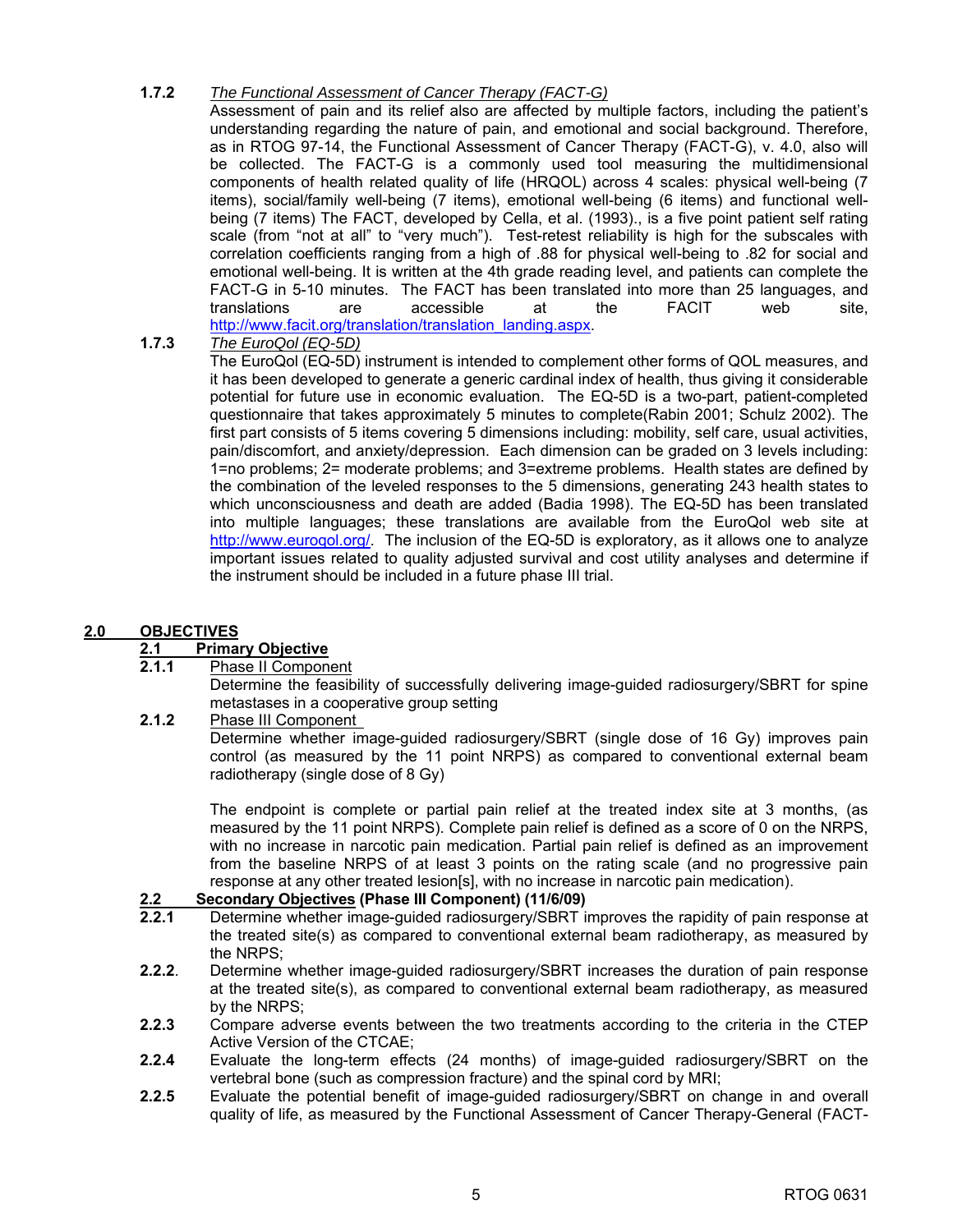G); in pain as measured by the Brief Pain Inventory (BPI); and in health utilities as measured by the EuroQol (EQ-5D);

**2.2.6** To implement a well-controlled specimen handling/storage process to facilitate future laboratory correlative studies.

### **3.0 PATIENT SELECTION**

# **NOTE: PER NCI GUIDELINES, EXCEPTIONS TO ELIGIBILITY ARE NOT PERMITTED**<br>3.1 Conditions for Patient Eligibility<br>3.1.1 The patient must have localized spine metastasis from the C1 to L

### **3.1 Conditions for Patient Eligibility**

**3.1.1** The patient must have localized spine metastasis from the C1 to L5 levels by a screening imaging study [bone scan, PET, CT, or MRI] (a solitary spine metastasis; two separate spine levels; or up to 3 separate sites [e.g., C5, T5-6, and T12] are permitted.) Each of the separate sites may have a maximal involvement of 2 contiguous vertebral bodies.

 See Figure 1 below for a depiction of eligible metastatic lesions: 1) a solitary spine metastasis; 2) two contiguous spine levels involved; or 3) a maximum of 3 separate sites. Each of the separate sites may have a maximal involvement of 2 contiguous vertebral bodies. Epidural compression (arrow) is eligible when there is  $a \ge 3$  mm gap between the spinal cord and the edge of the epidural lesion (see Section 3.1.10). A paraspinal mass  $\leq$  5 cm is allowed (see Section 3.1.11).

### **Figure 1: Diagram of Eligible Metastatic Lesions**



- **3.1.2** Zubrod Performance Status 0-2;
- **3.1.3** Age ≥ 18;
- **3.1.4** History/physical examination within 2 weeks prior to registration;
- **3.1.5** Negative serum pregnancy test within 2 weeks prior to registration for women of childbearing potential;
- **3.1.6** Women of childbearing potential and male participants who are sexually active must agree to use a medically effective means of birth control;
- **3.1.7** MRI of the involved spine within 4 weeks prior to registration to determine the extent of the spine involvement; an MRI is required as it is superior to a CT scan in delineating the spinal cord as well as identifying an epidural or paraspinal soft tissue component. Note: If an MRI was done as a screening imaging study for eligibility (see Section 3.1.1), the MRI can be used as the required MRI for treatment planning.
- **3.1.8** Numerical Rating Pain Scale within 1 week prior to registration; the patient must have a score on the Scale of ≥ 5 for at least one of the planned sites for spine radiosurgery. Patients taking medication for pain at the time of registration are eligible.
- **3.1.9** Neurological examination within 1 week prior to registration to rule out rapid neurologic decline; **see Appendix IV for the standardized neurological examination.** Patients with mild to moderate neurological signs are eligible. These neurological signs include radiculopathy,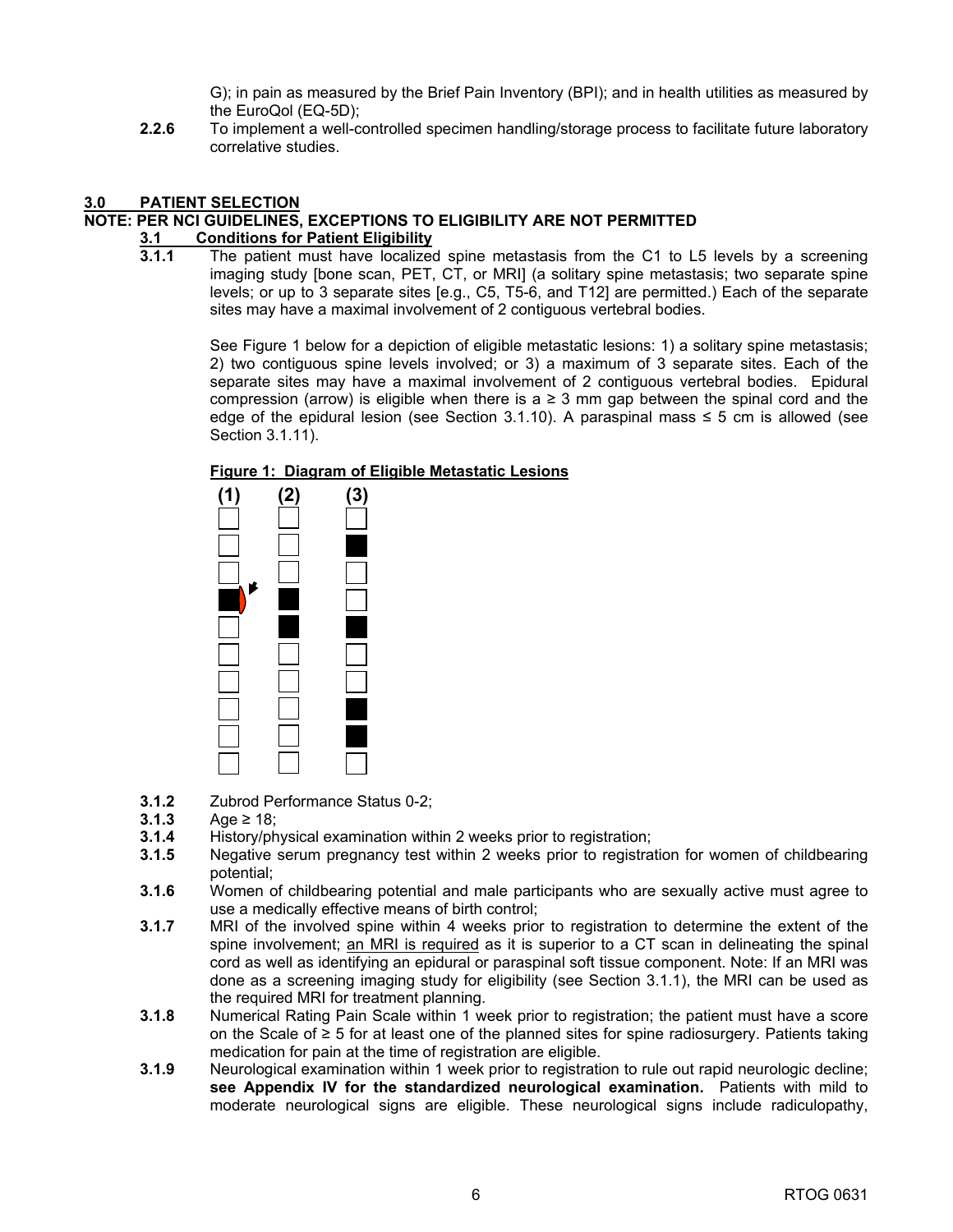dermatomal sensory change, and muscle strength of involved extremity 4/5 (lower extremity for ambulation or upper extremity for raising arms and/or arm function).

- **3.1.10** Patients with epidural compression are eligible provided that there is a ≥ 3 mm gap between the spinal cord and the edge of the epidural lesion.
- **3.1.11** Patients with a paraspinal mass ≤ 5 cm in the greatest dimension and that is contiguous with spine metastasis are eligible.
- **3.1.12** Patients must provide study specific informed consent prior to study entry.

# **3.2 Conditions for Patient Ineligibility (3/11/10)**

- **3.2.1** Histologies of myeloma, lymphoma, renal cell carcinoma, or melanoma;<br>**3.2.2** Patients with any spine metastasis that is not planned to be treated per i
- **3.2.2** Patients with any spine metastasis that is not planned to be treated per protocol.
- **3.2.3** Non-ambulatory patients;
- **3.2.4** Spine instability due to a compression fracture;<br>**3.2.5** > 50% loss of vertebral body height:
- **3.2.5** > 50% loss of vertebral body height;
- **3.2.6** Frank spinal cord compression or displacement or epidural compression within 3 mm of the spinal cord;
- **3.2.7** Patients with rapid neurologic decline;
- **3.2.8** Bony retropulsion causing neurologic abnormality;
- **3.2.9** Prior radiation to the index spine;
- **3.2.10** Patients for whom an MRI of the spine is medically contraindicated;
- **3.2.11** Patients allergic to contrast dye used in MRIs or CT scans.

### **4.0 PRETREATMENT EVALUATIONS/MANAGEMENT**

### **Note: This section lists baseline evaluations needed before the initiation of protocol treatment that do not affect eligibility.**

### **4.1 Required Evaluations/Management (Phase III Component Only)**

**4.1.1** The patient will complete the baseline Numerical Rating Pain Scale (NRPS) on the day of treatment identifying how much pain they are having at the index spine lesion to be treated.

**Note**: The Numerical Rating Pain Scale (NRPS) used to determine eligibility (a required score of ≥ 5; see Section 3.1.8) will not be used to assess treatment response. Treatment response will be assessed by the baseline NRPS completed on the day of treatment. Patients whose day of treatment NRPS score is < 5 remain eligible for the study, will receive treatment, and will be followed per protocol specifications.

**4.1.2** If the patient consents to participate in the quality of life component of the study, sites are required to administer the following baseline quality of life questionnaires prior to the start of protocol treatment: The Functional Assessment of Cancer Therapy-General (FACT-G); the Brief Pain Inventory (BPI), and the EuroQol (EQ-5D).

# **5.0 REGISTRATION PROCEDURES**

 **Note:** Participating institutions must irradiate a special spine phantom in order to enter patients on this study. This phantom is designed to credential sites for the IMRT component of the study. An additional step is the credentialing that sites must do for IGRT. Sites previously credentialed for IMRT and IGRT will not be automatically credentialed for this study. See details below in Sections 5.1 and 5.2.

### **5.1 Pre-Registration Requirements for Spine Radiosurgery/SBRT**

**5.1.1** The institution must complete all relevant parts of the RTOG Facility Questionnaire: All questions in Part I (General Information for 3D-CRT and IMRT), in Part II (Information Specific to IGRT), and in Part III (Information for Heterogeneity Corrections and Motion Management) must be completed. In addition, an SFTP account for digital data submission must be established, as data will be submitted digitally to the Image-Guided Therapy Center (ITC) [see Section 12.2]. Information for completing both of these tasks is available on the Advanced Technology (ATC) web site at http://atc.wustl.edu. The ATC is comprised of RTOG RT Quality Assurance, the Image-Guided Therapy Center (ITC) at Washington University, and the Radiological Physics Center (RPC) at MD Anderson Cancer Center.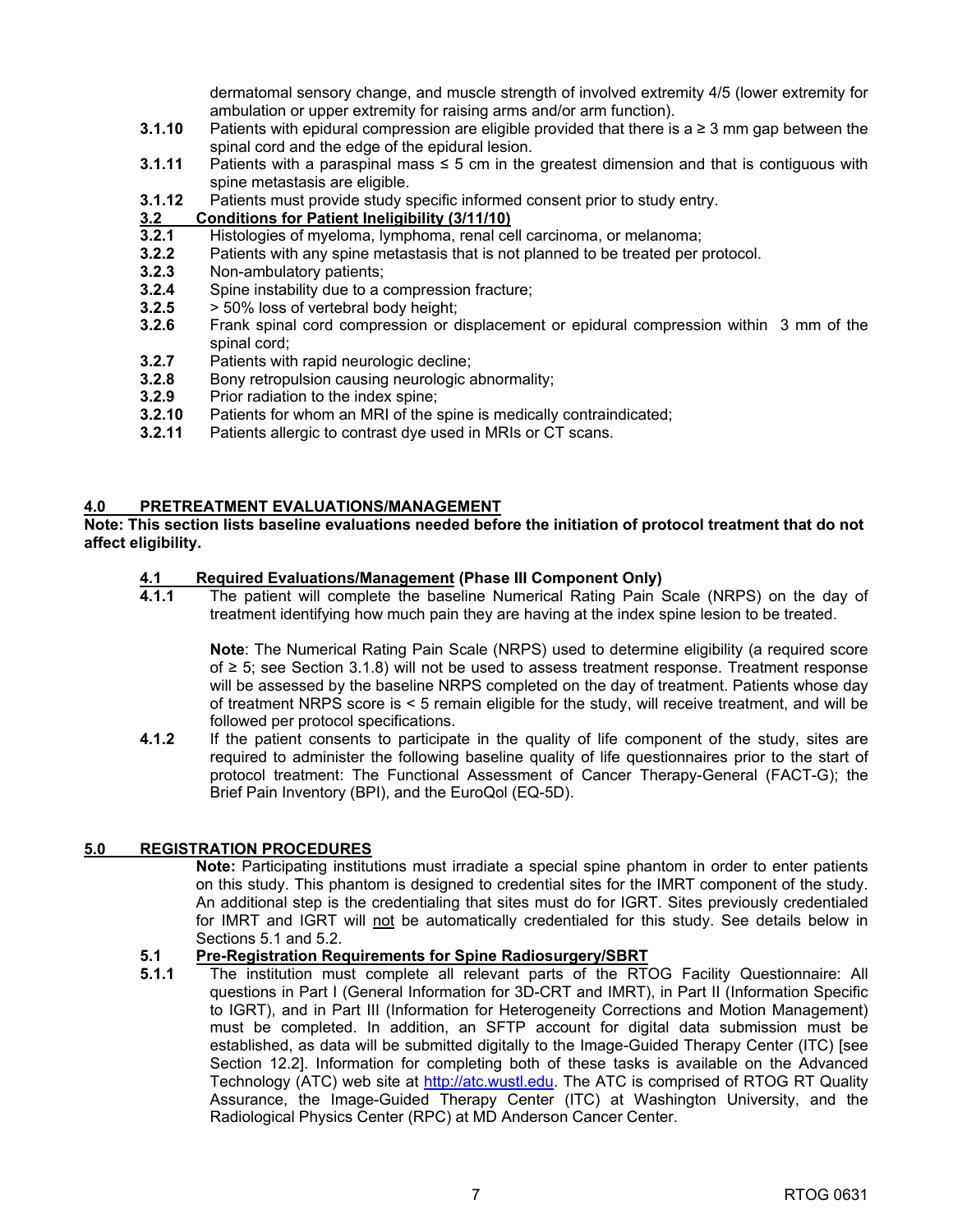**5.1.2** In addition to the steps described in Section 5.1.1, credentialing for spine radiosurgery includes the process of **irradiating the spine phantom provided by the RPC.** Instructions for requesting and irradiating the spine phantom are available on the RPC web site at http://rpc.mdanderson.org/rpc/; select "Credentialing" and "RTOG". Upon review and successful completion of the phantom irradiation, the RPC will notify both the registering institution and RTOG Headquarters that the institution has completed this requirement.

### **5.2 Additional Pre-Registration Requirements for Image-Guided Radiotherapy (IGRT)**

### **5.2.1** IGRT Credentialing Process

- **5.2.1.1** Prior to entering patients on this study, institutions must perform a verification study. In order to complete the verification study, the institution must do the following:
	- Submit a series of treatment images along with a spreadsheet of IGRT data to ATC from an anonymized patient treated similarly to 0631 but **not** accrued to the study.
	- The Medical Physics Co-Chair, Dr. Yin, will review the images and spreadsheet and upon his approval of them, RTOG Headquarters will notify the institution to enroll a patient on 0631 and to submit a series of treatment images along with a spreadsheet of IGRT data for that patient to the ATC.
	- Dr. Yin will review the images and spreadsheet, and upon his approval of this data for the patient enrolled on 0631, RTOG Headquarters will notify the institution that this part of the credentialing is complete and the institution can continue to enroll patients on 0631.

See the ATC web site, http://atc.wustl.edu, to obtain the spreadsheet. Since this study involves a single fraction treatment of the spine, images of the simulation position, reposition, and pretreatment, and an image of post-treatment are required. Acquisition of additional images acquired during treatment are encouraged but not required. Pretreatment, during treatment, and post-treatment images may include three-dimensional (3D) volumetric images (either fanor cone-beam CT with Megavoltage [MV] or kilovoltage [KV] x-rays). Additionally, orthogonal (MV or KV) 2D electronic images can be used.

**5.2.1.2** *Tolerance Levels for IGRT*

 Three-dimensional views of gross tumor and other adjacent normal tissue structures, especially the spinal cord, are recommended as reference at the discretion of the treating radiation oncologist. Shifts of patient treatment position can be made based on the pretreatment images. After the position adjustments, the final accuracy of positioning should be < 2 mm identified from the post-shift images, compared with the pre-treatment position.

For those institutions that plan to use orthogonal images for target localization and position adjustment, placement of fiducial markers such as seeds (typically 3 or more) in or outside the gross tumor is recommended. Fiducial markers are often placed under the guidance of ultrasound or CT scan. An orthogonal view of fiducial markers and/or bony anatomy adjacent to the target volume can be used as a standard method. After shifts are made based on the pretreatment images and after the position adjustments, the final accuracy of positioning should be < 2 mm identified from the post-shift images, compared with the pretreatment position.

 For the 3D and 2D imaging techniques, acceptable and unacceptable discrepancies for the post-treatment imaging are defined as follows:

| < 2 mm            | Per protocol                                                     |
|-------------------|------------------------------------------------------------------|
| ≥ 2 mm but ≤ 3 mm | Variation acceptable                                             |
| > 3 mm            | Deviation unacceptable (patient will not be accrued to the study |

- **5.3** Regulatory Pre-Registration Requirements
- **5.3.1 U.S. sites and Canadian institutions** must fax copies of the documentation below to the CTSU Regulatory Office (215-569-0206), along with the completed CTSU-IRB/REB Certification Form, http://www.rtog.org/pdf\_file2.html?pdf\_document=CTSU-IRBCertifForm.pdf, prior to registration of the institution's first case:
	- IRB/REB approval letter;
	- **EXECTED EXECTED APPROX IRB/REB approved consent (English Version)**
	- IRB/REB assurance number
- **5.3.2** *Pre-Registration Requirements FOR CANADIAN INSTITUTIONS*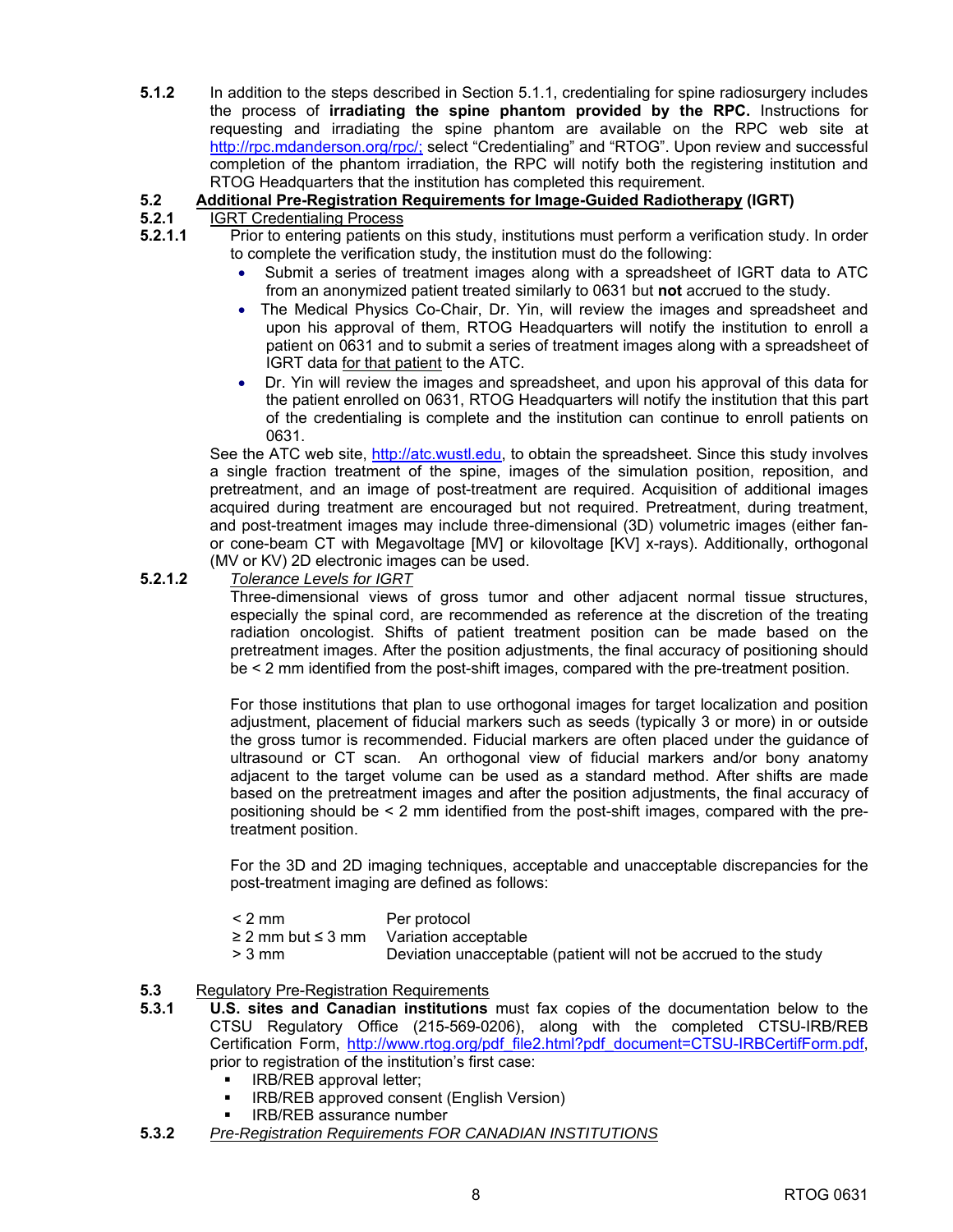- **5.3.2.1** Prior to clinical trial commencement, Canadian institutions must complete and fax to the CTSU Regulatory Office (215-569-0206) Health Canada's Therapeutic Products Directorates' Clinical Trial Site Information Form, Qualified Investigator Undertaking Form, and Research Ethics Board Attestation Form.
- **5.3.3** *Pre-Registration Requirements FOR NON-CANADIAN INTERNATIONAL INSTITUTIONS*
- **5.3.3.1 For institutions that do not have an approved LOI for this protocol:** International sites must receive written approval of submitted LOI forms from RTOG Headquarters prior to submitting documents to their local ethics committee for approval. See http://www.rtog.org/pdf\_forms.html?members/forms=Intl\_LOI\_Form.doc
- **5.3.3.2 For institutions that have an approved LOI for this protocol:** All requirements indicated in your LOI Approval Notification must be fulfilled prior to enrolling patients to this study.

### **5.4 Registration (11/6/09)**

### **5.4.1** Online Registration

Patients can be registered only after eligibility criteria are met.

 Each individual user must have an RTOG user name and password to register patients on the RTOG web site. To get a user name and password:

- The investigator and research staff must have completed Human Subjects Training and been issued a certificate (Training is available via http://phrp.nihtraining.com/users/login.php).
- A representative from the institution must complete the Password Authorization Form at www.rtog.org/members/webreg.html (bottom right corner of the screen), and fax it to 215-923-1737. RTOG Headquarters requires 3-4 days to process requests and issue user names/passwords to institutions.

 An institution can register the patient by logging onto the RTOG web site (http://www.rtog.org), going to "Data Center Login" and selecting the link for new patient registrations. The system triggers a program to verify that all regulatory requirements (OHRP assurance, IRB approval) have been met by the institution. The registration screens begin by asking for the date on which the eligibility checklist was completed, the identification of the person who completed the checklist, whether the patient was found to be eligible on the basis of the checklist, and the date the study-specific informed consent form was signed.

 Once the system has verified that the patient is eligible and that the institution has met regulatory requirements, it assigns a patient-specific case number. The system then moves to a screen that confirms that the patient has been successfully enrolled. This screen can be printed so that the registering site will have a copy of the registration for the patient's record. Two e-mails are generated and sent to the registering site: the Confirmation of Eligibility and the patient-specific calendar. The system creates a case file in the study's database at the DMC (Data Management Center) and generates a data submission calendar listing all data forms, images, and reports and the dates on which they are due.

 If the patient is ineligible or the institution has not met regulatory requirements, the system switches to a screen that includes a brief explanation for the failure to register the patient. This screen can be printed.

 Institutions can contact RTOG web support for assistance with web registration: websupport@ acr-arrs.org.

 In the event that the RTOG web registration site is not accessible, participating sites can register a patient by calling RTOG Headquarters, at (215) 574-3191, Monday through Friday, 8:30 a.m. to 5:00 p.m. ET. The registrar will ask for the site's user name and password. This information is required to assure that mechanisms usually triggered by web registration (e.g., drug shipment, confirmation of registration, and patient-specific calendar) will occur.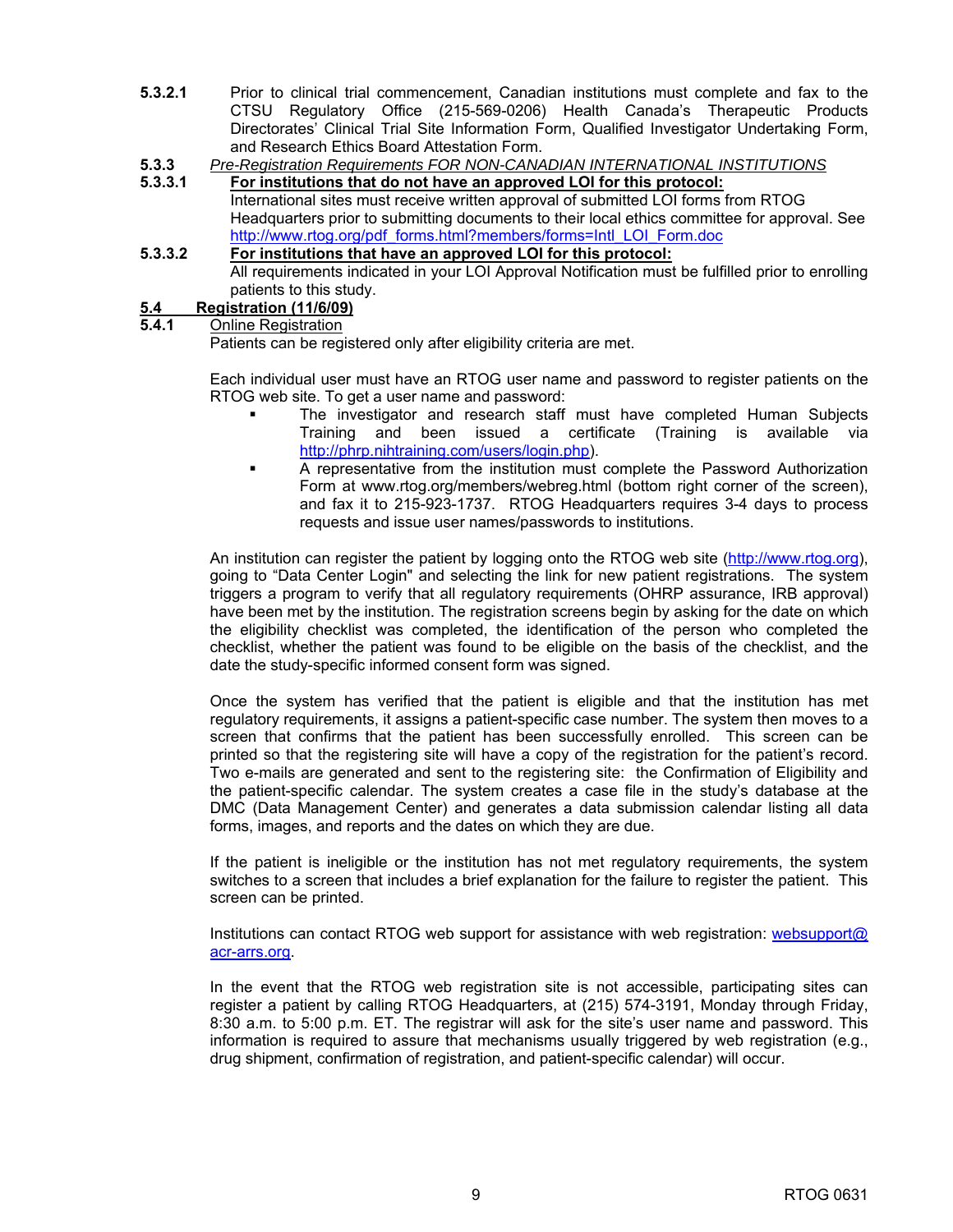### **6.0 RADIATION THERAPY (3/11/10)**

 The Principal Investigator, Samuel Ryu, MD, and Co-Chairs will perform a rapid review of the treatment plan for the first 2 radiosurgery/SBRT cases from each institution **prior to the institution delivering any protocol treatment on the phase II component or Arm 1 of the phase III component**. Institutions should allow 3 business days for each case to be received, processed, and reviewed. If the plan must be resubmitted, it will be given a rapid review (within 3 business days). Treatment plans for subsequent patients enrolled at a site will not be reviewed prior to delivery of treatment, but a review will be performed at a later date to evaluate protocol compliance.

Questions regarding spine radiosurgery/SBRT should be directed to Dr. Ryu (preferably by e-mail, sryu1@hfhs.org, or alternatively by phone, 313-916-1027).

Patients may receive external beam irradiation to other sites, brachytherapy (HDR or LDR), or a combination of external beam irradiation and brachytherapy at the discretion of the treating physician. Dose/duration also will be at the discretion of the treating physician. However, the spine radiosurgery/SBRT and other radiotherapy must not occur at the same time or overlap.

**Patient registration must be done within 4 weeks after MRI of the involved spine. Note: The patient will complete the baseline Numerical Rating Pain Scale on the day of treatment.** 

**NOTE: Section 6.1 (below) provides information regarding treatment with radiosurgery/SBRT for the phase II and phase III (Arm 1) components of this study. If the patient is randomized to Arm 2 of the phase III component, see Section 6.8 for details of external beam radiotherapy.** 

# **6.1 RADIOSURGERY/SBRT, PHASE II AND PHASE III (ARM 1) COMPONENTS**

**IMRT OR OTHER DOSE PAINTING TECHNIQUES ARE REQUIRED FOR RADIOSURGERY/SBRT. 3D-CRT IS NOT PERMITTED.** 

### **6.1.1 Dose Specifications**

### **6.1.1.1** *Dose Fractionation*

Patients treated with radiosurgery/SBRT will receive a prescribed dose of 16 Gy in 1 fraction to cover at least 90% of the defined target volume (see Section 6.3.1.1). Coverage of < 90% but > 80% is a minor violation, and any coverage < 80% is a major deviation (see Section 6.3.2).

 **The partial volume spinal cord constraint is 10 Gy to the 10% of the spinal cord volume (defined from 5-6 mm above to 5-6 mm below the target volume)** [Ryu 2008], depending on the simulation CT slice thickness  $($   $\leq$  2.5-3 mm by manufacturer's predetermined slice thicknesses). The absolute spinal cord dose is 10 Gy to the spinal cord volume to less than 0.35 cc. When the patient has multiple spine levels treated, the spinal cord constraint is applied to **each treated spine level. The spinal cord volumes are defined based on the image fusion of simulation CT and MRI with T2-weighted and T1 weighted images with contrast. In addition to the spinal cord DVH constraints, the treating physician should review each cross-sectional image to check if there is any excessive radiation dose distribution to the spinal cord.** 

 Radiosurgery should not be used for any cases with a spinal cord dose exceeding the constraints described in this study. Any spinal cord dose that does not meet these criteria is a major deviation (see Section 6.4.1.1).

#### **6.1.1.2** *Physical Factors*

 Photon (x-ray) beams produced by linear accelerators with energies 4-18 MV will be allowed, preferably using photon beams with energy of 6 MV or less. IMRT or other dose painting techniques are allowed. Proton beams, and other charged particle beams (including electrons, heavy ions) are not allowed. Gamma Knife® or Perfexion™ treatment is not allowed.

### **6.1.1.3** *Premedications*

No premedications are necessary.

 Pain control to help position the patient for the purpose of treatment (not for long-term pain control) is permitted to decrease patient movement due to pain. Note: Narcotics can be used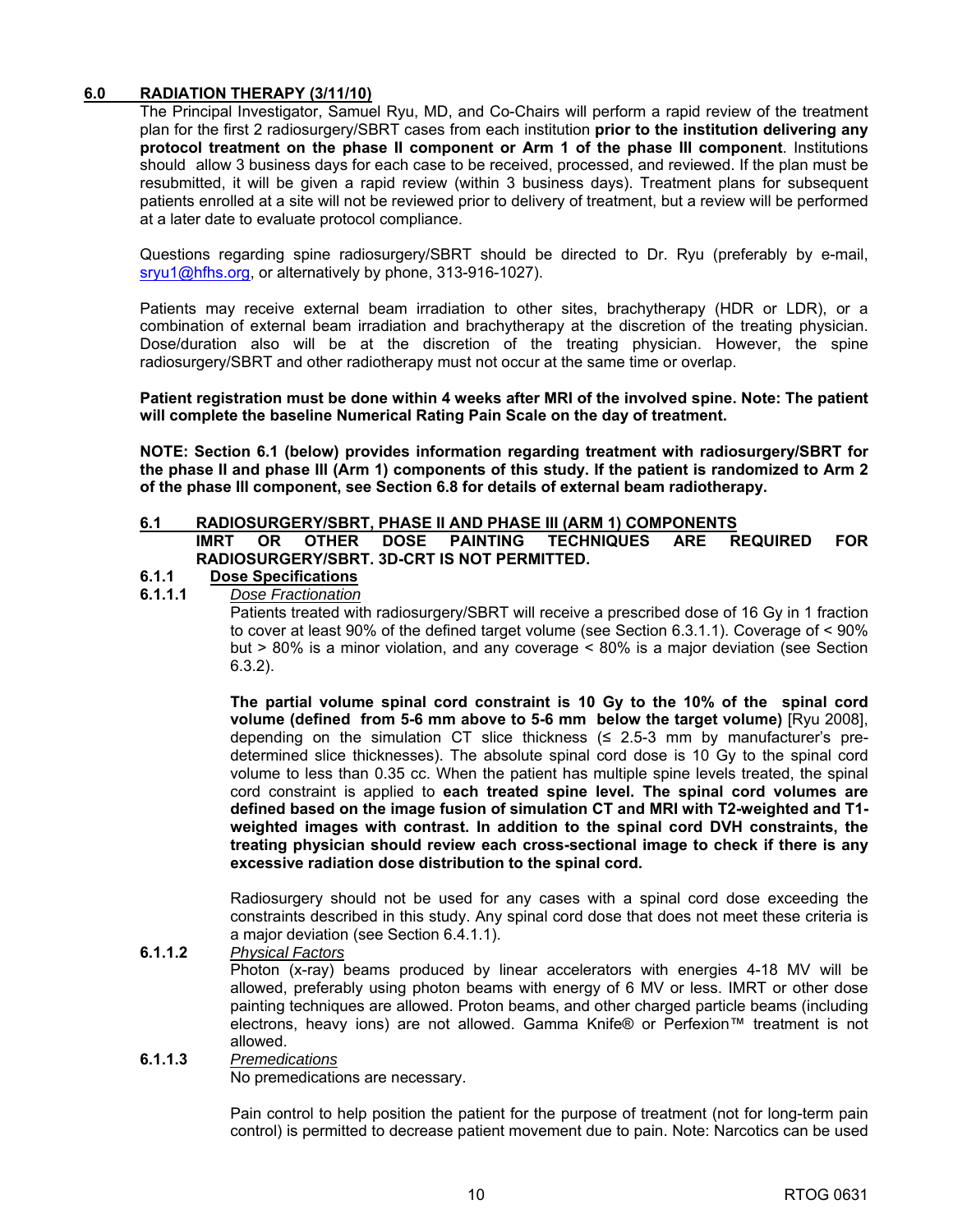or increased for the purposes of patient positioning for radiosurgery, as clinically necessary; however, the patient should return to the prior level of pain medication after radiosurgery.

If it is necessary to minimize patient's anxiety about the treatment and disease condition or for immobilization purposes, medications such as alprazolam or lorazepam are allowed.

 No steroid premedication is indicated, and it is recommended that all patients receiving corticosteroids begin tapering them immediately after radiosurgery.

# **6.2 Immobilization, Simulation, and Localization**

### **6.2.1** *Patient Positioning*

 Patients must be positioned in a stable supine position capable for reproducibility of positioning and immobilization from simulation to treatment, allowing the patient to feel as comfortable as possible. Positions uncomfortable for the patient should be avoided to prevent unnecessary movement. A prone position is not allowed. A variety of immobilization systems may be utilized including vacuum bag, alpha cradle, or stereotactic frames that surround the patient on three sides and large rigid pillows (conforming to patients external contours) with reference to the treatment delivery coordinate system. In addition, for cervical spine or cervicothoracic junctional areas, a rigid head and neck immobilization device should be used. Patient immobilization must be reliable enough to achieve the accuracy requirement of image-guidance (see Section 5.2.1.2).

### **6.2.1.1** Repositioning for Treatment

It is important to reproduce the treatment position. Pain can cause unintended movement, which can prolong treatment time and require repositioning. Therefore, it is important to allow the patient to feel as comfortable as the patient felt during the simulation.

 Spine radiosurgery/SBRT is an image-guided procedure. Body frames based only on frame fiducials are not be considered adequate image guidance. Recent development of in-room (or onboard) imaging technology has improved the stereotactic target localization and visualization under image-guidance. These methods can be used where available. Coordinate systems between imaging system and delivery system should be aligned for spine radiosurgery/SBRT. Image data from the repetition of the image-guided maneuver near (prior to the last delivered beam) or at the end of the treatment should be sent to the ITC (see Section 6.2.3).

 The treating physician can decide the day of treatment. Treatment can be given on the same day as positioning and simulation when feasible; however, it is not required. It is strongly recommended that institutions treat the patient no later than the day following simulation. For the purpose of rapid review of the first case, institutions should allow 3 business days for their initial case to be received, processed, and reviewed (as specified in Section 6.0).

### **6.2.2** *Simulation*

 CT simulation will be performed with proper patient positioning and immobilization. It is important to ensure that the target volume is within the attainable range of the frame-based or frameless stereotactic device. CT will be the primary image platform for targeting and treatment planning. The planning CT scans must allow simultaneous view of the patient anatomy and fiducial system for stereotactic targeting. The use of intravenous contrast is strongly recommended as this will help delineate the tumor and normal tissues. Contrast will help visualize the soft tissue and adjacent normal tissues. Axial acquisitions with gantry 0 degrees will be required with slice thickness of ≤ 2.5-3 mm, depending on the manufacturer's selected slice thicknesses. Images will be transferred to the treatment planning computers via direct lines, disc, or tape.

#### **6.2.3** *Localization*

 Acceptable image-guided techniques include the following. The accuracy of localization should be less than 2 mm from simulation/planning to the end of treatment.

- 1. Cone-beam CT equipment attached to the linear accelerator, using either the treatment beam or an auxiliary kV x-ray head to obtain multiple projection images for volume reconstruction;
- 2. Spiral dose delivery equipment that uses the treatment beam to gather helical CT information for image guidance;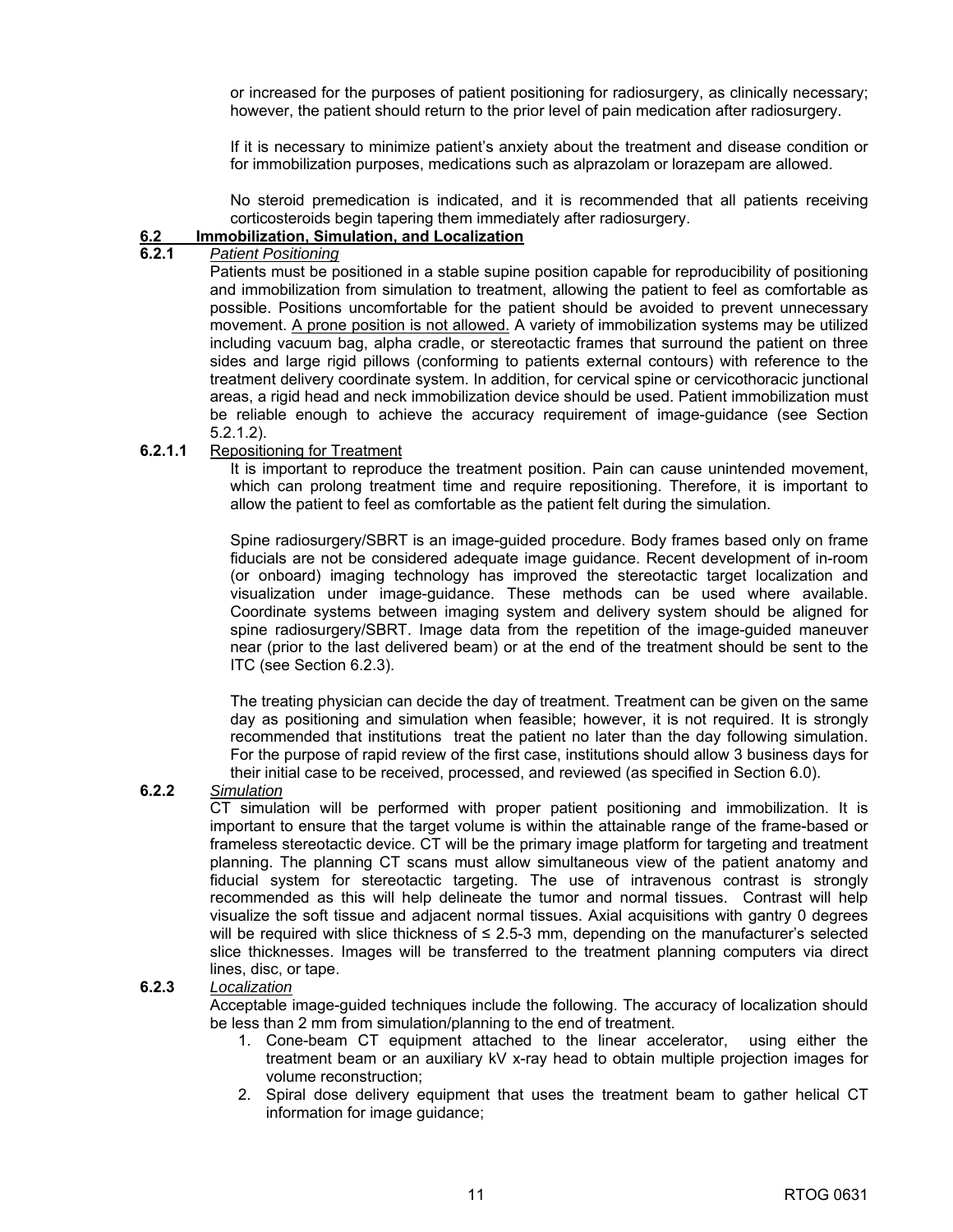- 3. Any equipment that can produce stereoscopic planar views of the patient in the treatment position, capable of localizing anatomic points in space or viewing implanted fiducial markers. It can use the treatment beam with a standard electronic portal imaging device (EPID) or a kV x-ray source with opposed imaging panel.
- 4. A standard diagnostic-quality CT scanners positioned in the treatment room and geometrically coupled (e.g., on rails) with the treatment equipment.

 Although film procedures could fall under the description given in item 3 above, there are certain limitations that make it difficult to extend the definition to include this technology. A major limitation for film is that it must be scanned with a densitometer to convert this information to digital data. Additionally, in order to use this digital data in the fusion process, the film must be held perpendicular to the direction of the beam. Although possible, this geometry is not available on most linear accelerators. Thus, radiographic film is not allowed as an image-guided technique for this study. However, film is allowed as a double check to verify the positioning obtained with any of the accepted IGRT techniques.

 Institutions are required to save and forward all the images used for patient setup adjustments. These images must be sent in DICOM format to the ITC, http://atc.wustl.edu. This must include both the IGRT images and the treatment planning images.

### **6.3 Treatment Planning/Target Volumes (3/11/10)**

### **6.3.1** *Target Definition*

 Image fusion between MRI (gadolinium contrast T1-weighted and T2-weighted images) and simulation CT is required for delineation of both the soft tissue tumor component and the spinal cord. Special attention should be taken with image fusion when simulation CT and MRI images are taken in different imaging positions. Spine curvature of MRI and CT simulation usually is not aligned well. In this situation special attention should be given to fuse the target spine to be treated. It is recommended but not required that MRIs are obtained with the simulation position. MR simulation should be used where available.

### **6.3.1.1** Radiosurgery Target Volume

 The radiosurgery target volume includes only the involved vertebral body and both left and right pedicles as shown in Figure 2 below and the grossly visible tumor, if a paraspinal or epidural lesion is present. **An epidural lesion is included in the target volume provided that there is a ≥ 3 mm gap between the spinal cord and the edge of the epidural lesion. A paraspinal mass ≤ 5 cm in the greatest dimension contiguous with spine metastasis is included in the target volume.** In this study, the terms, GTV or CTV, are not used.

**The target as defined above will not be enlarged (i.e., no "margin" for presumed microscopic extension)**. This target volume ultimately becomes the radiosurgery planning target volume. The radiosurgery does not assume set-up errors. However, depending on the radiosurgery system, a beam aperture margin of 2-3 mm beyond the target volume is allowed to meet the adequate dose coverage of the target. This margin can be reduced to 0- 1 mm at the area of spinal cord to meet the spinal cord dose constraints. The treatment plan is acceptable as long as  $\geq 90\%$  of the target volume receives the prescribed radiosurgery dose.

 Examples of radiosurgery target volumes are illustrated in Figure 2. Solid black represents the tumor that can be seen on the imaging studies.

Most of the spine metastases involve the vertebral body and the gross tumor seen on MRI or CT scan, as shown in Figure 2a below. This is the most common type of spine metastasis. The radiosurgery target volume includes the involved vertebral body and both pedicles (solid red line).

 Metastatic lesions can be more extensive, involving the pedicles [Figure 2b]. The target volume can be more generous [dotted line of Figure 2b], or the target volume can include anterior and posterior elements of the spine [solid red line of Figure 2b]. The target volume may be chosen at the discretion of the treating Radiation Oncologist based on the extent of tumor involvement.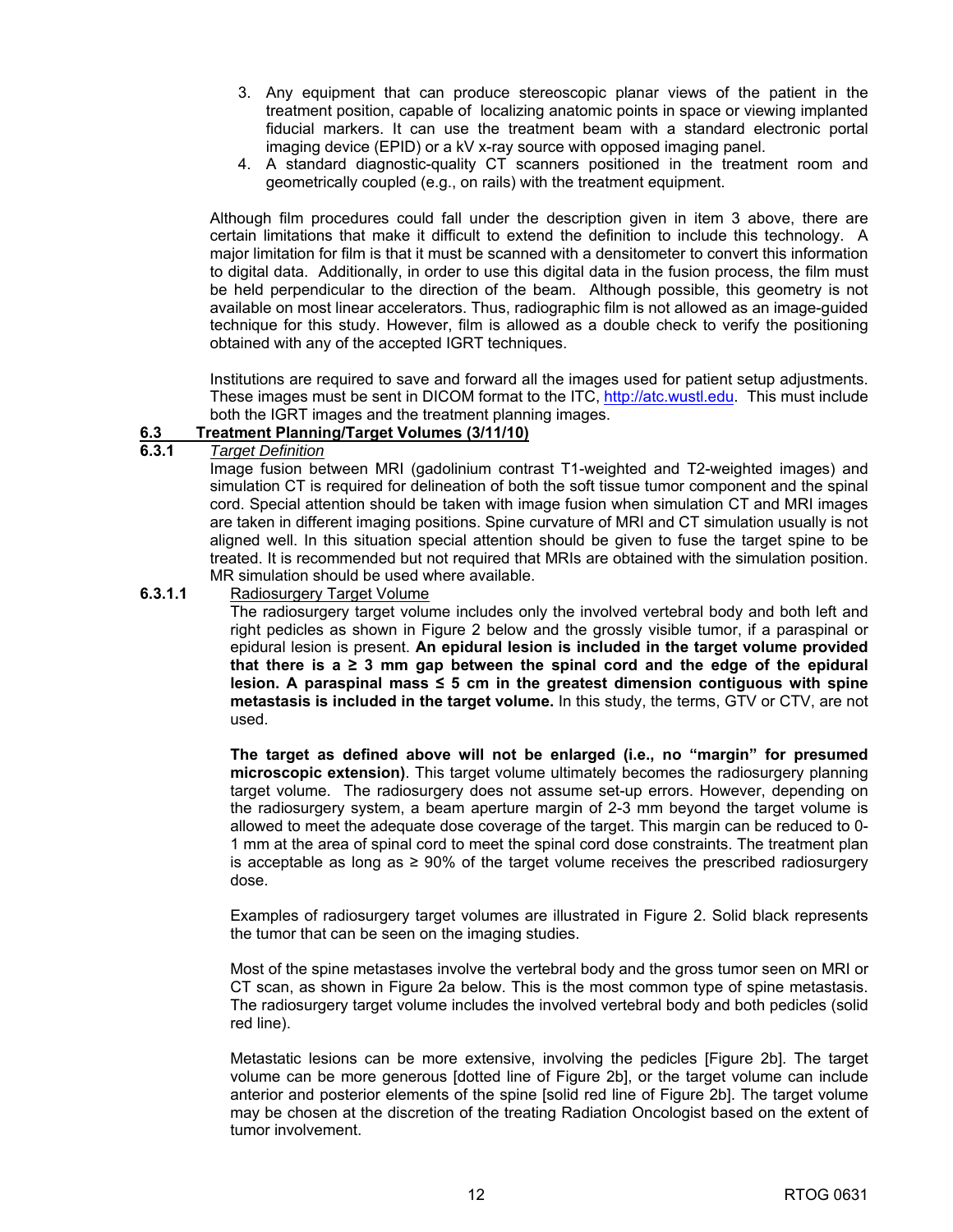When the metastasis involves only the posterior element, the target volume includes the spinous process and laminae [solid red line of Figure 2c].

 In any circumstance, when there is an epidural or paraspinal soft tissue tumor component, the visible epidural or paraspinal tumors are included in the target volume.



### **Figure 2: Diagram of Spine Metastasis and Target Volume**

**6.3.1.2** Spinal Cord Volume

Two spinal cord contour sets are required for this protocol: the conventional and the partial spinal cord volumes.

 The conventional spinal cord volume is contoured on the simulation CT based on the image fusion with T2-weighted and T1-weighted MRI with contrast. It is recommended that a simulation CT be done with contrast, but this is not required. The conventional spinal cord should be contoured starting at least 10 cm above the superior extent of the target volume and continuing on every CT slice to at least 10 cm below the inferior extent of the target volume. This spinal cord volume is required to be consistent with image-guided radiotherapy volume definition of RTOG protocols.

 The partial spinal cord volume is specific to this study. The definition of partial spinal cord volume is shown in Figure 3below. The spinal cord is contoured based on the image fusion with T2-weighted and T1-weighted MRI with contrast. It is recommended that a simulation CT image be done with contrast, but this is not required. The spinal cord should be contoured starting from 5-6 mm above the superior extent of the target volume to 5-6 mm below the inferior extent of the target volume. The spinal cord should be drawn on every slice of simulation CT. The variation of 5-6 mm is due to the pre-determined slice thicknesses of 2.5-3 mm by different CT manufacturers.

**The partial spinal cord dose constraint is 10 Gy to no more than 10% of the spinal cord volume defined as from 5-6 mm above to 5-6 mm below the target volume** [Ryu 2008].**The absolute spinal cord dose is 10 Gy to the spinal cord volume to less than 0.35 cc. The partial or absolute volume spinal cord constraints are applied to each treated spine level** when the patient has multiple spine levels treated. Any spinal cord dose exceeding this constraint is not acceptable and is a major deviation.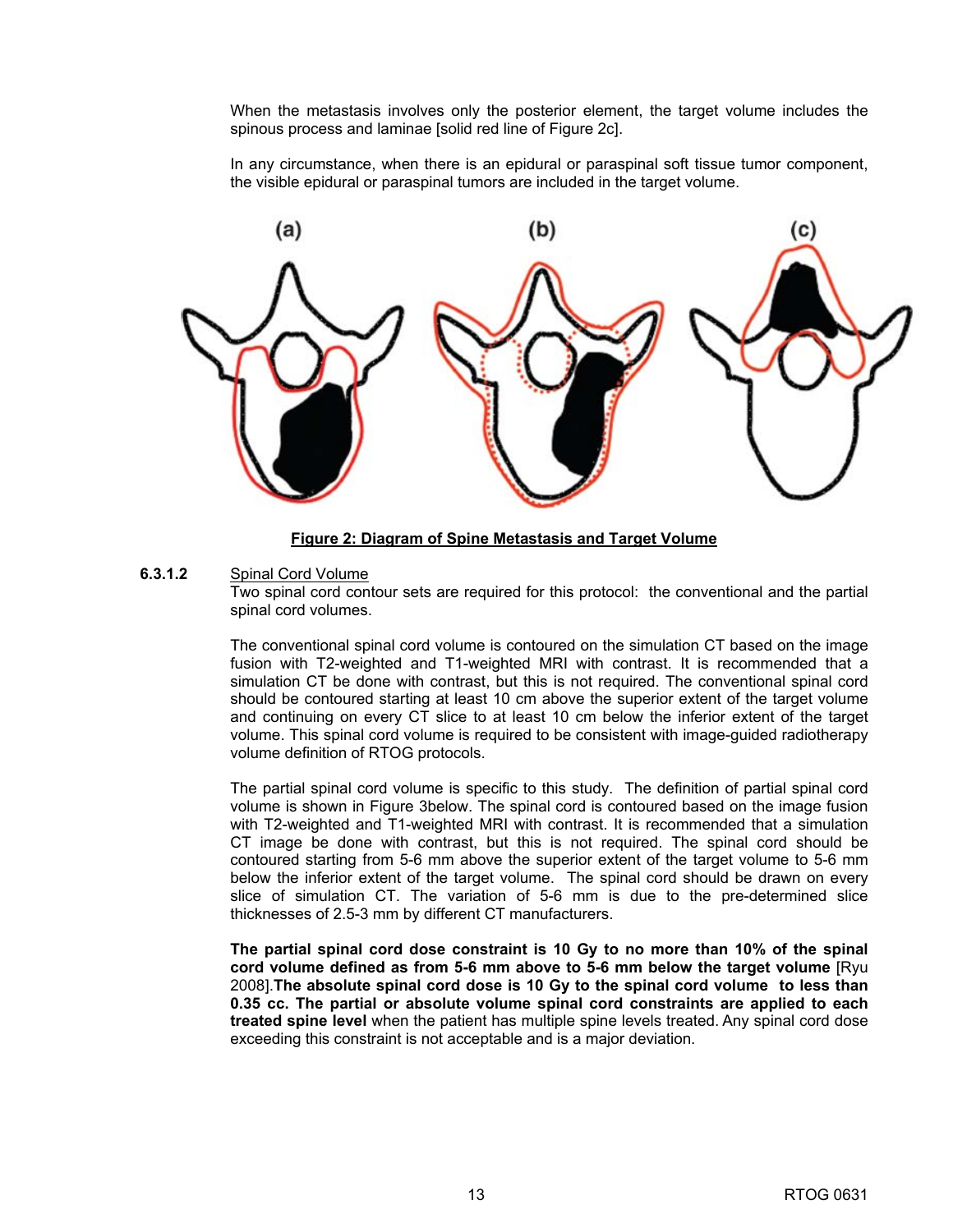### **Figure 3: Diagram of Defining Partial Spinal Cord Volume**



 Radiosurgery is not recommended for any cases that do not meet the spinal cord constraint. Each CT slice within the radiosurgery plan should be checked to screen any unacceptably high radiation dose to the spinal cord at any particular slice. In this situation, the treating physician can make the decision of proceeding or stopping the radiosurgery or to perform replanning. Critical organs including spinal cord, liver, kidneys, and lung should be analyzed for radiation dose distribution if any of them are transected by any radiation field. The dosevolume guidelines are described in Sections 6.3.2 and 6.4.

### **6.3.2** *Dosimetry*

 Intensity-modulated radiation therapy (IMRT) or other dose painting techniques will be used to deliver highly conformal dose distributions. Non-coplanar beams can be employed. Nonopposing beams are preferable. Multiple beam directions or arcs of radiation will be used for geometrically complicated lesions. The beam arrangement should be placed mostly from the posterior direction to avoid the radiation beam entering through the lungs. Intensity-modulated arc therapy with either multiple static cones or dynamic conformal multileaf collimators (MLC) can be used. For arc rotational techniques, every effort should be used to limit the radiation through the lung.

 A common point should be defined, which is close to the center of the target volume for dose normalization. Preferably, this point is placed at the treatment isocenter if a linac based delivery system is used. The plan should be normalized to the common point or isocenter or its vicinity suitable for dose normalization. Typically, this point will be the isocenter of the beam rotation; however, it is not a protocol requirement for this point to be the isocenter. Inhomogeneity correction must be included for dose calculation. The prescription dose of 16 Gy will be delivered to the margin of the target volume and fulfill the requirements below. The treatment plan is acceptable as long as > 90% of the target volume receives the prescribed radiosurgery dose.

Successful treatment planning will require accomplishment of all of the following criteria:

1) Prescription Isodose Surface Coverage

 Patients will receive 16 Gy in 1 fraction of radiosurgery. This study requires 90% coverage of the target volume by the prescribed dose. Typically, the 80-90% isodose line is used as prescription line. Depending on the delivery system, this prescription isodose line may be different. Coverage of < 90% of the target volume is a Variation Acceptable, and any coverage of < 80% of the target volume is a Deviation Unacceptable.

2) Target Dose Heterogeneity

The treatment plan is acceptable as long as  $\geq 90\%$  of the target volume receives the prescribed radiosurgery dose. Dose inhomogeneity can exist within the target volume.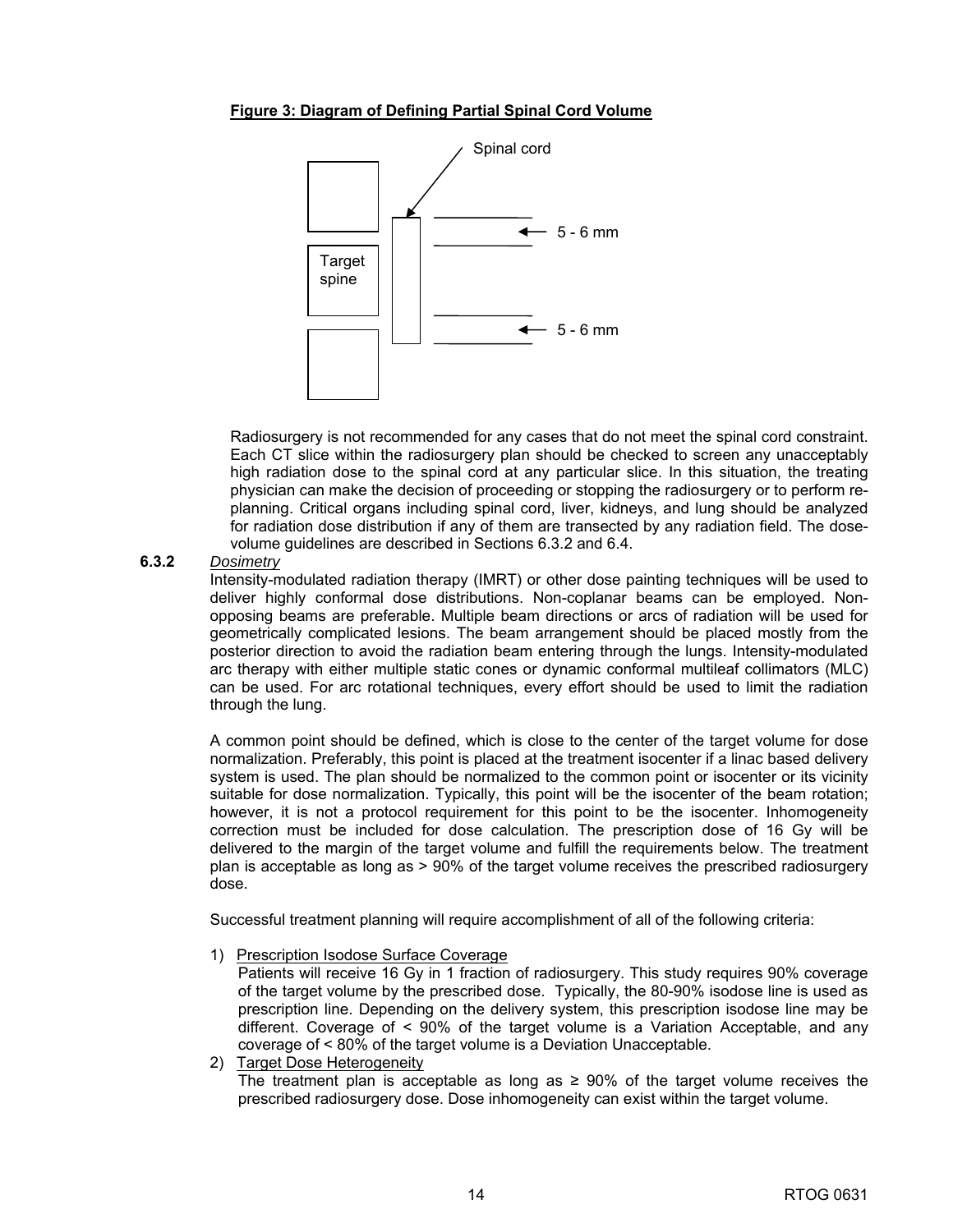### 3) High Dose Spillage

Because of the irregular shape of target volume and the position of the spinal cord, there can be hot spots in the immediate vicinity outside of the target volume. The area of hot spot often can be seen in the immediate paraspinal areas or within the paraspinal muscle (e.g., psoas) or rib cage including intercostals muscle. Dose spillage is considered to be Per Protocol if the following dose limits are met. Plans that do not meet these limits are scored as either Variation Acceptable or Deviation Unacceptable (see Section 6.6.1.1).

The Per Protocol plan:

- limits dose outside of the target volume to greater than or equal to 105% of the prescription dose to a volume of less than or equal to 2.0 cc ;
- limits dose of greater than or equal to 105% of the prescription dose to a region within 1.0 cm from the edge of the target volume;
- excludes all doses of greater than or equal to 110% of the prescription dose outside of the target volume.

It is important to point out that these dose limits do not override the dose restrictions for the spinal cord stated below in Section 4 (Spinal Cord Dose) and in Section 6.4.1.1. The high dose spillage conditions can be determined by expanding the target defined in Section 6.3.1.1 by 1 cm. Examination of the DVH for this rind around the target will determine the size of any high dose regions outside the target. If the region of dose higher than 105% of the prescribed dose is seen to go outside of this margin region, the case will be scored according to the rules in Section 6.6.1.1.

4) Spinal Cord Dose

 The most important requirement is the spinal cord dose constraint 10Gy to the 10% of the partial spinal cord volume defined as 5-6 mm above and below the target. The absolute spinal cord dose is 10 Gy to the spinal cord volume less than 0.35 cc. Radiosurgery should not be used for any cases with spinal cord dose exceeding the described constraints in this study. Any spinal cord dose that does not meet these criteria is a major deviation.

5) Low Dose Spillage

The falloff gradient beyond the target volume extending into normal tissue structures must be rapid in all directions and meet the following criteria: Using radiation beams directed from posterior to minimize passage of radiation through the lungs is strongly recommended.

# **6.4 Critical Structures (3/11/10)**<br>**6.4.1** Critical Organ Dose-Volume

### **6.4.1** *Critical Organ Dose-Volume Limits*

 The following table lists maximum dose limits to a point or volume within several critical organs recommended for stereotactic body radiation therapy (SBRT). The recommended dose constraints are shown in volume and the maximum dose to the given volume for each organ (Timmerman 2008).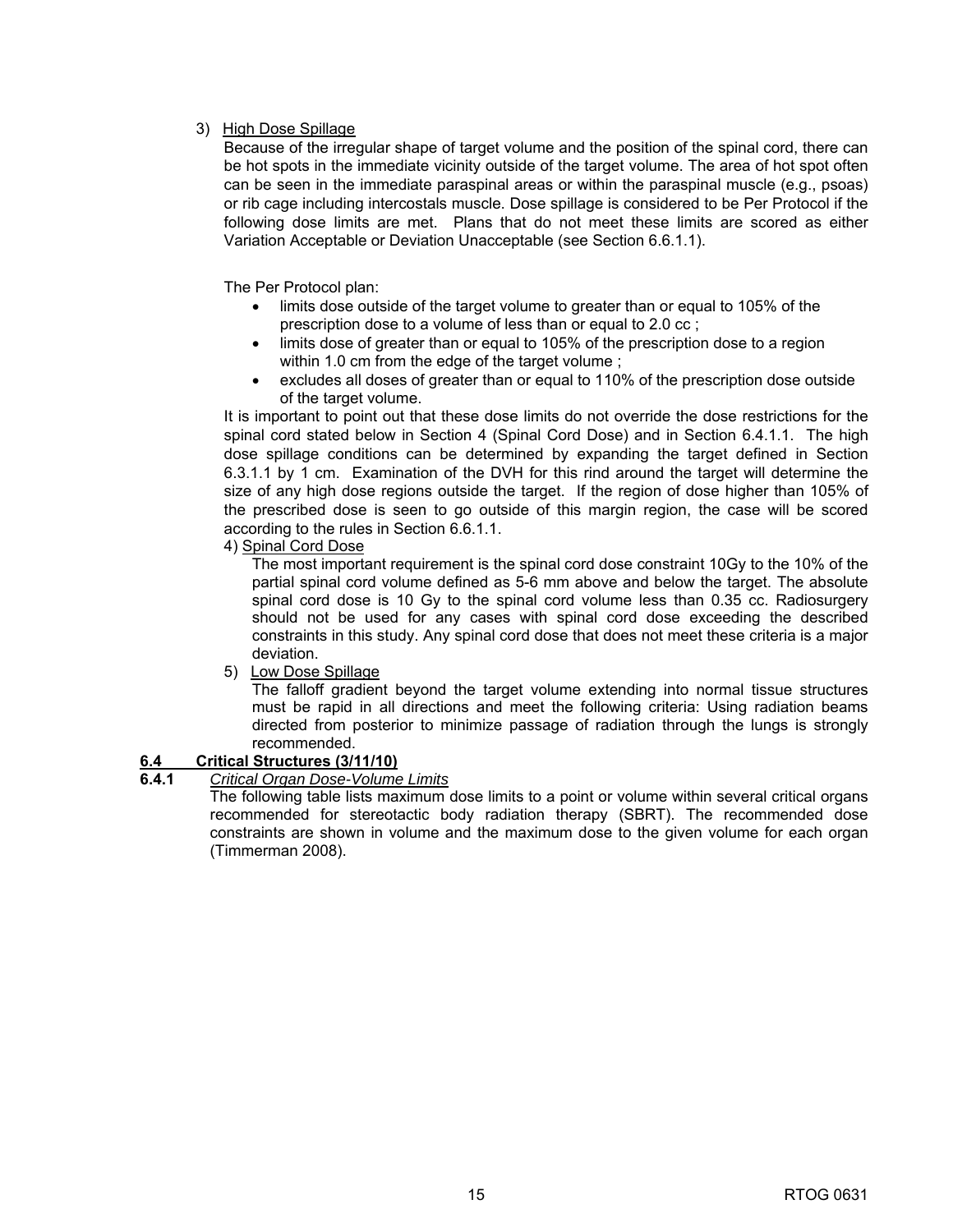| <b>Serial Tissue</b>        | <b>Volume</b>               | Volume Max (Gy)        | Endpoint ( $\geq$ Grade 3)  |
|-----------------------------|-----------------------------|------------------------|-----------------------------|
| Spinal Cord                 | $< 0.035$ cc                | 14 Gy                  | myelitis                    |
|                             | $0.35cc$                    | 10 Gy                  |                             |
|                             | <1.2 cc (SBRT only)         | 7 Gy (SBRT only)       |                             |
| Cauda Equina                | $50.035$ cc                 | 16 Gy                  | neuritis                    |
|                             | $<$ 5 cc                    | 14 Gy                  |                             |
| <b>Sacral Plexus</b>        | $\overline{0.035}$ cc       | 18 Gy                  | neuropathy                  |
|                             | $<$ 5 cc                    | 14.4 Gy                |                             |
| Esophagus*                  | $< 0.035$ cc                | $\overline{16}$ Gy     | stenosis/fistula            |
|                             | $<$ 5 cc                    | 11.9 Gy                |                             |
| Ipsilateral Brachial Plexus | $\overline{0.035}$ cc       | $\overline{17.5}$ Gy   | neuropathy                  |
|                             | $3$ cc                      | 14 Gy                  |                             |
| Heart/Pericardium           | $\overline{0.035}$ cc       | 22 Gy                  | pericarditis                |
|                             | $<$ 15 $<$ cc               | 16 Gy                  |                             |
| Great vessels*              | $< 0.035$ cc                | 37 Gy                  | aneurysm                    |
|                             | $<$ 10 $<$ cc               | 31 Gy                  |                             |
| Trachea* and Larynx         | $< 0.035$ cc                | 20.2 Gy                | stenosis/fistula            |
|                             | $<$ 4 cc                    | 10.5 Gy                |                             |
| <b>Skin</b>                 | $\overline{0.035}$ cc       | $\overline{26}$ Gy     | ulceration                  |
|                             | $<$ 10 $<$ cc               | 23 Gy                  |                             |
| Stomach                     | $\sqrt{6.035}$ cc           | 16 Gy                  | ulceration/fistula          |
|                             | $<$ 10 $<$ cc               | 11.2 Gy                |                             |
| Duodenum*                   | $\overline{0.035}$ cc       | 16 Gy                  | ulceration                  |
|                             | $< 5 \text{ cc}$            | 11.2 Gy                |                             |
| Jejunum/lleum*              | $< 0.035$ cc                | 15.4 Gy                | enteritis/obstruction       |
|                             | $<$ 5 cc                    | 11.9 Gy                |                             |
| Colon*                      | $< 0.035$ cc                | 18.4 Gy                | colitis/fistula             |
|                             | $<$ 20 $<$ cc               | 14.3 Gy                |                             |
| Rectum*                     | $< 0.035$ cc                | 18.4 Gy                | proctitis/fistula           |
|                             | $<$ 20 $<$ cc               | 14.3 Gy                |                             |
| Renal hilum/vascular trunk  | <2/3 volume                 | 10.6 Gy                | malignant hypertension      |
| <b>Parallel Tissue</b>      | <b>Critical Volume (cc)</b> | <b>Critical Volume</b> | Endpoint ( $\geq$ Grade 3)  |
|                             |                             | Dose Max (Gy)          |                             |
| Lung (Right & Left)         | 1000 cc                     | 7.4 Gy                 | Pneumonitis                 |
| Renal cortex (Right & Left) | 200 cc                      | 8.4 Gy                 | <b>Basic renal function</b> |

### **Table 1: One Fraction Dose Constraints for Arms 1 and 2**

\*Avoid circumferential irradiation

 These limits were formulated based on the widely accepted norms with radiosurgery in current practice. Participating centers are encouraged to observe prudent treatment planning principles in avoiding unnecessary radiation exposure to critical normal structures irrespective of these limits.

 In order to verify each of these limits, the organs must be contoured such that appropriate dose volume histograms can be generated. See Section 6.4.2 for instructions for the contouring of these organs.

- **6.4.1.1** The absolute spinal cord dose is 10 Gy to the spinal cord volume less than 0.35 cc. This was calculated based on the published data of the spinal cord dose constraint 10 Gy to 10% of the spinal cord volume drawn as 5-6 mm above and below the target volume (Ryu 2008).
- **6.4.1.2** The lung dose constraint is based on a critical volume model and requires no less than 1,000 cc of lung tissue to be treated to a dose ≥ 7.4 Gy. Since the prescribed dose is only 16 Gy, V20 as a single dose does not exist in this trial.
- **6.4.2** *Contouring of Normal Tissue Structures*

**Normal tissue contouring is required starting at 10 cm above the target volume to 10 cm below the target.**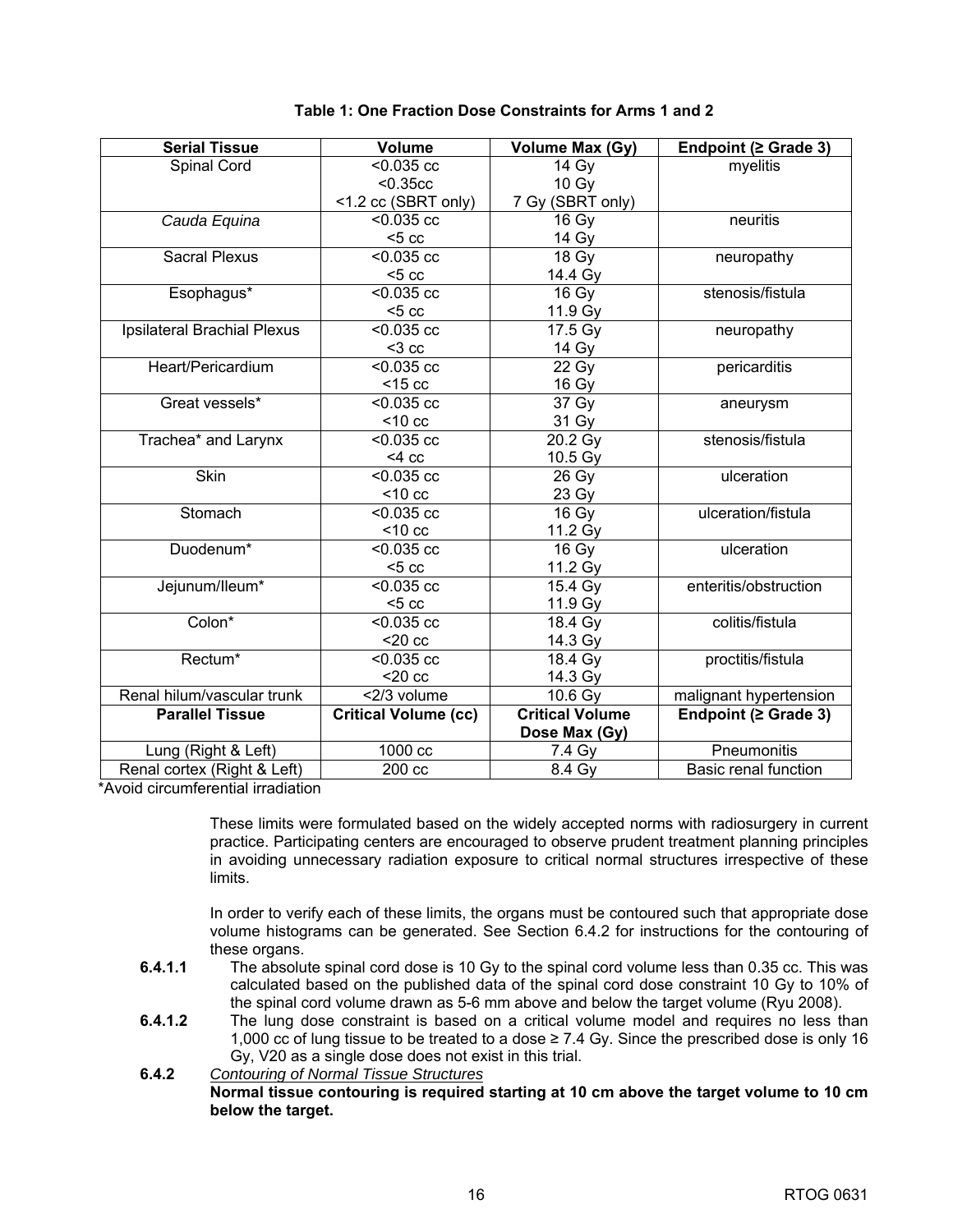### **6.4.2.1** Spinal Cord

 **Two spinal cord contour sets are required for this protocol: the conventional and partial spinal cord volumes. See Section 6.3.1.2 for details.** 

## **6.4.2.2** Esophagus

 The esophagus will be contoured using mediastinal windowing on CT to correspond to the mucosal, submucosa, and muscular layers. The esophagus should be defined starting at least 10 cm above the superior extent of the target volume and continuing on every CT slice to at least 10 cm below the inferior extent of the target volume.

### **6.4.2.3** Larynx and Pharynx

 The larynx and pharynx will be contoured to the mucosal, submucosa, and cartilages and airway channels associated with these structures.

### **6.4.2.4** Trachea and Airway

 The trachea and airway adjacent to the spines will be contoured including the mucosal, submucosa and cartilage rings and airway channels.

### **6.4.2.5** Lung

 Both the right and left lungs should be contoured using pulmonary windows. All inflated and collapsed lung should be contoured; however, paraspinal gross tumor, if any, should not be included in this structure.

### **6.4.2.6** Kidney

 Both the right and left kidneys should be contoured. Paraspinal gross tumor as defined above should not be included in this structure.

### **6.4.2.7** Skin

The skin will be defined as the outer 0.5 cm of the body surface. As such, it is a rind of uniform thickness (0.5 cm) which envelopes the entire body in the axial planes. The cranial and caudal surface of the superior and inferior limits of the planning CT should not be contoured as skin unless skin is actually present in these locations (e.g., the scalp on the top of the head).

### **6.5 Documentation Requirements**

**6.5.1** In general, treatment interruptions (e.g., due to intractable pain during the treatment) should be avoided by preventative medical measures and nutritional, psychological, and emotional counseling. Treatment breaks, including indications, must be clearly documented on the treatment record.

### **6.6 Compliance Criteria (3/11/10)**

### **6.6.1** *Dosimetry Compliance*

 Section 6.0 describes appropriate conduct for treatment planning dosimetry. The optimal target coverage level is ≥ 90% volume to be covered by the prescription dose. Coverage of < 90% is a Variation Acceptable, and coverage of < 80% is a Deviation Unacceptable. Any spinal cord dose exceeding the dose constraint in Section 6.3.1.2 is not acceptable and is a major deviation. The table in Section 6.4 lists dose volume limits for specific organs and structures. Exceeding these limits by more than 2.5% constitutes a minor violation. Exceeding these limits by more than 5% constitutes a major deviation.

### **6.6.1.1** High Dose Spillage

*Per Protocol* plan

- limits dose outside of the target volume to greater than or equal to 105% of the prescription dose to a volume of less than or equal to 2.0 cc ;
- limits dose of greater than or equal to 105% of the prescription dose to a region within 1.0 cm from the edge of the target volume;
- excludes all doses of greater than or equal to 110% of the prescription dose outside of the target volume.

*Variation Acceptable* is defined by any one of the following

- allows doses outside of the target volume that are greater than or equal to 105% of the prescription dose to occupy a volume that is greater than 2.0 cc but does not exceed 3.0 cc;
- allows doses outside of the target volume that are greater than or equal to 105% of the prescription dose to extend beyond 1.0 cm but less than 1.5 cm from the edge of the target volume;
- allows doses outside of the target volume to go above 110% but not above 115% of the prescription dose.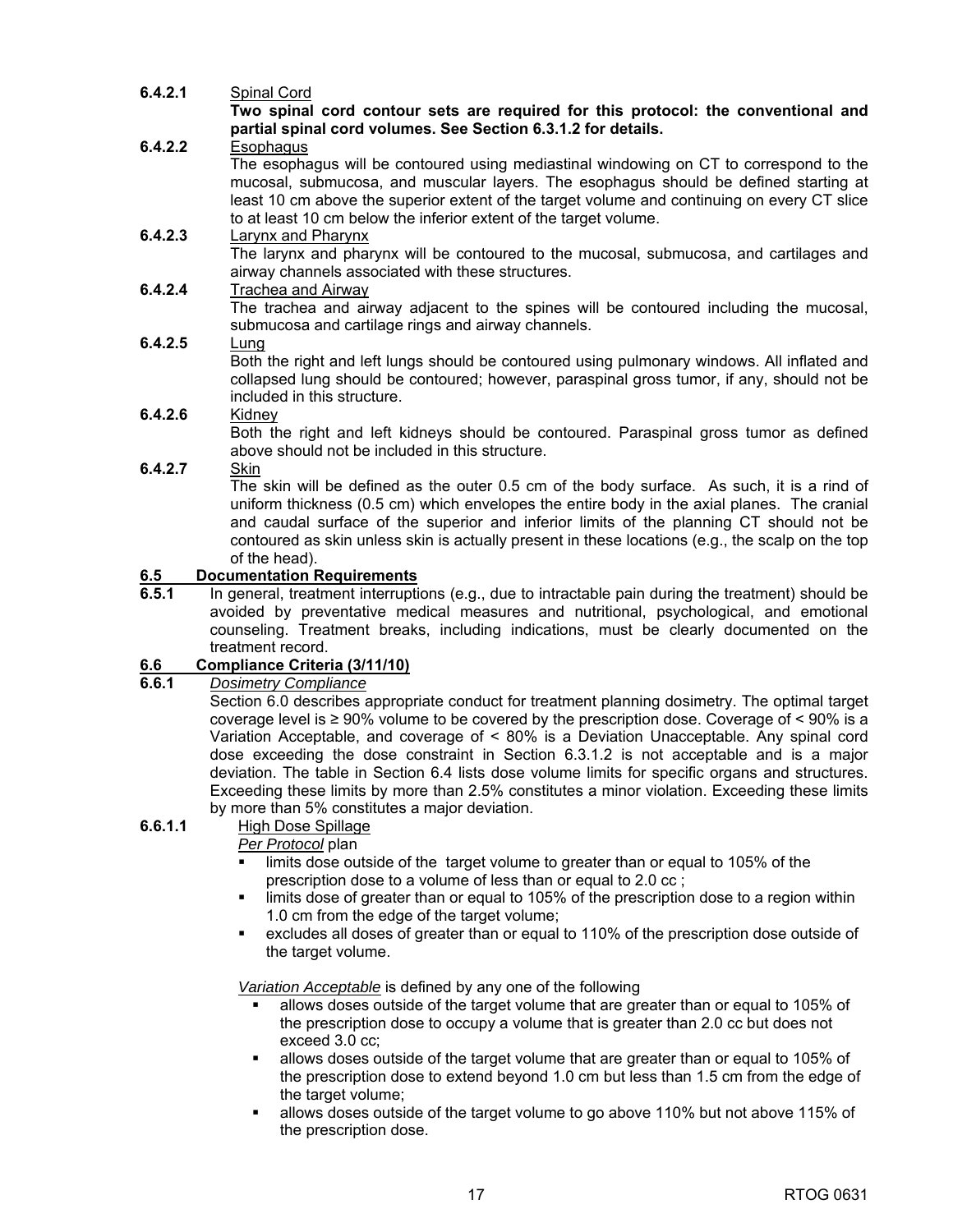*Deviation Unacceptable* is defined as any dose distribution where the limits stated for Variation Acceptable are not met.

**6.6.2** *Treatment Delivery Compliance*

 Setup images (obtained from the IGRT system) will be compared to corresponding reference images to identify any potential deviation. The institution's IGRT systems must demonstrate < 2 mm agreement between simulation/planning and treatment, as well as at the end of treatment.

### **6.7 R.T. Quality Assurance Reviews (8/11/09)**

 The Principal Investigator, Samuel Ryu, MD, and his Co-Chairs will perform a rapid review of the treatment plan for the first 2 cases from each institution prior to the institution delivering any protocol treatment using radiosurgery/SBRT. Institutions should allow 3 business days for this initial case to be received, processed, and reviewed. If the plan must be resubmitted, it will be given a rapid review as described in Section 6.0. Treatment plans for subsequent patients enrolled at a site will not be reviewed prior to delivery of treatment, but a review will be performed at a later date to evaluate protocol compliance.

 Treatment planning images and dosimetry planning information in accepted format will be submitted to the Image-Guided Therapy Center (ITC), Washington University, St. Louis, MO for quality assurance (QA) purposes in all cases. See Section 12.2 for data submission.

 It is recommended that each institution have a policy of quality assurance according to the guideline of SBRT by ASTRO and ACR (Potters 2004; Bissonnette 2007; Yoo 2006). The standard practice of checking radiation output should be carried out each day of treatment. Tests aimed at guaranteeing agreement of the image guidance system and the treatment system, including repositioning accuracy, must be carried out each day an SBRT treatment is scheduled. Dose delivery must be carried out for these treatments.

The Study Chair, Samuel Ryu, MD, and the Medical Physics Co-Chair, Dr. Yin, will perform an RT Quality Assurance Review on an ongoing basis, either remotely or at RTOG semi-annual meetings. The final cases will be reviewed within 3 months after this study has reached the target accrual or as soon as complete data for all cases enrolled has been received at RTOG Headquarters, whichever occurs first.

 Participating institutions must have a QA for spine radiosurgery based on the site's radiosurgery method and equipment. The following ca be used as a guideline.

### **Daily Stereotactic System QA**

- 1. Linac morning warm up and radiation output check;
- 2. Localization system (mainly immobilization and imaging systems) QA, including the geometric alignment of the imaging system and delivery system;
- 3. Linac isocenter accuracy QA, mainly checking the stability during gantry rotation and table rotation and the consistency of the room laser system with the Linac isocenter.

### **Individual Patient QA**

- 1. Dose calculation check;
- 2. Fluence/map field check for IMRT;
- 3. Collision check for each treatment field;
- 4. Patient position setup and check.

### **6.8 EXTERNAL BEAM RADIATION THERAPY, PHASE III COMPONENT, ARM 2**

### **INTENSITY MODULATED RADIOTHERAPY (IMRT) IS NOT ALLOWED FOR ARM 2 IN THE PHASE III COMPONENT OF THE STUDY.**

### **6.8.1 Dose Specifications**

### **6.8.1.1** *Dose Fractionation and Treatment Volume*

For Arm 2, external beam radiotherapy, the prescribed dose is 8 Gy in 1 fraction. Treatment volume will include the involved index spine, plus one spine level superior and one spine level inferior to the index spine.

**6.8.1.2** *Physical Factors* External beam radiotherapy must be given using megavoltage equipment with 4-18 MV photons. Electrons, protons, Gamma Knife® or Perfexion™ treatment are not permitted.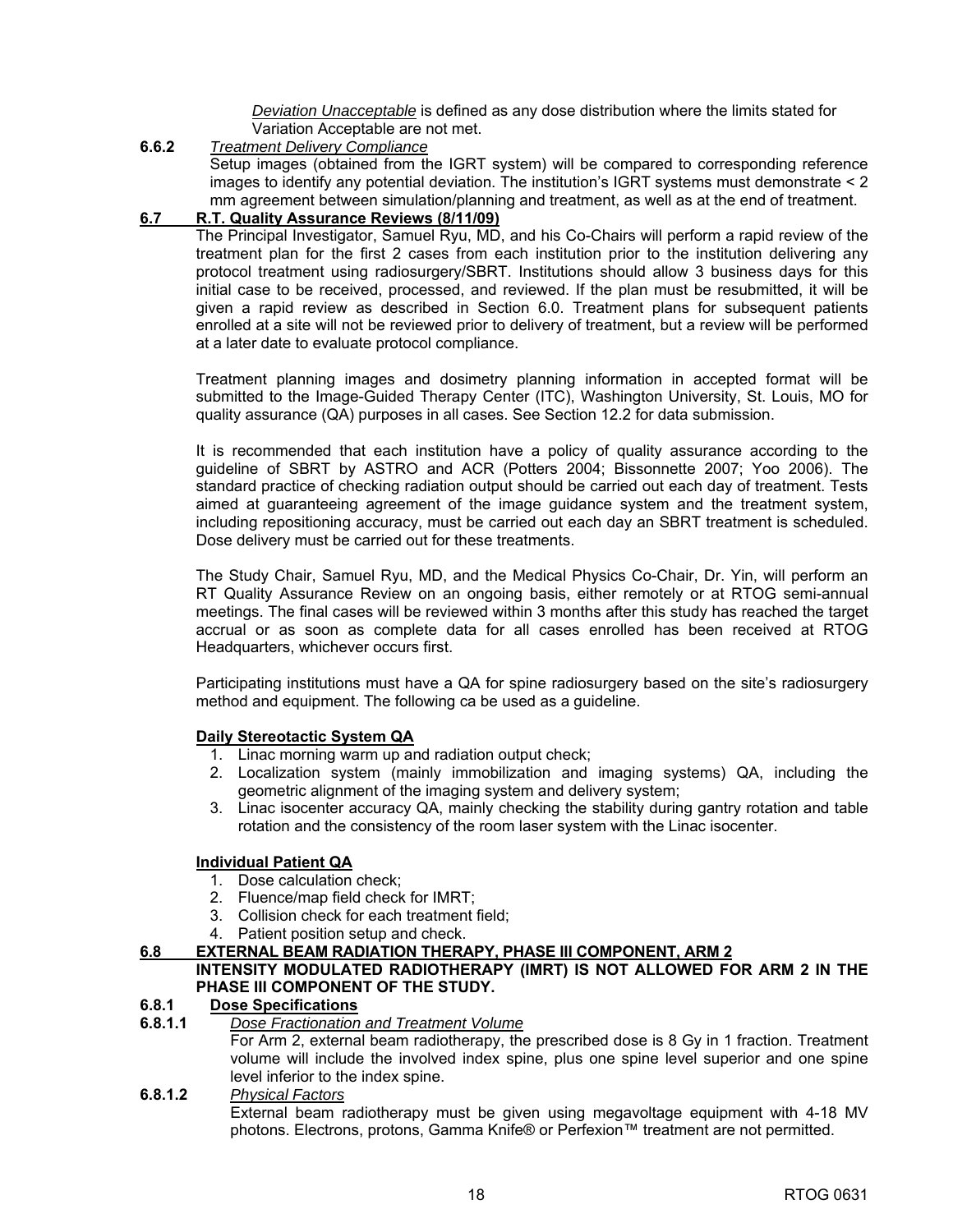### **6.8.1.3** *Premedications*

No premedications are necessary.

Pain control to help position the patient for the purpose of treatment (not for long-term pain control) is permitted to decrease patient movement due to pain. Note: Narcotics can be used or increased for the purposes of patient positioning for radiosurgery, as clinically necessary; however, the patient should return to the prior level of pain medication after radiosurgery.

 If it is necessary to minimize patient's anxiety about the treatment and disease condition or for immobilization purposes, medications such as alprazolam or lorazepam are allowed.

No steroid premedication is indicated, and it is recommended that all patients receiving corticosteroids begin tapering them immediately after radiosurgery.

# **6.8.2 Patient Positioning and Simulation**

### **6.8.2.1** *Patient Positioning*

Patients must be positioned in a stable supine position at the treating physician's discretion. Any immobilization techniques can be used for conventional radiotherapy. For cervical spine or cervicothoracic junctional areas, a head and neck immobilization device can be used.

### **6.8.2.3** *Simulation*

Simulation of treatment fields is required prior to the treatment. There must be an acceptable simulator and portal film with digital format documenting that the treatment site is adequately covered and verified by the treating Radiation Oncologist.

### **6.8.3 Treatment Planning/Target Volumes**

 Treatment target volume will include the involved index spine, plus one spine level superior and one spine level inferior to the index spine.

Field arrangements to treat the target lesion may be chosen at the discretion of the treating Radiation Oncologist. In general, posterior only, anterior-posterior, opposed lateral (for c-spine tumors), or posterior oblique field arrangements will be used. Either a SAD or SSD technique is acceptable. The treatment depth is set at the center of the spinal canal, as determined on the simulation CT or MRI or lateral film of conventional simulation. As stated above, IMRT is not allowed for Arm 2.

 Anterior and posterior parallel opposed fields can be used for thoracic or lumbar spine. Equal or unequal weighting may be used (e.g., a ratio of doses of 1:2 AP:PA). The dose is prescribed to the center of the spinal canal of the involved index spine.

 Parallel opposed lateral fields can be used for cervical spine. When lateral fields are used, the isocenter should be at mid-thickness, with the dose prescribed to the center of the spinal canal.

 The prescription point is set at the center of the spinal canal of the involved index spine, as determined on the simulation CT or MRI or anterior/lateral films of conventional simulation. Dose is prescribed to a point, not the treatment volume. While dose is prescribed to a point, it is recommended (but not required) that the goal of appropriate treatment planning aim to achieve coverage of the target lesion volume by at least 90% of the prescribed dose.

### **6.8.4 Critical Structures**

Since this treatment is conventional radiotherapy, contouring of normal tissue structure is not required. However, spinal cord dose should be recorded at the point of dose prescription, i.e., at the center of the spinal canal. Normal tissue structures can be delineated and the dose can be recorded at the treating physician's discretion. Any adverse events should be reported as described in Section 6.10.

### **6.8.5 Documentation Requirements**

In general, treatment interruptions (e.g., due to intractable pain during the treatment) should be avoided by preventative medical measures. Treatment breaks, including indications, must be clearly documented on the treatment record.

### **6.8.6 Compliance Criteria**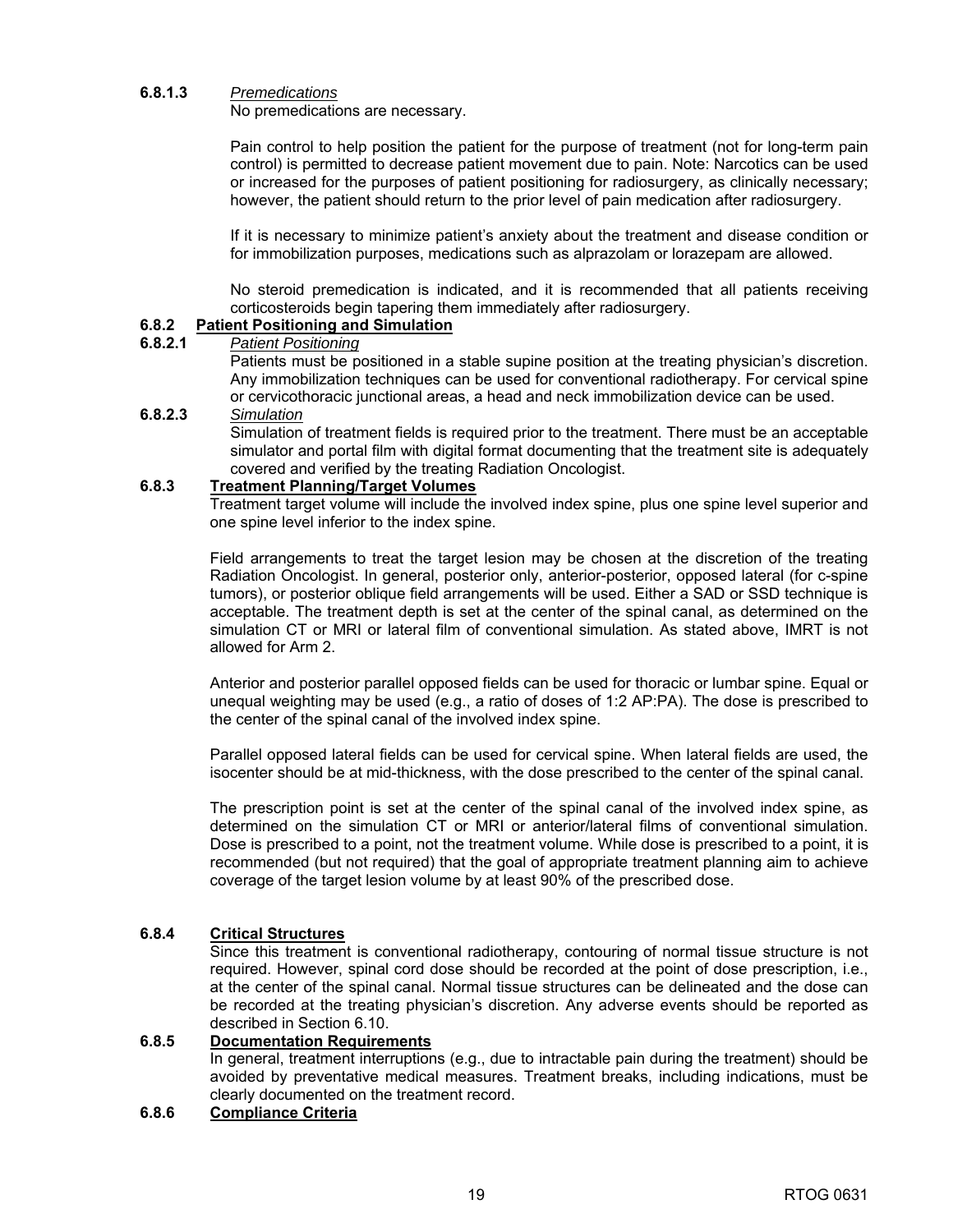All criteria for credentialing listed in Section 5.1 must be completed. No institution will be allowed to enroll patients without credentialing for spine radiosurgery and IGRT.

# **6.9 Radiation Therapy Adverse Events**

### **6.9.1** *Radiation Myelitis*

 Given the proximity and position of spinal cord in relation to the radiosurgery target, every effort should be made to minimize the radiation dose to the spinal cord. Radiation myelitis is a subacute or chronic clinical syndrome after radiation. The symptoms may include paresthesia, sensory changes, and motor weakness including paralysis. There is no active treatment for radiation myelitis; therefore, it is important to prevent any injury to the spinal cord. Corticosteroids are used when clinical symptoms develop.

 In the Henry Ford Hospital experience, one case of radiation myelitis was reported.(Ryu 2007). The patient had a diagnosis of invasive breast cancer. The initial treatment was mastectomy followed by chemotherapy (cyclophosphamide, methotrexate, and fluorouracil). After 9 years, she developed recurrence at the chest wall and was treated with radiotherapy and then continued hormonal therapy. After another 6 years, she presented to our institution with voice change due to vocal cord paralysis and difficulty in swallowing. MRI showed contrast enhancing mass involving the clivus, occipital condyles, and C1 vertebra with epidural compression. This was consistent with metastatic involvement. She was treated with single dose radiosurgery 16 Gy, prescribed to the 90% isodose line encompassing the gross tumor volume. The same spinal cord dose constraints described above were used. The doses to the spinal cord volume of 30%, 20%, 10%, 5%, and 1% were 6.2 Gy, 7.6 Gy, 9.6 Gy, 11.1 Gy, and 13.0 Gy, respectively. The maximum point dose to the spinal cord in this patient was 14.6 Gy, which was even lower than the average maximum of other patients. The spinal cord volume within the 80% isodose line was 0.06 cc, and 0.32 % cord volume. The patient had a complete neurologic recovery and pain relief, and a complete tumor response radiographically. She then received chemotherapy with carboplatin and docetaxel for 6 months and continued trastuzumab as well as zoledronic acid and fulvestrant (at another institution). However, 13 months after radiosurgery, she developed right lower extremity weakness with 4/5 muscle strength. There was no sensory deficit. MRI revealed T2 signal abnormality in the cervicomedullary junction at the level of radiosurgery target, and contrast enhancement in the ventral aspect of medulla and right cerebellum. These changes appeared to be consistent with radiation effect. She was treated with dexamethasone and had symptom improvement. This patient did not have any other comorbidities or other metastatic progression.

### **6.9.2** *Radiation Esophagitis*

 Patients with thoracic spine treatment will likely develop esophageal mucositis within the first 2 weeks. These symptoms subside with time; however, adequate symptomatic treatment including hydration is advised. There are no long-term adverse events reported with spine radiosurgery. However, it is prudent to minimize the radiation spillage in the normal esophagus. The consequences of esophageal toxicity, e.g., swallowing difficulty, dysphagia, cough, dehydration, and fistula, should be documented.

 In the Henry Ford Hospital experience, one case of tracheoesophageal fistula was reported in patient with multiple myeloma (Ryu 2008b). This patient was severely immunocompromised from previous bone marrow transplantation and systemic chemotherapy with multiple medical comorbidities including a mycobacterial granulomatous infection involving the esophagus. The patient was treated for spinal cord compression at T4 and paraspinal mass with a dose of 16 Gy. The patient had excellent tumor response but later developed a tracheoesophageal fistula at the treated site. Biopsy also revealed granulomatous infection. It was believed that radiation contributed, at least in part, to the development of the fistula.

### **6.9.3** *Radiation Laryngitis or Pharyngitis*

 Patients with cervical spine treatment will likely develop laryngopharyngeal mucositis within the first 2 weeks. These symptoms subside with time; however, adequate symptomatic treatment including hydration is advised. No long-term laryngopharyngeal toxicity has been reported with spine radiosurgery. However, it is prudent to minimize the radiation spillage in the normal larynx and pharynx. The consequences of toxicity, e.g., swallowing difficulty, dysphagia, cough, dysphonia dehydration, and fistula, should be documented.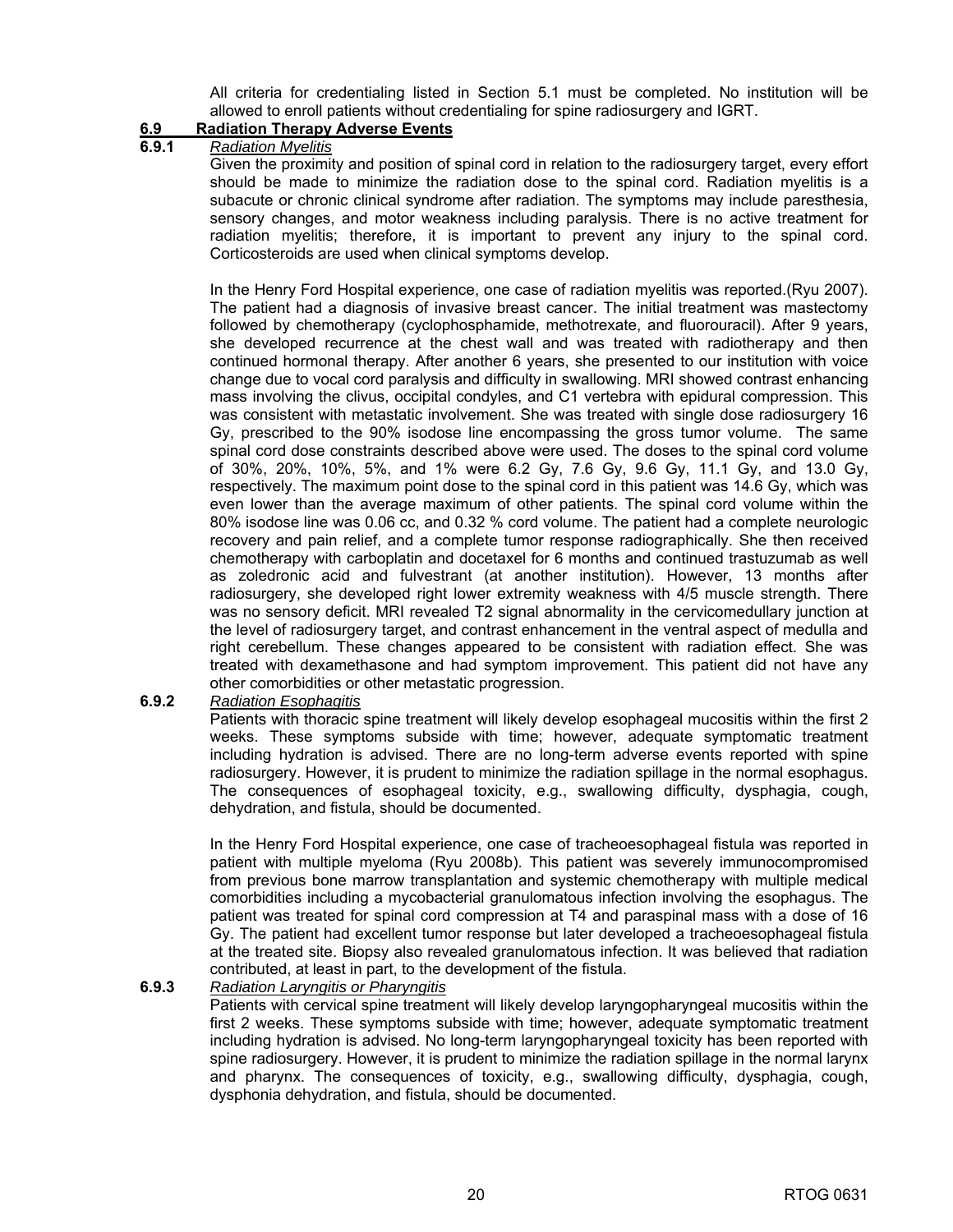### **6.9.4** *Tracheal Injury*

 Although no cases of tracheal injury have been reported with spine radiosurgery, it is prudent to minimize the radiation spillage in the normal trachea. The consequences of tracheobronchial toxicity, e.g., cough, dyspnea, hypoxia, impairment of pulmonary function test parameters, pleural effusion or pleuritic pain (associated with collapse), should be documented.

### **6.9.5** *Radiation Pneumonitis*

 There have been no reported cases of symptomatic radiation pneumonitis with spine radiosurgery. However, it is prudent to minimize the radiation spillage in the lung tissue. It is strongly recommended to use radiation beams directed from posterior to avoid passage of radiation through the lungs.

 Patients with symptoms of pneumonitis will be promptly evaluated and treated. Mild radiation pneumonitis may be treated with non-steroidal anti-inflammatory agents or steroid inhalers. More significant pneumonitis will be treated with systemic steroids, bronchodilators, and pulmonary toilet. Supra- and concurrent infections should be treated with antibiotics. Consideration of prophylaxis of opportunistic infections should be considered in immunocompromised patients.

### **6.9.6** *Compression Fracture of Treated Vertebra*

 There has been no formally reported incidence of vertebral compression fracture as the result of spine radiosurgery; the incidence is estimated to be 5-30% (Jin 2006; Yamada 2008). Patients with multiple myeloma appear to be more prone to develop compression fracture than patients with other histology. There is no known radiation dose relationship. This study is designed to follow up the potential bony change of the treated spine by imaging studies. The most common symptom from compression fracture is pain. Kyphoplasty or vertebroplasty can be used to address the compression fracture; however, retropulsed compression causing neurological signs may need surgery.

# **6.9.7** *Other Adverse Events* Short-term or long-term injury to the kidney or upper airway has not been reported. If other

severe adverse events occur, details should be documented. **6.10 Adverse Events (AEs) and Serious Adverse Events (SAEs) Reporting Requirements**

### **(11/6/09)**

**Adverse events (AEs) as defined in the tables below and all serious adverse events (SAEs) will be reported to the Cancer Therapy Evaluation Program (CTEP) via the Adverse Event Expedited Reporting System (AdEERS) application as directed in this section.** 

**Definition of an AE:** Any unfavorable and unintended sign (including an abnormal laboratory finding), symptom, or disease temporally associated with the use of a medical treatment or procedure regardless of whether it is considered related to the medical treatment or procedure (attribution of unrelated, unlikely, possible, probable, or definite).

[CTEP, *NCI Guidelines: Adverse Event Reporting Requirements*. January 2005; http://ctep.cancer.gov/reporting/adeers.html]

**Definition of an SAE:** Any adverse experience occurring during any part of protocol treatment and 30 days after that results in any of the following outcomes:

- Death:
- A life-threatening adverse experience;
- Inpatient hospitalization or prolongation of existing hospitalization;
- A persistent or significant disability/incapacity;
- A congenital anomaly/birth defect.

 Important medical events that do not result in death, are not life threatening, or do not require hospitalization may be considered an SAE, when, based upon medical judgment, they may jeopardize the patient and may require medical or surgical intervention to prevent one of the outcomes listed in the definition. Any pregnancy occurring on study must be reported via AdEERS as a medically significant event.

 Pharmaceutically supported studies will require additional reporting over and above that which is required by CTEP.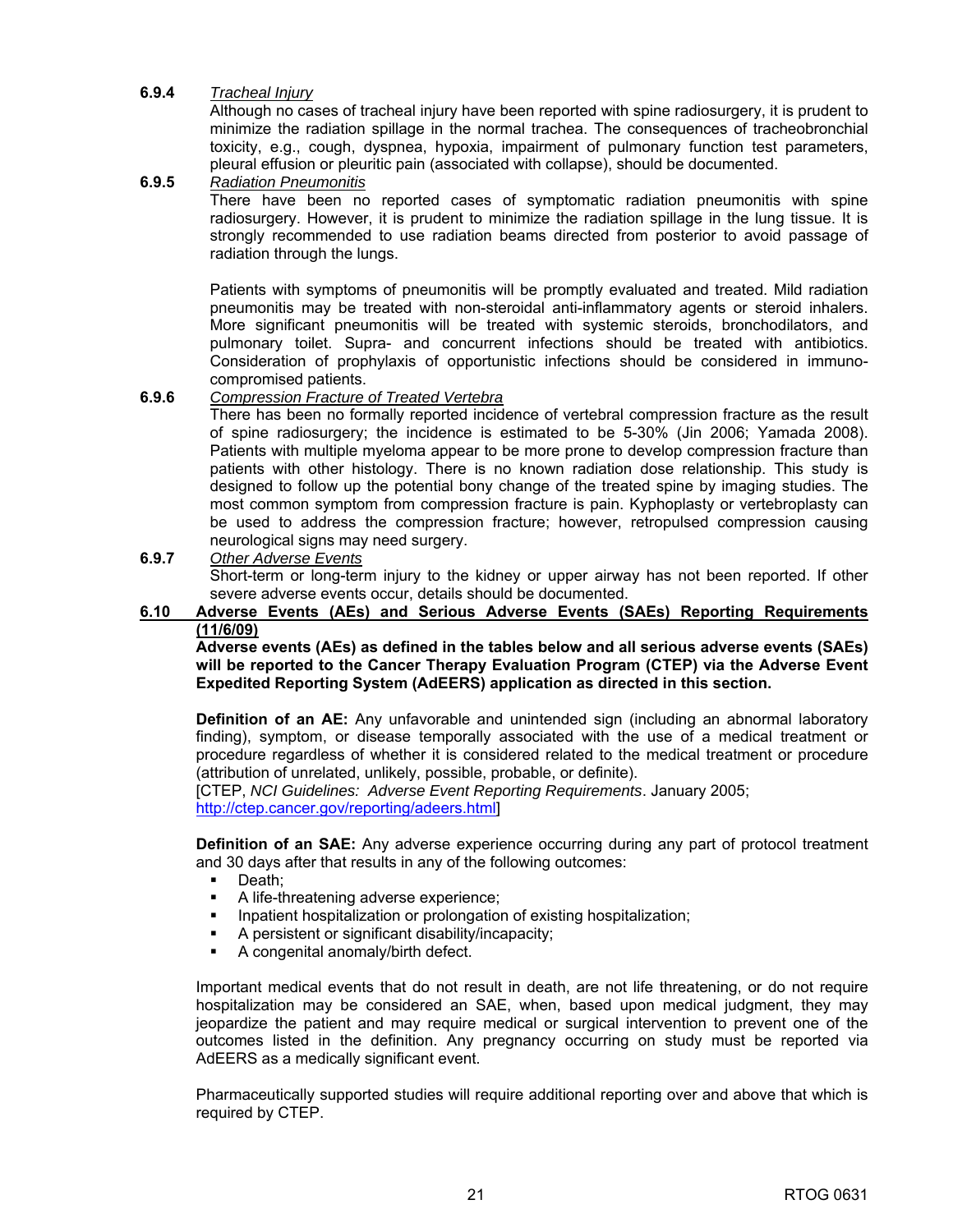SAEs (more than 30 days after last treatment) attributed to the protocol treatment (possible, probable, or definite) should be reported via AdEERS.

**Note: All deaths on study require both routine and expedited reporting regardless of causality. Attribution to treatment or other cause must be provided. "On study" is defined as during or within 30 days of completing protocol treatment.** 

### **AdEERS REPORTING REQUIREMENTS**

 AdEERS provides a radiation therapy (RT)-only pathway for events experienced involving RT only, both with and without a drug component arm. Events that occur on the RT-only arm of a study with a drug component must be reported for purposes of comparison. Events that occur on an RT-only study without a drug component also must be reported. Events involving RT-only must be reported via the AdEERS RT-only pathway.

This study will utilize the descriptions and grading scales found in the CTEP Active Version of the NCI Common Terminology Criteria for Adverse Events (CTCAE) for grading all adverse events. The CTEP Active Version of the CTCAE is identified and located on the CTEP web site at: http://ctep.cancer.gov/protocolDevelopment/electronic\_applications/ctc.htm. All appropriate treatment areas should have access to a copy of the CTEP Active Version of CTCAE.

**Adverse Events (AEs) and Serious Adverse Events (SAEs) that meet the criteria defined above experienced by patients accrued to this protocol must be reported to CTEP as indicated in the following tables using the AdEERS application.** AdEERS can be accessed via the CTEP web site (https://webapps.ctep.nci.nih.gov/openapps/plsql/gadeers\_main\$.startup). Use the patient's case number without any leading zeros as the patient ID when reporting via AdEERS. In order to ensure consistent data capture, AEs and SAEs reported using AdEERS must also be reported to RTOG on the AE case report form (see Section 12.1). In addition, sites must submit CRFs in a timely manner after AdEERS submissions.

Certain SAEs as outlined below will require the use of the 24 Hour AdEERS Notification:

- **Phase II & III Studies: All unexpected potentially related SAEs**
- **Phase I Studies: All unexpected hospitalizations and all grade 4 and 5 SAEs regardless of relationship**

**Any event that meets the above outlined criteria for an SAE but is assessed by the AdEERS System as "expedited reporting NOT required" must still be reported for safety reasons. Sites must bypass the "NOT Required" assessment and complete and submit the report. The AdEERS System allows submission of all reports regardless of the results of the assessment.**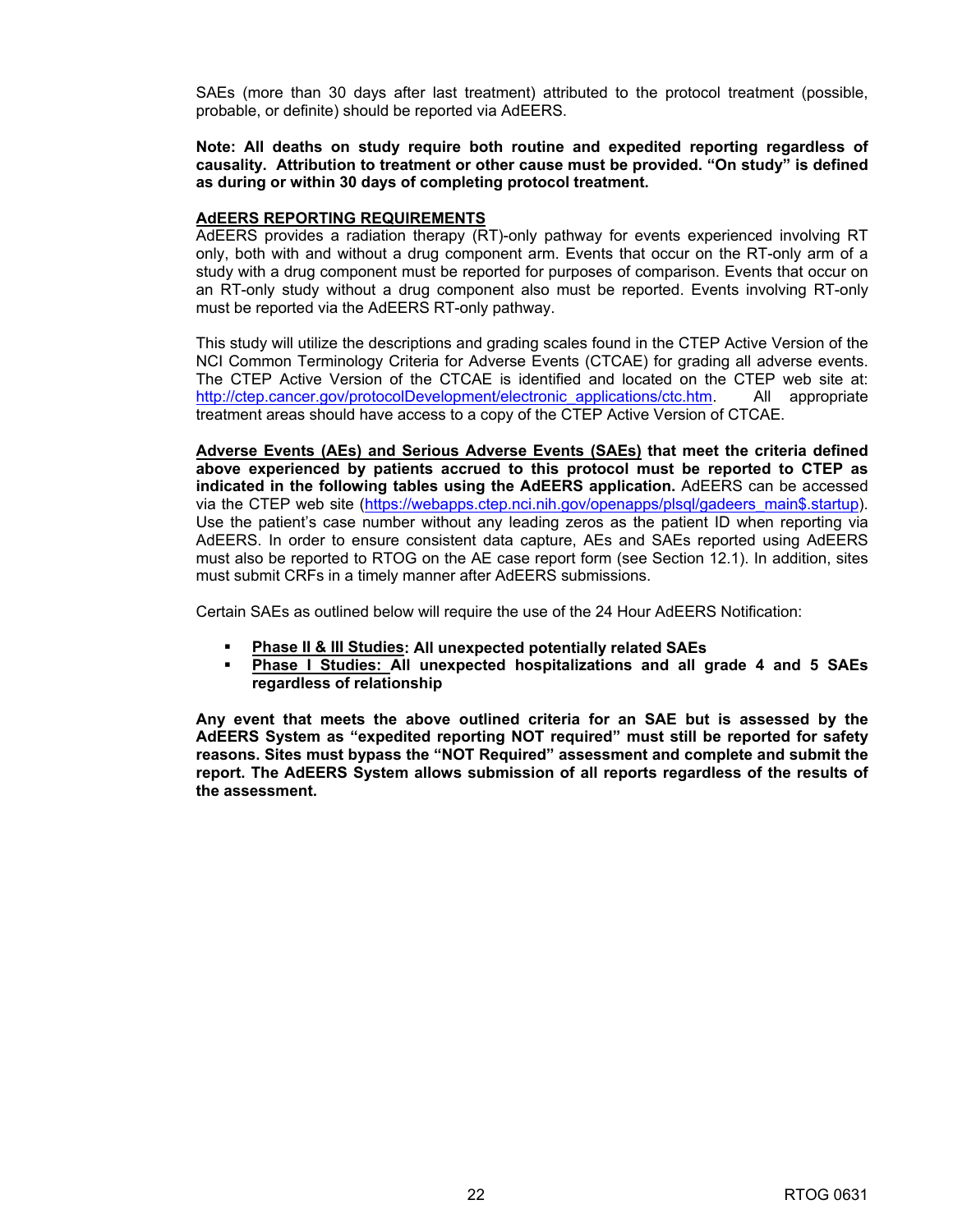### **CRITERIA FOR AdEERS REPORTING REQUIREMENTS FOR ADVERSE EVENTS AND SERIOUS ADVERSE EVENTS THAT OCCUR WITHIN 30 DAYS OF THE DATE OF THE LAST PROTOCOL TREATMENT**

|                  | J                 |                 |                 |                     | 4 & 5             | 4 & 5           |
|------------------|-------------------|-----------------|-----------------|---------------------|-------------------|-----------------|
|                  | <b>Unexpected</b> |                 | <b>Expected</b> |                     |                   |                 |
|                  | With              | Without         | With            | <b>Without</b>      | <b>Unexpected</b> | <b>Expected</b> |
|                  | Hospitalization   | Hospitalization | Hospitalization | Hospitalization     |                   |                 |
| <b>Unrelated</b> | 10 Calendar       | Not Required    | 10 Calendar     | <b>Not Required</b> | 10                | 10              |
| <b>Unlikely</b>  | Days              |                 | Days            |                     | Calendar          | Calendar        |
|                  |                   |                 |                 |                     | Days              | Days            |
| <b>Possible</b>  | 10 Calendar       | 10 Calendar     | 10 Calendar     | Not Required        | 24 Hour: 5        | 10              |
| Probable         | Days              | Days            | Days            |                     | Calendar          | Calendar        |
| <b>Definite</b>  |                   |                 |                 |                     | Days              | Days            |

### **CRITERIA FOR AdEERS REPORTING REQUIREMENTS FOR ADVERSE EVENTS AND SERIOUS ADVERSE EVENTS THAT OCCUR > 30 DAYS AFTER THE DATE OF THE LAST PROTOCOL TREATMENT**

|                  |                        |                        |                 |                     | 4 & 5             | 4 & 5           |
|------------------|------------------------|------------------------|-----------------|---------------------|-------------------|-----------------|
|                  | <b>Unexpected</b>      |                        | <b>Expected</b> |                     |                   |                 |
|                  | With                   | Without                | With            | <b>Without</b>      | <b>Unexpected</b> | <b>Expected</b> |
|                  | <b>Hospitalization</b> | <b>Hospitalization</b> | Hospitalization | Hospitalization     |                   |                 |
| <b>Unrelated</b> | Not required           | Not required           | Not required    | <b>Not Required</b> | Not required      | <b>Not</b>      |
| <b>Unlikely</b>  |                        |                        |                 |                     |                   | required        |
| <b>Possible</b>  | 10 Calendar            | Not required           | Not required    | Not Required        | 24 Hour: 5        | 10              |
| Probable         | Days                   |                        |                 |                     | Calendar          | Calendar        |
| <b>Definite</b>  |                        |                        |                 |                     | Davs              | Days            |

Expedited AE reporting timelines defined:

¾ "24 hours; 5 calendar days" – The investigator must initially report the AE via AdEERS within 24 hours of learning of the event followed by a complete AdEERS report within 5 calendar days of the initial 24 hour report.

- ¾ "10 calendar days" A complete AdEERS report on the AE must be submitted within 10 calendar days of the investigator learning of the event.
- Any medical event equivalent to CTCAE grade 3, 4, or 5 that precipitates hospitalization (or prolongation of existing hospitalization) must be reported regardless of attribution and designation as expected or unexpected with the exception of any events identified as protocol-specific expedited adverse event reporting exclusions.

• Any event that results in persistent or significant disabilities/incapacities, congenital anomalies, or birth defects must be reported via AdEERS if the event occurs following protocol treatment or procedure.

• Use the NCI protocol number and the protocol-specific patient ID assigned during trial registration on all reports.

### **RTOG REPORTING REQUIREMENTS**

 AdEERS provides a radiation therapy (RT)-only pathway for events experienced involving RT only, both with and without a drug component arm. Events that occur on the RT-only arm of a study with a drug component must be reported for purposes of comparison. Events that occur on an RT-only study without a drug component also must be reported. Events involving RT-only must be reported via the AdEERS RT-only pathway.

This study will utilize the descriptions and grading scales found in the CTEP Active Version of the NCI Common Terminology Criteria for Adverse Events (CTCAE) for grading all adverse events. The CTEP Active Version of the CTCAE is identified and located on the CTEP web site at: http://ctep.cancer.gov/protocolDevelopment/electronic\_applications/ctc.htm. All appropriate treatment areas should have access to a copy of the CTEP Active Version of CTCAE.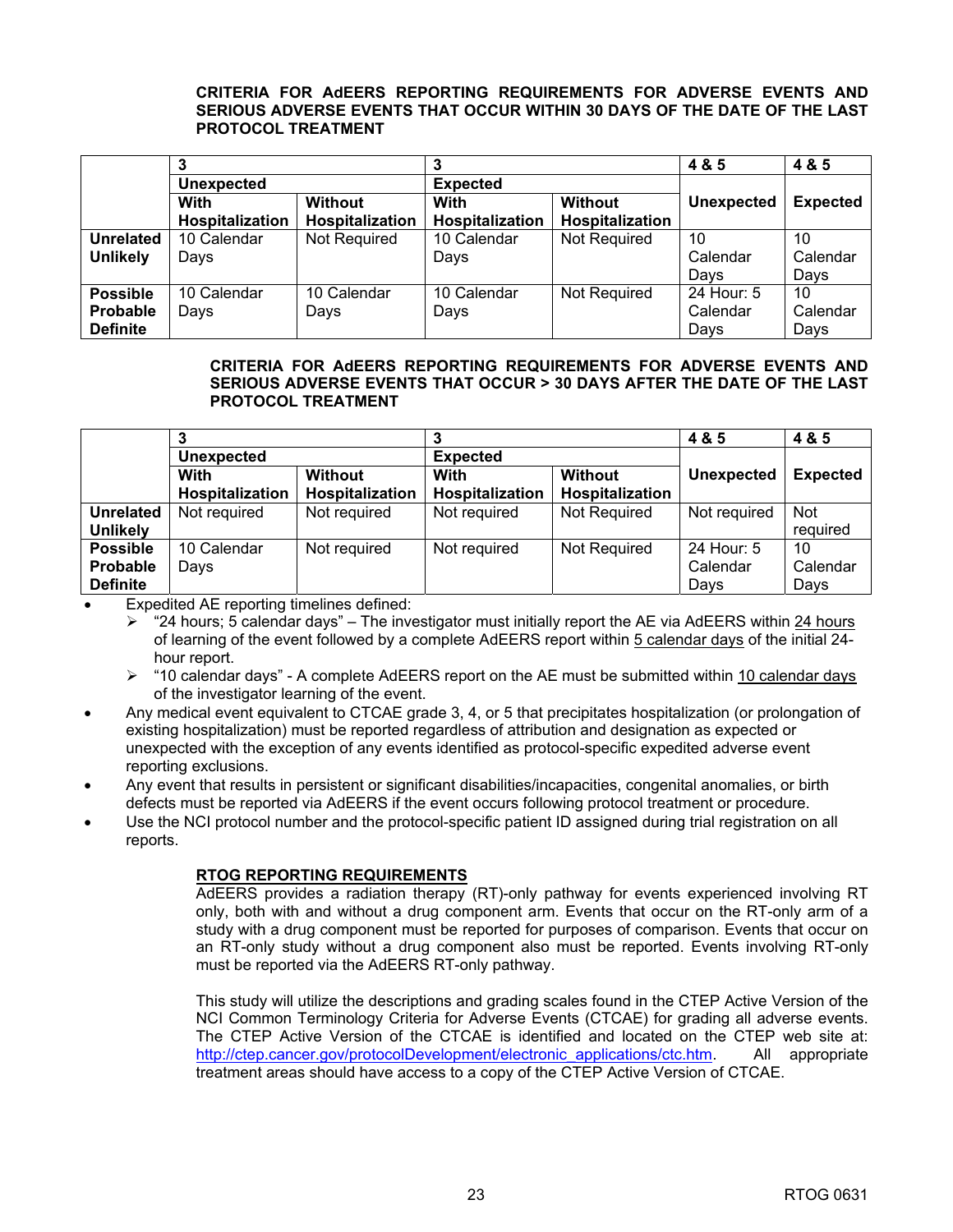**Adverse Events (AEs) and Serious Adverse Events (SAEs) that meet the criteria defined above experienced by patients accrued to this protocol must be reported via AdEERS. SAEs must be reported within 24 hours of discovery of the event. Contact the CTEP Help Desk if assistance is required.** 

 **All supporting source documentation being faxed to NCI, must be properly labeled with the RTOG study/case numbers and the date of the adverse event and must be faxed to the RTOG dedicated AE/SAE FAX, 215-717-0990, before the 5- or 10-calendar-day deadline. All forms submitted to RTOG Headquarters also must include the RTOG study/ case numbers; non-RTOG intergroup study and case numbers must be included**, when applicable. AdEERS Reports are forwarded to RTOG electronically via the AdEERS system. Use the patient's case number as the patient ID when reporting via AdEERS.

 Any late death (more than 30 days after last treatment) attributed to the protocol treatment (possible, probable or definite) should be reported via AdEERS within 24 hours of discovery. An expedited report, if applicable, will be required within 5 or 10 calendar days.

### **6.10.1 Acute Myeloid Leukemia (AML) or Myelodysplastic Syndrome (MDS)**

 AML or MDS that is diagnosed during or subsequent to treatment in patients on NCI/CTEPsponsored clinical trials must be reported using the **NCI/CTEP Secondary AML/MDS Report Form** available at http://ctep.cancer.gov/forms/index.html. The report must include the time from original diagnosis to development of AML/MDS, characterization such as FAB subtype, cytogenetics, etc., and protocol identification (RTOG study/case numbers). This form will take the place of a report via the AdEERS system and **must be faxed to the Investigational Drug Branch, FAX 301-230-0159, and mailed to RTOG Headquarters (address below) within 30 days of AML/MDS diagnosis.** 

RTOG Headquarters AML/MDS Report 1818 Market Street, Suite 1600 Philadelphia, PA 19103

### **7.0 DRUG THERAPY**

Not applicable to this study.

### **8.0 SURGERY**

**8.1** *Spine Instability and/or Compression Fractures*

 Patients with overt spinal instability or direct spinal cord or *cauda equina* compression, particularly with bony retropulsion, should be evaluated by a qualified spine surgeon for possible open surgical intervention. These patients are not eligible for this study. The decision for open surgical intervention will be determined by the institution's treating neurosurgeon and radiation oncologist.

### **9.0 OTHER THERAPY**

### **9.1 Permitted Supportive Therapy**

 All supportive therapy for optimal medical care will be given during the study period at the discretion of the attending physician(s) within the parameters of the protocol and documented on each site's source documents as concomitant medication.

### **9.1.1** *Steroids*

 Prophylactic use of steroids is not necessary. No steroid premedication is indicated for radiosurgery treatment. If the patient has already started steroid medication, it can be tapered immediately after radiosurgery is completed (see Section 6.1.3).

### **9.1.2** *Analgesics*

 Pain control to help position the patient for the purpose of treatment (not for long-term pain control) is permitted to decrease voluntary patient movement. **Note: Narcotics can be increased for the purposes of patient positioning for treatment, as clinically necessary for pain control** (see Section 6.1.3).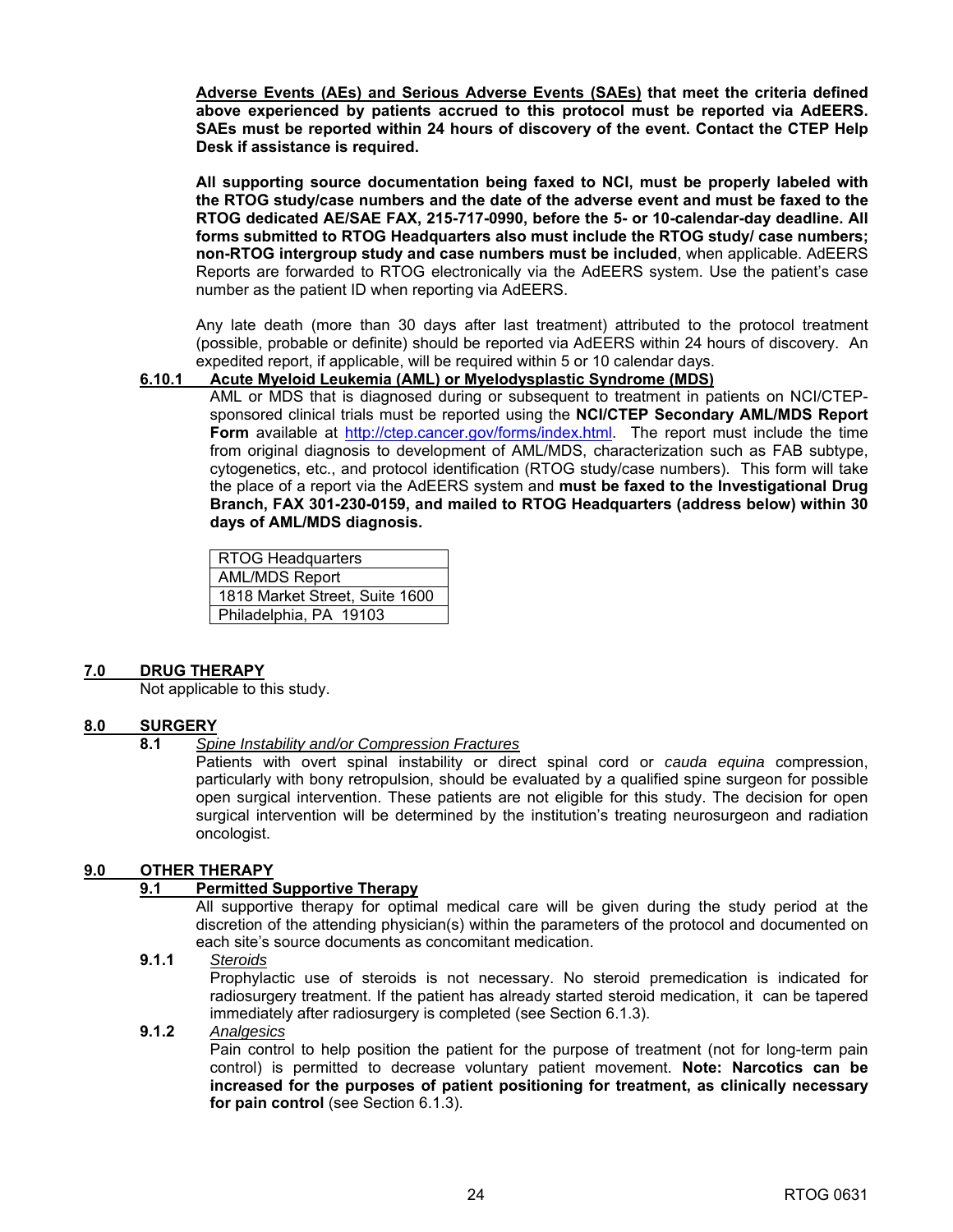### **9.1.3** *Anti-Anxiety Medications*

 If it is necessary to minimize patient's anxiety about the treatment and disease condition or for immobilization purposes, medications such as alprazolam or lorazepam are allowed for the radiosurgery procedure.

**9.1.4** *Supportive Therapy for Acute Radiation Reactions* Supportive therapy is allowed for medical care of acute radiation symptoms, such as treatment of mucositis.

### **9.2 Non-permitted Therapy**

 Chemotherapy is not permitted within 24 hours prior to or concurrently with radiosurgery. In addition, the patient can receive chemotherapy no earlier than 24 hours after radiosurgery.

### **10.0 SPECIMEN SUBMISSION — Phase III Component Of The Study**

For patients who have consented to participate in the specimen submission component of the study (See Appendix I).

**NOTE: Patients must be offered the opportunity to participate in the correlative components of the study, such as specimen submission.** If the patient consents to participate in the specimen component of the study, the site is required to submit the patient's specimens as specified below. Sites are not permitted to delete the specimen component from the protocol or from the sample consent.

### **10.1 Specimen Submission**

 The RTOG Biospecimen Resource at the University of California San Francisco acquires and maintains high quality specimens from RTOG trials. The RTOG encourages participants in protocol studies to consent to the banking of their specimens. The RTOG Tissue Bank provides specimens to investigators for translational research studies. Translational research studies integrate the newest research findings into current protocols to investigate important biologic questions. **Note**: The RTOG Biospecimen Resource will provide collection kits and instructions at no charge for the submission of specimens in this protocol; see Appendices V and VI.

In this study, it is strongly encouraged that blood (serum/plasma/lymphocytes) and urine be submitted to the RTOG Biospecimen Resource for the purpose of banking and for translational research. If the patient consents, blood and urine will be collected at baseline and at 3 months from randomization.

We will explore promising biomarkers to date with regard to side effects from treatment. Although substantial evidence has been obtained from a series of studies suggestive of a genetic basis for clinical radiosensitivity of normal tissue, much work still remains to be accomplished in this area.

The buffy coat collected will be utilized for single nucleotide polymorphisms (SNPs). Single nucleotide polymorphisms (SNPs) are the most common variation responsible for genetic diversity between individuals, accounting for more than 85% of the variability. Recent advances in SNP identification and analysis have made SNP genotyping an invaluable tool to examine the variations responsible for disease susceptibility and radiation responsiveness. SNP genotyping applications have recently extended into personalized health care.

The pretreatment plasma, serum and urine and 3 month post-treatment collection of these fluids will be tested for a number of cytokines and proteins that are thought to be predictive of long-term radiation toxicity. This may lead to identification of promising similar or new biomarkers with the goals of

- 1. Identifying factors predictive of outcome such that patients may be better stratified in future trials;
- 2. Developing novel treatment strategies which target the molecular abnormalities identified.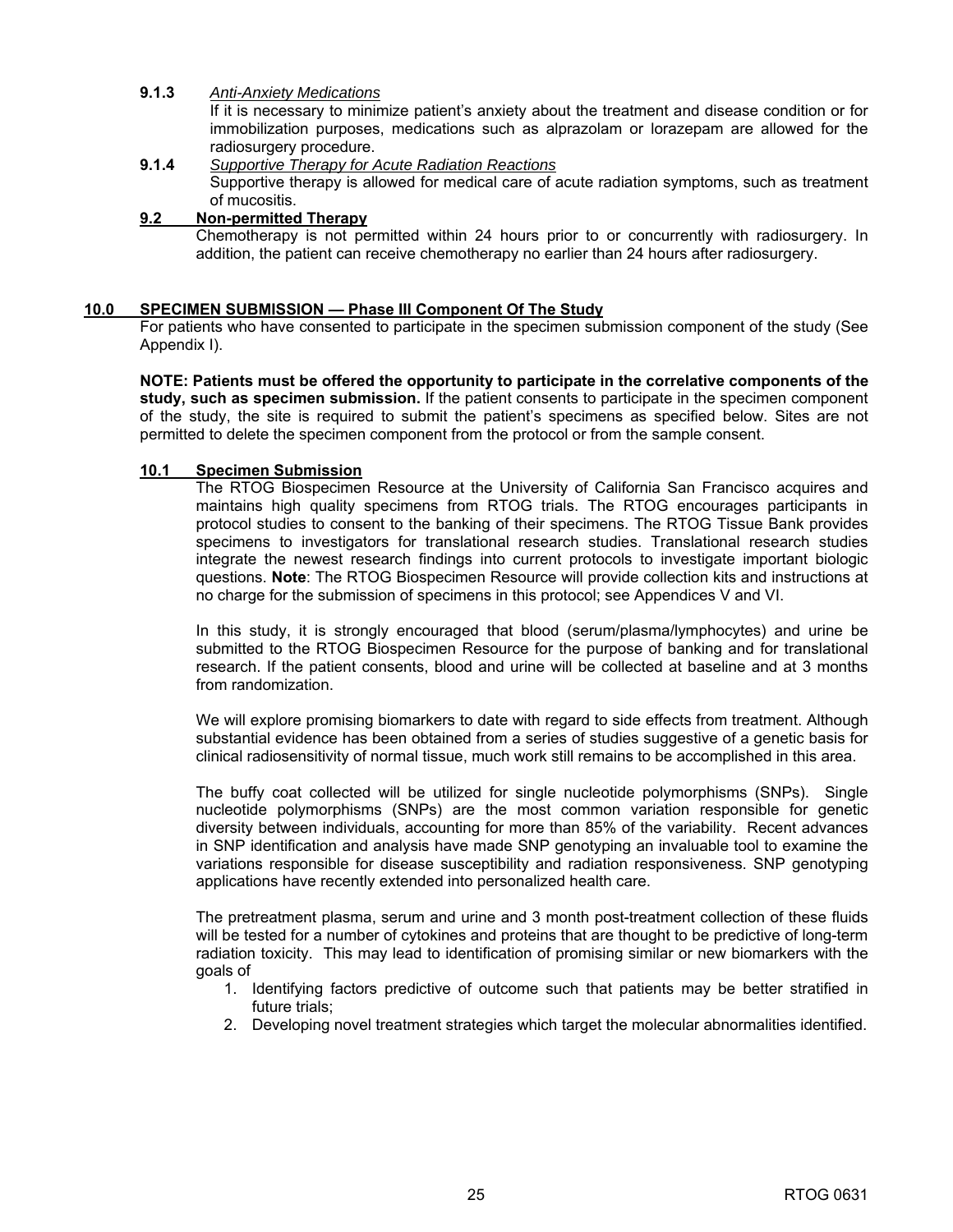### **10.2 Serum, Plasma, and Lymphocyte Collection for Translational Research (11/6/09)**

See Appendix V for blood collection kit and detailed collection instructions.<br> **10.2.1** Blood Sample Preparation

- **10.2.1** Blood Sample Preparation 20 ml peripheral blood (one 10 ml EDTA tube and one 10ml Red-top tube) will be taken from each individual before treatment and at 3 months from randomization. Use sterile techniques to avoid contamination.
- **10.2.2** Buffy Coat Cell and Plasma: For a visual explanation of Buffy coat, please refer to diagram below.



- **10.2.3** Frozen Plasma Samples for Biomarker Analysis
	- a. Collect one 10 ml tube of blood using one EDTA (purple top) tube.
	- b. Invert six to seven times to ensure adequate mixing with anticoagulant.
	- c. Centrifuge within one hour of collection in a standard clinical centrifuge at 3000g at  $4^\circ$ Celsius for 30 minutes.
	- d. If the interval between specimen collection and processing is anticipated to be greater than one hour, keep specimen on ice until centrifuging is done.
	- e. Carefully pipette and transfer ~1ml aliquots of plasma into 4-5 cryovials taking care to avoid collecting any blood cells (red/white blood cells).
	- f. Place tops on cryovials and make sure tops of cryovials are on securely.
	- g. Tube should be clearly labeled (see Section 10.5).
	- h. Place tubes in a Styrofoam holder and then place into a zip lock bag.
	- i. See Section 10.5 for storage conditions.
- **10.2.4** Blood Sample for Isolation of Lymphocytes
	- a. Collect one 10 ml tubes of blood using one EDTA (purple top) tube. You may use the same tube that the plasma was collected from.
	- b. Carefully remove plasma close to the buffy coat.
	- c. Remove the buffy coat cells carefully and place into three (3) 1ml cryovials labeled "buffy coat" (it is okay if a few packed red cells are inadvertently collected in the process).
	- d. Tubes should be clearly labeled (see Section 10.5).
	- e. Place all three cryovials in a Styrofoam holder and then place into a zip lock bag.
	- f. See Section 10.5 for storage conditions.
- **10.2.5** Frozen Serum Samples for Biomarker Analysis
	- a. Collect one 10 ml tube of blood without coagulants (Red top).
	- b. Sit at room temperature for 30 min to allow clot formation.
	- c. Centrifuge in a standard clinical centrifuge at 3000g at 4o Celsius for 30 minutes.
	- d. Transfer ~1ml aliquots of separated serum into 4-5 cryovials.
	- e. Place tops on cryovials and make sure tops of cryovials are on securely.
	- f. Tube should be clearly labeled (see Section 10.5).
	- g. Place tubes in a Styrofoam holder and then place into a zip lock bag.
	- h. See Section 10.5 for storage conditions.

### **10.3 Urine Collection for Translational Research (11/6/09)**

- See Appendix VI for detailed collection instructions.
- **10.3.1** Urine Sample Collection
	- a. 10 ml urine will also be collected in the morning of each day when blood is collected for potential biomarker-related study
	- b. Tube should be clearly labeled (see Section 10.5).
	- c. Place tubes in a Styrofoam holder and then place into a zip lock bag.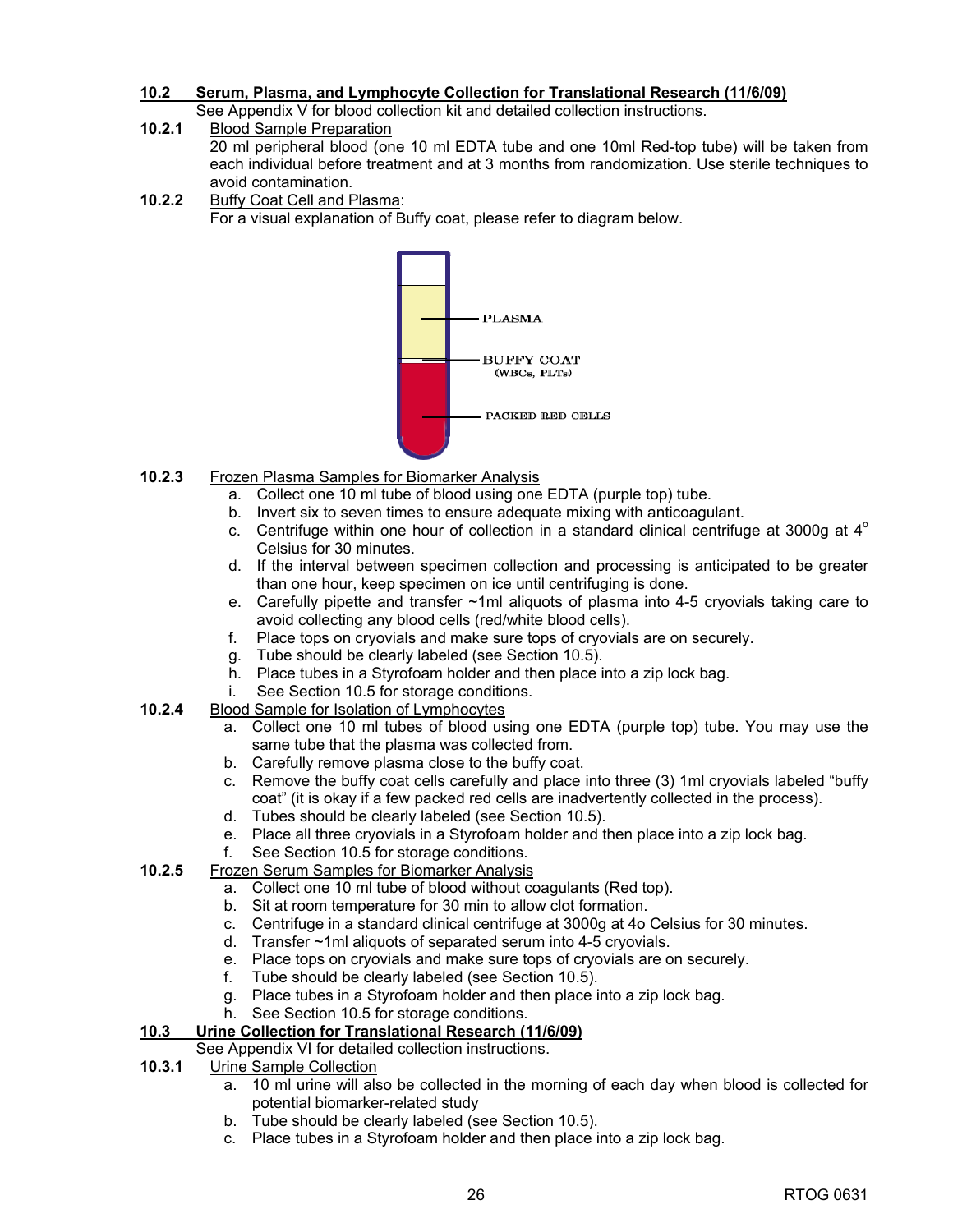d. See Section 10.5 for storage conditions.

### **10.4 Documentation for Submission of Serum, Plasma, Lymphocytes, and Urine**

 The following materials must be provided to the RTOG Biospecimen Resource: A Specimen Transmittal Form documenting the date of collection of the serum, plasma, lymphocytes, and urine; the RTOG protocol number; the patient's case number; and method of storage (e.g., stored at -80° C), must be included.

**10.4.1** Specimen Collection Summary

| <b>Specimens taken from</b><br>patient:                                                                          | <b>Submitted as:</b>                                                                                           | Shipped:                                                   |
|------------------------------------------------------------------------------------------------------------------|----------------------------------------------------------------------------------------------------------------|------------------------------------------------------------|
| 5-10 mL of whole blood in red-top<br>tube and centrifuge for serum                                               | Frozen serum samples containing<br>a minimum of 0.5 mL per aliquot<br>in 1 mL cryovials                        | Serum sent frozen on dry ice via<br>overnight carrier      |
| 5-10 mL of anticoagulated whole<br>blood in EDTA tubes<br>(purple/lavender top) and<br>centrifuge for plasma     | Frozen plasma samples<br>containing a minimum of 0.5 mL<br>per aliquot in 1 mL cryovials                       | Plasma sent frozen on dry ice via<br>overnight carrier     |
| 5-10 mL of anticoagulated whole<br>blood in EDTA tubes<br>(purple/lavender top) and<br>centrifuge for buffy coat | Frozen buffy coat samples in 1<br>mL cryovials                                                                 | Buffy coat sent frozen on dry ice<br>via overnight carrier |
| 10-25 mL clean-catch urine                                                                                       | Frozen urine samples containing<br>a minimum of 5 mL unpreserved<br>urine in a sterile collection<br>container | Urine sent frozen on dry ice via<br>overnight carrier      |

### **10.5 Storage Conditions (11/6/09)**

- Store at  $-80^{\circ}$  C (-70°C to -90°C) until ready to ship. If a -80°C Freezer is not available:
	- Samples can be stored short term in a -20 $\degree$  C freezer (non-frost free preferred) for up to one week (please ship out Monday-Wednesday only).
	- **OR:**
	- Samples can be stored in plenty of dry ice for up to one week, replenishing daily (ship out Monday-Wednesday only).

**OR:** 

• Samples can be stored in liquid nitrogen vapor phase (ship out Monday-Wednesday only).

Please indicate on Specimen Transmittal Form the storage conditions used and time stored.

### **10.6 Submit materials for Banking and Translational Research as follows:**

**Mailing Address: For Non-frozen Specimens Only RTOG Biospecimen Resource University of California San Francisco Campus Box 1800 1657 Scott Street, Room 223 San Francisco, CA 94143-1800** 

**Courier Address (FedEx, UPS, etc.): For Frozen Specimens RTOG Biospecimen Resource University of California San Francisco 1657 Scott Street, Room 223 San Francisco, CA 94115**

### **Questions: 415-476-RTOG (7864)/FAX 415-476-5271; RTOG@ucsf.edu**

### **10.7 Reimbursement (12/1/09)**

 RTOG will reimburse submitting institutions \$50 per case for urine and \$300 per case for complex material (blood, serum, buffy coat cells). After confirmation from the RTOG Biospecimen Resource that appropriate materials have been received, RTOG Administration will prepare the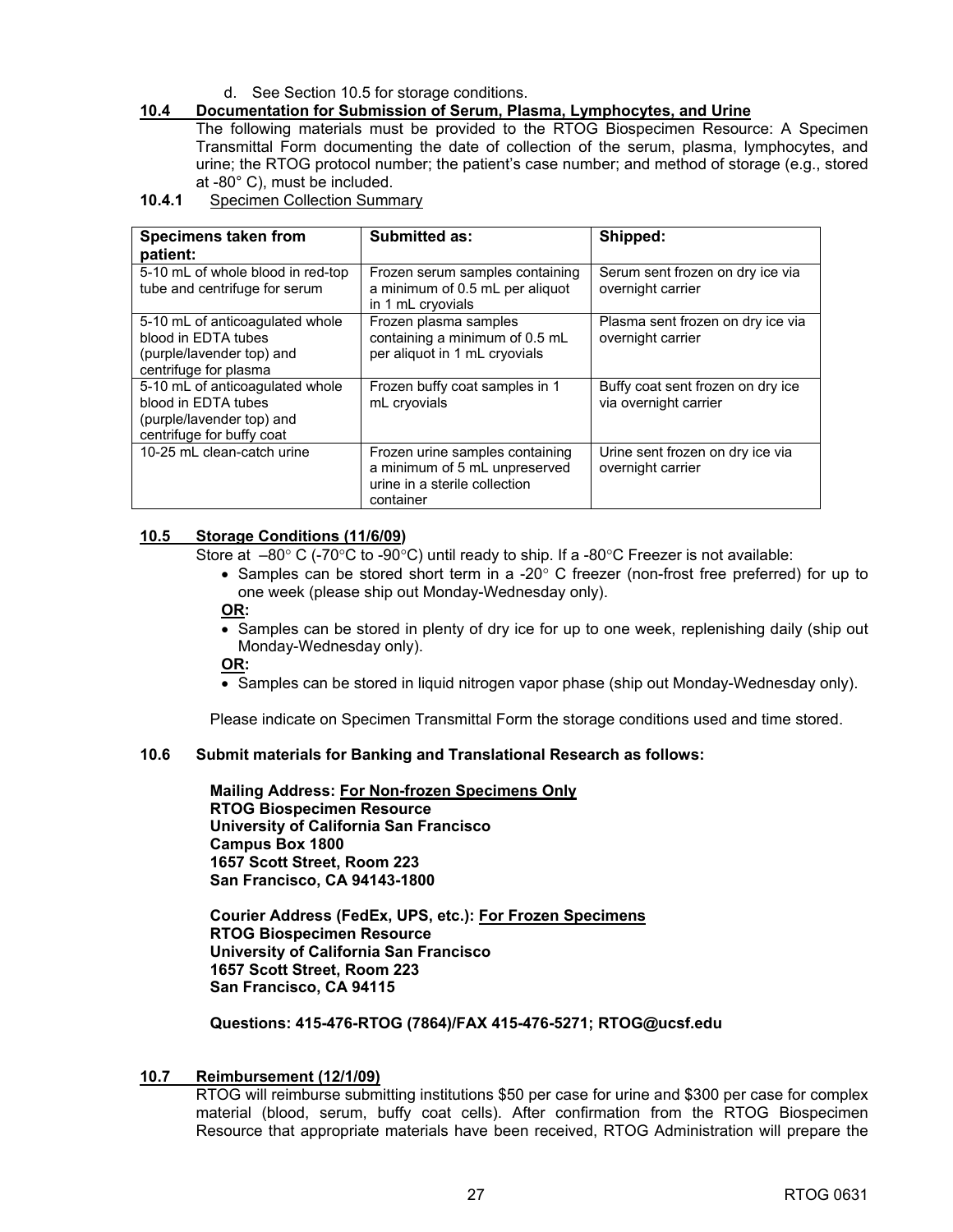proper paperwork and send a check to the institution. Pathology payment cycles are run twice a year in January and July and will appear on the institution's summary report with the institution's regular case reimbursement.

### **10.8 Confidentiality/Storage (12/1/09)**

 (See the RTOG Patient Tissue Consent Frequently Asked Questions, http://www.rtog.org/biospecimen/tissuefaq.html for further details.)

- **10.8.1** Upon receipt, the specimen is labeled with the RTOG protocol number and the patient's case number only. The RTOG Biospecimen Resource database only includes the following information: the number of specimens received, the date the specimens were received, documentation of material sent to a qualified investigator, type of material sent, and the date the specimens were sent to the investigator. No clinical information is kept in the database.
- **10.8.2** Specimens for banking will be stored for an indefinite period of time. Specimens for the translational research component of this protocol will be retained until the study is terminated, unless the patient has consented to storage for future studies. If at any time the patient withdraws consent to store and use specimens, the material will be returned to the institution that submitted it.

### **11.0 PATIENT ASSESSMENTS**

### **11.1 Study Parameters**: **See Appendix II for a summary of patient assessments and timeframes.**

### **11.2 Evaluations: Phase III Component**

**11.2.1** The patient will complete the Numerical Rating Pain Scale (NRPS) documenting the worst pain of treated spine lesion(s) at the baseline clinic visit (on the day of treatment) and at home at 1, 2, and 3 weeks after randomization and will record their pain medications and any side effects they are experiencing. Sites will make 3 copies of the NRPS (available on either the **I1** or **F1** forms) for the patient to complete at home at these time points, and patient will bring in the NRPS and record of pain medications and side effects at the clinic visit 1 month after randomization. At this clinic visit, patients will complete the 1 month NRPS on the same day of the week as the patient's treatment occurred, and sites will summarize the patient's pain level, pain medications, and document any adverse events on the **F1** form (see Section 12.1). Patients also will complete the NRPS at the 3, 6, 12, and 24 month clinic visits.

The NRPS score should be collected for each spinal metastasis site treated. The highest numerical pain score of the index lesion will be followed for the primary endpoint of pain response (i.e., improvement at this treated site of  $\geq$  3 points on the NRPS, as long as other sites remain stable or decrease). If there is more than one site with identical highest pain score, then the most cephalad lesion will be defined as the index lesion.

The NRPS is an 11-point scale (0-10). Patients are instructed that 0 indicates no pain and that 10 indicates the worst pain imaginable. In general, scores of 1-4 indicate mild pain, scores of 5- 6 indicate moderate pain, and scores of 7-10 indicate severe pain. Patients will be instructed to report the pain score of each treated site. Patients can complete the NRPS in approximately 1 minute.

**11.2.2** An MRI of the treated spine will be obtained at baseline and at 3, 6, 12, and 24 months after randomization to assess the paravertebral or epidural tumor response as well as the subacute or long-term change of vertebral bone after radiosurgery.

### **11.2.3** Quality of Life Assessments

 Patients participating in the phase III component and who agree to participate in the quality of life component of the study will complete the quality of life assessments at baseline and at 3, 6, 12, and 24 months after randomization.

**NOTE**: Patients must be offered the opportunity to participate in the quality of life component of the study. Sites are not permitted to delete the quality of life component from the protocol or from the sample consent.

### **11.2.3.1** *The Functional Assessment of Cancer Therapy-General (FACT-G)*

 The FACT-G is a commonly used tool measuring general quality of life across 4 scales: physical well being (7 items), social/family well-being (7 items), emotional well-being (6 items), and functional well being (7 items). It has been written at the 4th grade reading level, and patients can complete the FACT-G in 5-10 minutes. The FACT has been translated into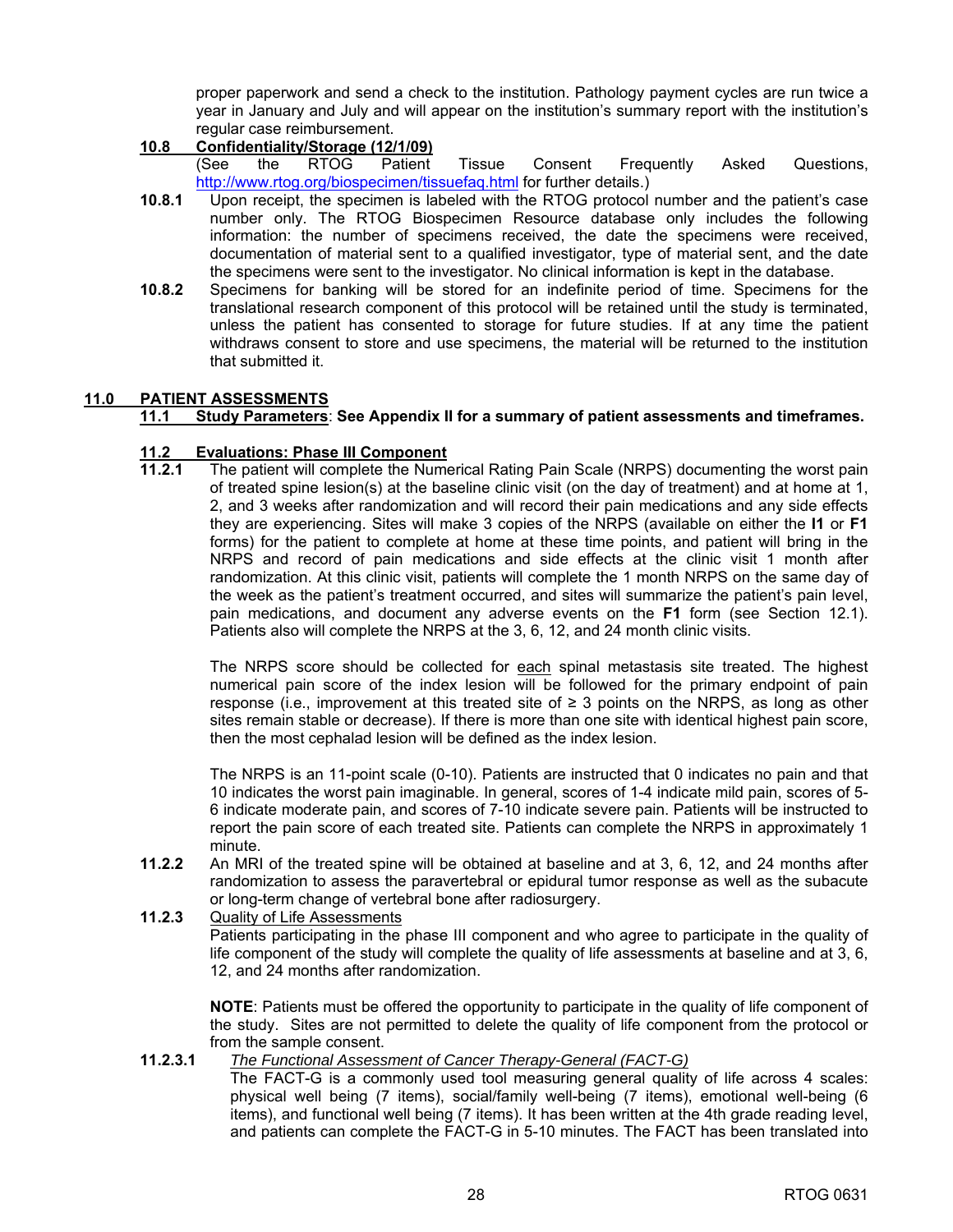26 languages, and translations are accessible at the FACIT web site, http://www.facit.org/translation/licensure.aspx.

**11.2.3.2** *The Brief Pain Inventory (BPI)*

 The BPI asks patients to rate their pain for the last week on 0-10 scales. Patients also are asked to rate how their pain interferes with their quality of life (QOL). In addition, patients are asked to estimate the pain relief they receive from their pain treatment. The patient can complete the BPI in approximately 5 minutes. The BPI has been validated in 12 languages. Translations can be accessed at http://www.mdanderson.org/departments/prg/; click on "symptom assessment tools". If a translation is used, the site must transcribe the data to the appropriate RTOG data form and attach the patient's original.

### **11.2.3.3** *The EuroQol (EQ-5D)*

 The EuroQol (EQ-5D) is a two-part questionnaire that the patient can complete in approximately 5 minutes. Note: The EQ-5D has been translated into multiple languages; these translations are available from the EuroQol web site at http://www.euroqol.org/. The site research nurse or CRA should encourage the patient not to skip questions on the EQ-5D or take breaks during the completion of this questionnaire, as this will invalidate the assessment. If this occurs, sites will document it on the Health Utility Measurement (HP) form.

### **11.3 Pain Response Definitions** (also see Section 13.4.1)

Pain response will be defined as follows:<br>**11.3.1** Complete response: Post-treatment paint

- **11.3.1** Complete response: Post-treatment pain score of 0 at the index site;
- **11.3.2** Partial response: Post-treatment improvement of at least 3 points at the index site;
- **11.3.3** Stable response: Post-treatment pain score within 2 points of the initial pain score at the index site;
- **11.3.4** Progressive response: A post-treatment increase of at least 3 points at the index site.
- **11.3.5** A complete, partial, or stable response at the index site requires no increase in narcotic pain medication and no increase in pain score at the secondary treated site(s). Although complete response is the best possible outcome, partial response is also a satisfactory outcome. Therefore, patients with complete or partial response will be considered responders. Any patient with a complete or partial response at the index site but a progressive response at the secondary sites will be considered a non-responder.

# **11.4 Criteria for Discontinuation of Protocol Treatment**

**11.4.1** Protocol treatment is discontinued when there is systemic or local progression of disease resulting in hospice enrollment. If the patient is unable to have follow-up imaging studies, clinical examinations, neurologic exams, the institution should contact RTOG Headquarters Data Management for instructions. If the patient is registered but does not receive imageguided radiosurgery protocol treatment is discontinued, follow up and data collection will continue as specified in the protocol.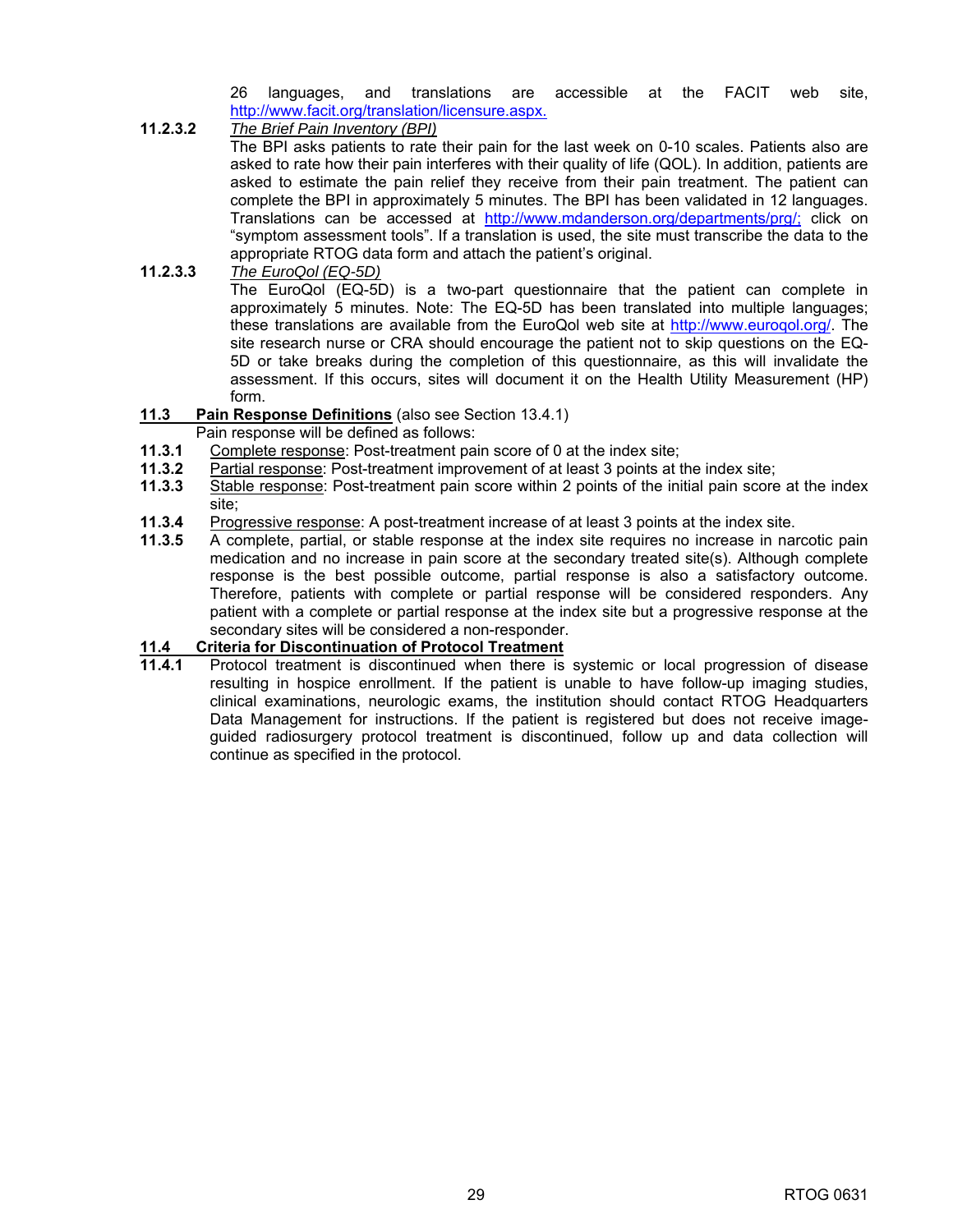### **12.0 DATA COLLECTION Data should be submitted to:**

### **RTOG Headquarters\* 1818 Market Street, Suite 1600 Philadelphia, PA 19103**

### **\*If a data form is available for web entry, it must be submitted electronically.**

Patients will be identified by initials only (first middle last); if there is no middle initial, a hyphen will be used (first-last). Last names with apostrophes will be identified by the first letter of the last name.

### **12.1 Summary of Data Submission**

| Item                                         | <b>Due</b>                                     |
|----------------------------------------------|------------------------------------------------|
| Demographic Form (A5)                        | Within 2 weeks of study entry (Phase II and    |
| Initial Evaluation Form (I1) with NRPS       | Phase III components)                          |
|                                              |                                                |
| The Functional Assessment of Cancer Therapy- | Within 2 weeks of study entry                  |
| General (FACT-G) [FA] +                      |                                                |
| The Brief Pain Inventory (BPI) $(QL)$ †      |                                                |
| The EuroQol (EQ-5D) $[HP]$ †                 |                                                |
|                                              |                                                |
| Adverse Event Form (AE)                      | At 1 and 3 months post-study entry (Phase II   |
|                                              | component) Note: If no AEs to report, submit a |
|                                              | Communication Memo (CM) for suppression.       |
|                                              |                                                |
| Follow-up Form (F1) with NRPS+               | At 1.3, 6, 12, and 24 months post-study entry  |
|                                              |                                                |
| The Functional Assessment of Cancer Therapy- | At 3, 6, 12, and 24 months post-study entry    |
| General (FACT-G) [FA] +                      |                                                |
| The Brief Pain Inventory (BPI) (QL) +        |                                                |
| The EuroQol (EQ-5D) $[HP]$ †                 |                                                |
|                                              |                                                |

 **† For Phase III component only** 

### **12.2 Summary of Dosimetry Digital Data Submission (Submit to ITC; see Section 12.2.1) (11/6/09)**

| Item                                             | Due                             |
|--------------------------------------------------|---------------------------------|
| <b>Preliminary Dosimetry Information (DD)</b>    |                                 |
| +Digital Data Submission - Treatment Plan        | Within 1 week post-radiosurgery |
| submitted to ITC via SFTP account exported from  |                                 |
| treatment planning machine by Physicist          |                                 |
| Digital data submission includes the following:  |                                 |
| CT data, critical normal structures, all         |                                 |
| tumor volumes and normal tissue                  |                                 |
| contours (C1, C3)                                |                                 |
| Digital beam geometry                            |                                 |
| Doses for sets of treated beams                  |                                 |
| Digital DVH data for all required critical       |                                 |
| normal structures, target volumes for total      |                                 |
| dose plan (DV)                                   |                                 |
|                                                  |                                 |
| Digital Data Submission Information Form (DDSI)  |                                 |
| - Submitted online (Form located on ATC web      |                                 |
| site, http://atc.wustl.edu/forms/DDSI/ddsi.html) |                                 |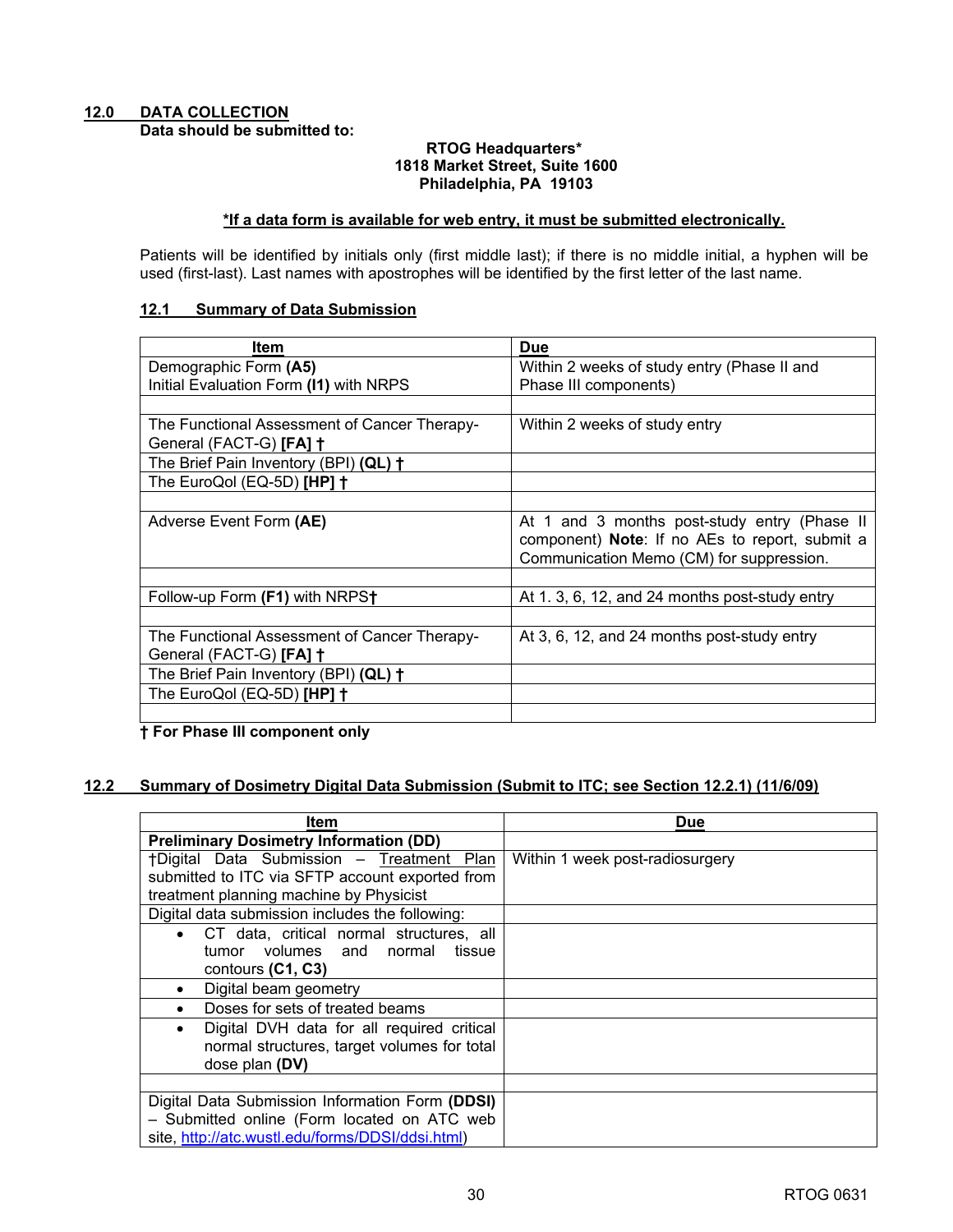| Hard copy isodose distributions for total dose plan<br>as described in QA guidelines† (T6)                                                                                                               |                                 |
|----------------------------------------------------------------------------------------------------------------------------------------------------------------------------------------------------------|---------------------------------|
|                                                                                                                                                                                                          |                                 |
| NOTE: Sites must notify ITC via e-mail<br>(itc@wustl.edu) after digital data is submitted.<br>The e-mail must include study and case<br>numbers or, if the data is phantom, "dry run"<br>or "benchmark". |                                 |
| <b>Final Dosimetry Information</b>                                                                                                                                                                       | Within 1 week post-radiosurgery |
| Radiotherapy Form (T1) [copy to HQ and ITC]                                                                                                                                                              |                                 |
| Treatment Record (T5) [copy to HQ and ITC]                                                                                                                                                               |                                 |
| Modified digital patient data as required through<br>consultation with Image-Guided Therapy QA                                                                                                           |                                 |
| Center                                                                                                                                                                                                   |                                 |
|                                                                                                                                                                                                          |                                 |
| <b>IGRT Submission</b>                                                                                                                                                                                   |                                 |
| IGRT images obtained on the day of treatment<br>(IG)                                                                                                                                                     | Within 1 week post-radiosurgery |
| †IGRT Data Collection Spreadsheet on Set-up<br>Variances <b>[SG]</b>                                                                                                                                     |                                 |

†Available on the ATC web site, http://atc.wustl.edu/

### **12.2.1** *Digital Data Submission to ITC*

Digital data submission may be accomplished using media or the Internet. For network submission: The SFTP account assigned to the submitting institution by the ITC shall be used, and e-mail identifying the data set(s) being submitted shall be sent to: **itc@wustl.edu** 

For media submission: Please contact the ITC about acceptable media types and formats. Hardcopies accompanying digital data should be sent by mail or Federal Express and should be addressed to:

> **Image-Guided Therapy Center (ITC) ATTN: Roxana Haynes 4511 Forest Park, Suite 200 St. Louis, MO 63108 314-747-5415 FAX 314-747-5423**

### **13.0 STATISTICAL CONSIDERATIONS**

### **13.1 Study Endpoints (11/6/09)**

- **13.1.1** Primary Endpoint<br>**13.1.1.1** Phase II Comp
- **13.1.1.1** *Phase II Component* Successful delivery of image-guided radiosurgery/SBRT in the RTOG cooperative group setting
- **13.1.1.2** *Phase III Component*

Complete or partial pain response at 3 months after study entry, as measured by the NRPS

- **13.1.2** Secondary Endpoints (Phase III Component)<br>**13.1.2.1** Rapidity of pain response, defined as time **13.1.2.1** Rapidity of pain response, defined as time from study entry to complete or partial pain relief;
- **13.1.2.2** Duration of pain response, defined as time from complete or partial pain relief to pain worsening ( $\geq$  3 points);
- **13.1.2.3** Adverse events based on the CTEP Active Version of the CTCAE;
- **13.1.2.4** Long-term effects (24 months) of on vertebral bone (compression fracture) and spinal cord;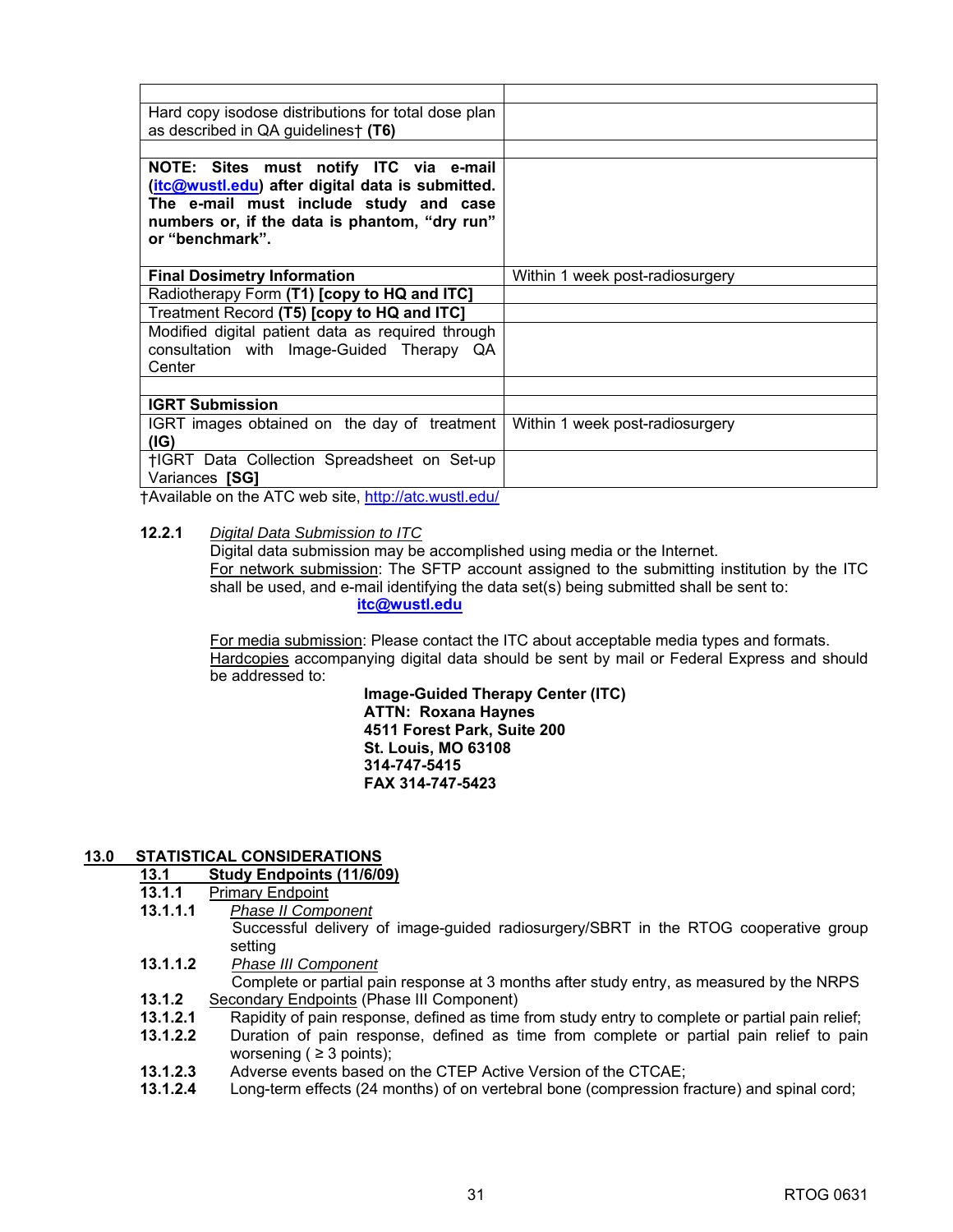- **13.1.2.5** Overall quality of life, as measured by Functional Assessment of Cancer Therapy (FACT-G); pain, as measured by the Brief Pain Inventory (BPI); and health utilities, as measured by the EuroQol (EQ-5D);
- **13.1.2.6** Collection of serum, plasma, buffy coat cells, and urine for future translational research.

# **13.2 Sample Size**

**13.2.1** Phase II Component Sample Size Derivation

 The sample size calculations for the phase II component will address the specific primary hypothesis that multiple RTOG institutions can successfully treat spine metastases with imageguided radiosurgery/SBRT. Thus, accrual from the Principal Investigator's institution, Henry Ford Hospital, will be limited to 5 patients. Treatment compliance will be deemed as acceptable, marginally acceptable with minor deviation, or unacceptable with major deviation as detailed in Section 6.0. Successful treatment will include acceptable or marginally acceptable treatment reviews. Based on the results of RTOG 0236, in which 85% of patients were successfully treated with SBRT for lung cancer, we expect a similar success rate for SBRT in the spine metastases population. A success rate below 70% is unacceptable for continuation to the phase III component. Based on the one-sided exact binomial test with alpha 0.10, 41 patients would be required to detect an 18% relative reduction in the success rate (from 85% to 70%) with a statistical power of 0.85. Adjusting by approximately 5% to allow for patients that are found retrospectively ineligible, **the total sample size required for the phase II component is 43 patients**.

# **13.2.2** Phase III Component Sample Size Derivation

 The phase III component will be pursued after establishing treatment feasibility in the phase II component. The sample size calculations for the phase III component will address the specific primary hypothesis that the use of image guided radiosurgery/SBRT (Arm 1) will result in a statistically significant improvement in pain relief at 3 months as compared to the use of external beam radiation (Arm 2), based on the Numerical Rating Pain Scale (NRPS).

 The proportion of patients experiencing pain relief at 3 months after randomization will be of interest. We expect that patients treated with external beam radiation (Arm 2) will have response rates similar to those evidenced in RTOG 97-14 (Section 13.2.2.1). In the subgroup of patients treated for spine metastases in RTOG 97-14, 51% of patients experienced partial or complete pain relief at 3 months post-treatment. We hypothesize that image-guided radiosurgery/SBRT (Arm 1) will result in a statistically significant improvement in the proportion of patients experiencing pain relief 3 months after randomization:

H<sub>0</sub>:  $p_1 = p_2$  vs. H<sub>A</sub>:  $p_1 > p_2$ *where pi is the proportion of patients experiencing pain relief in arm i.* 

 Based on the one-sided exact binomial test with alpha 0.025 and a 2:1 randomization scheme, 228 patients would be required to detect a 40% improvement in the response rate (from 51% to 70%) due to image-guided radiosurgery/SBRT (Arm 1) with a statistical power of 0.80. Assuming a 5% ineligibility rate, **the total sample size required for the phase III component would be 240 patients.** 

### **13.2.2.1** *Stratification and Randomization*

 Patients will be stratified in the phase III component according to the number of spine metastases treated (1 vs. 2). The treatment allocation scheme described by Zelen (1974) will be used because it balances patient factors other than institution. Within each stratum, patients will be randomized in a 2:1 ratio to either image-guided radiosurgery/SBRT or external beam radiation. The 2:1 randomization allocation will be used to accommodate increased demand for image-guided radiosurgery/SBRT.

### **13.3 Patient Accrual**

 Most of the more than 570,000 people in the U.S. who die of cancer each year have tumor metastases (Jemal 1979). Bone is the third most common site of metastasis. The spine is certainly a common site. (Black 1979) There is an increasing trend of more frequently diagnosing patients with localized spine metastases because of longer survival by effective combined modality treatment, although the incidence of solitary spine metastasis is not known. There is an emerging role for image-guided radiosurgery in the treatment of localized spinal metastasis. There are no competing cooperative trials at this time.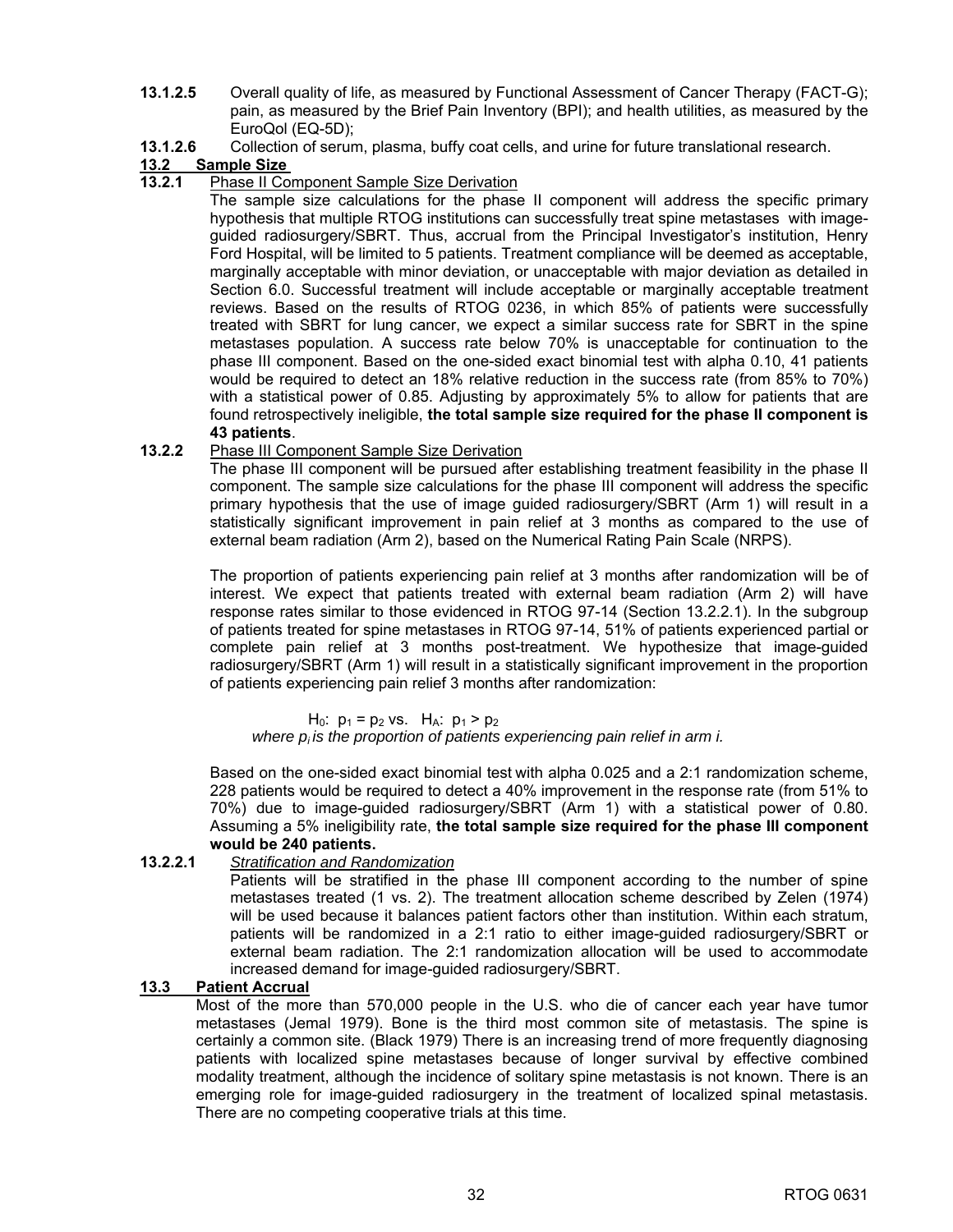RTOG 97-14 accrued an average of 17.1 bone metastases patients per month. Limited to patients with spine metastases, average accrual was 5.6 patients per month. Accrual to RTOG 0631 is expected to be comparable to accrual for RTOG 9714 spine metastases patients. We project that the accrual of RTOG 0631 during the first 6 months will be negligible, in part due to the process of IRB approval and the credentialing process which will be performed in cooperation with RPC. Since the credentialing process will include actual irradiation of a spine phantom, this may delay the time to accrue the first patient. After this initial 6 month period, it is projected that this study will accrue 5 patients per month and that it will take 15 months to accrue the sample size of 43 patients for the phase II component. If the average monthly accrual for the last 6 months of the phase II component is less than 3, the phase III component will not be undertaken.

 If the phase III component is pursued, patient accrual would be expected to increase to at least 6 patients per month. It will take approximately 4 years (46 months) to accrue the projected sample size of 240 patients. The RTOG Data Monitoring Committee (DMC) will begin evaluating patient accrual semi-annually during the phase III component. If the average monthly accrual rate for the trial in the fifth and sixth quarters after study activation (i.e., in months 13-18) is less than 20% of the rate projected in the paragraph above (i.e., less than 1 patient per month), the study will close to further accrual. If the average monthly accrual rate is greater than 20% but less than 50% of projected (i.e., between 1-3 patients per month), the trial will be placed on probation for 6 months. If the average monthly accrual rate at the end of the probationary period is less than 50% of projected (3 patients per month), the study will close to future accrual.

### **13.4 Analysis Plan (11/6/09, 3/11/10)**

### **13.4.1** Phase II Analysis of Treatment Delivery

Ineligible patients and patients without treatment data will not be evaluated. Successful treatment delivery is defined as acceptable or minor variation as detailed in section 6.0. Toxicity burden will be evaluated to identify patients not completing treatment due to excessive toxicity.

Image-guided radiosurgery/SBRT will be deemed feasible in a cooperative group setting if 32 out of the 41 evaluable patients successfully complete treatment (Section 13.2.2). Given that feasibility has been established, the results will be provided to NCI for approval to proceed with the phase III component.

### **13.4.2** Phase III Evaluation of Treatment Response

 Patients will be treated at an index spine lesion and up to 2 additional spine lesions. The index site is the lesion with the highest baseline (day of radiosurgery) pain score. If multiple sites have the same baseline pain score, the index site is the most cephalad lesion.

 Scoring system for pain is a numerical 11-point scale (0-10). Patients are instructed that 0 indicates no pain and that 10 indicates the worst pain imaginable. In general, scores of 1-4 indicate mild pain, scores of 5-6 indicate moderate pain, and scores of 7-10 indicate severe pain. However, the clinical interpretation of the intermediate values will differ amongst the patients. Since patients have different perceptions and tolerances of pain, change in pain is most often the outcome of interest.

 Pain response will be categorized as following: 1) complete response, post-treatment pain score of 0 at the index site; 2) partial response, post-treatment improvement of at least 3 points at the index site; 3) stable response, post-treatment pain score within 3 points of the initial pain score at the index site, or 4) progressive response, a post-treatment increase of at least 3 points at the index site. A complete, partial, or stable response at the index site requires no increase in narcotic pain medication and no increase in pain score at the secondary treated site(s). Although complete response is the best possible outcome, partial response is also a satisfactory outcome. Therefore, patients with complete or partial response will be considered responders. Any patient with a complete or partial response at the index site but a progressive response at the secondary sites will be considered a non-responder.

### **13.4.3** Phase III Analysis of Treatment Response

 The primary endpoint is complete or partial pain response at 3 months after randomization. As noted above, partial pain relief is defined as an improvement of at least 3 points on the rating scale (and no increase in the pain score at any other treated lesion[s], with no increase in narcotic pain medication). Complete pain relief is defined as a score of 0 on the rating scale, with no increase in narcotic pain medication.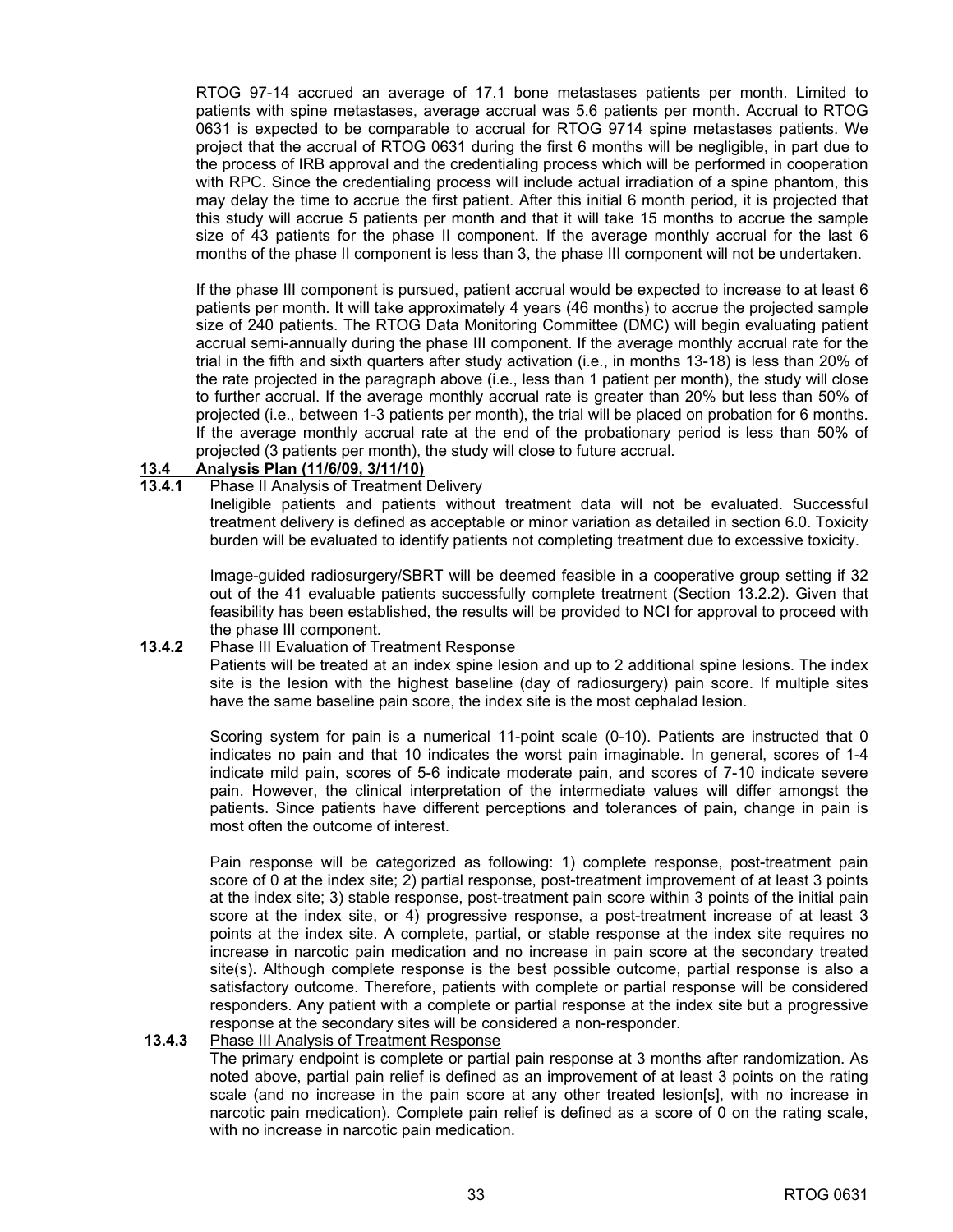All eligible, randomized patients will be included in the analysis regardless of treatment compliance (intent-to-treat analysis). Although missing assessments should be minimized due to current improved data collection methods, up to 10% of patients are still expected not to be assessed. These patients will be included in the analysis and will be initially assumed to have the similar response rate as the assessed patients with the same baseline pain scores.

 We hypothesize that the use of radiosurgery will increase the percentage of patients experiencing a complete or partial response at 3 months from the 51% response rate achieved from conventional radiotherapy to 70% with image-guided radiosurgery/SBRT, a relative increase of 40%.

H<sub>0</sub>:  $p_1 = p_2$  vs. H<sub>A</sub>:  $p_1 > p_2$  where  $p_i$  is the proportion of complete or partial responders in arm i.

The one-sided exact binomial test with a significance level of 0.025 will be used to test for differences in the response rate. Sensitivity analyses of this result using other ways of imputing pain responses for the non-assessed patients (such as all classified as nonresponders or responders) will be performed. Subset analyses based on the number of treated sites also will be performed. Descriptive statistics of the actual change scores will also be provided. The mean change score and standard deviations will be reported.

**13.4.3.1** *Secondary Endpoints* 

**13.4.3.1.1** Rapidity of Pain Response

Patients will be assessed weekly during the first month after randomization and also at 3, 6, 12, and 24 months. The median time to pain response, as defined above, will be estimated using the Kaplan-Meier approach. (Kaplan 1958). The null and alternative hypotheses are:

 $H_0$ :  $S_1(t) = S_2(t)$  vs.  $H_A$ :  $S_1(t) > S_2(t)$ where  $S_i(t)$  is the distribution of response times for patients in arm i

The stratified log-rank test will be used to test for a statistically significant difference in rapidity distributions with alpha=0.025 (Mantel 1966). In addition, the Cox proportional hazards regression model will be used to determine hazard ratios and 95% confidence intervals for the treatment difference (1972). Unadjusted ratios and ratios adjusted for stratification variables and other covariates of interest will be computed.

### **13.4.3.1.2** Duration of Pain Response

Patients will be assessed weekly during the first month after randomization and also at 3, 6, 12, and 24 months. Pain response begins when a patient improves at least 3 points, and pain response ends when the pain score increases by 3 points or when narcotic pain medication increases. Patients dying without a reported pain relapse will be censored at the day of death. The median duration pain response will be estimated using the Kaplan-Meier approach (Kaplan 1958). The null and alternative hypotheses are:

 $H_0$ :  $S_1(t) = S_2(t)$  vs.  $H_A$ :  $S_1(t) > S_2(t)$ where  $S_i(t)$  is the distribution of response duration times for patients in arm i

The stratified log-rank test will be used to test for a statistically significant difference in duration distributions with alpha=0.025 (Mantel 1966). In addition, the Cox proportional hazards regression model will be used to determine hazard ratios and 95% confidence intervals for the treatment difference (1972). Unadjusted ratios and ratios adjusted for stratification variables and other covariates of interest will be computed.

# **13.4.3.1.3** Incidence of Adverse Events

 Adverse events are reported according to the CTEP Active Version of the CTCAE. Differences in incidence rates at 3 months from the completion of treatment between the two treatment arms will be tested using the two-sided chi-square test at the 0.05 significance level. Univariate logistic regression will be used to model the distribution of acute adverse events. Multivariate logistic regression will be used to model the distribution of acute adverse events, adjusting for covariates, including, but not limited to treatment arm, prior use of pilocarpine, time since completion of chemotherapy and/or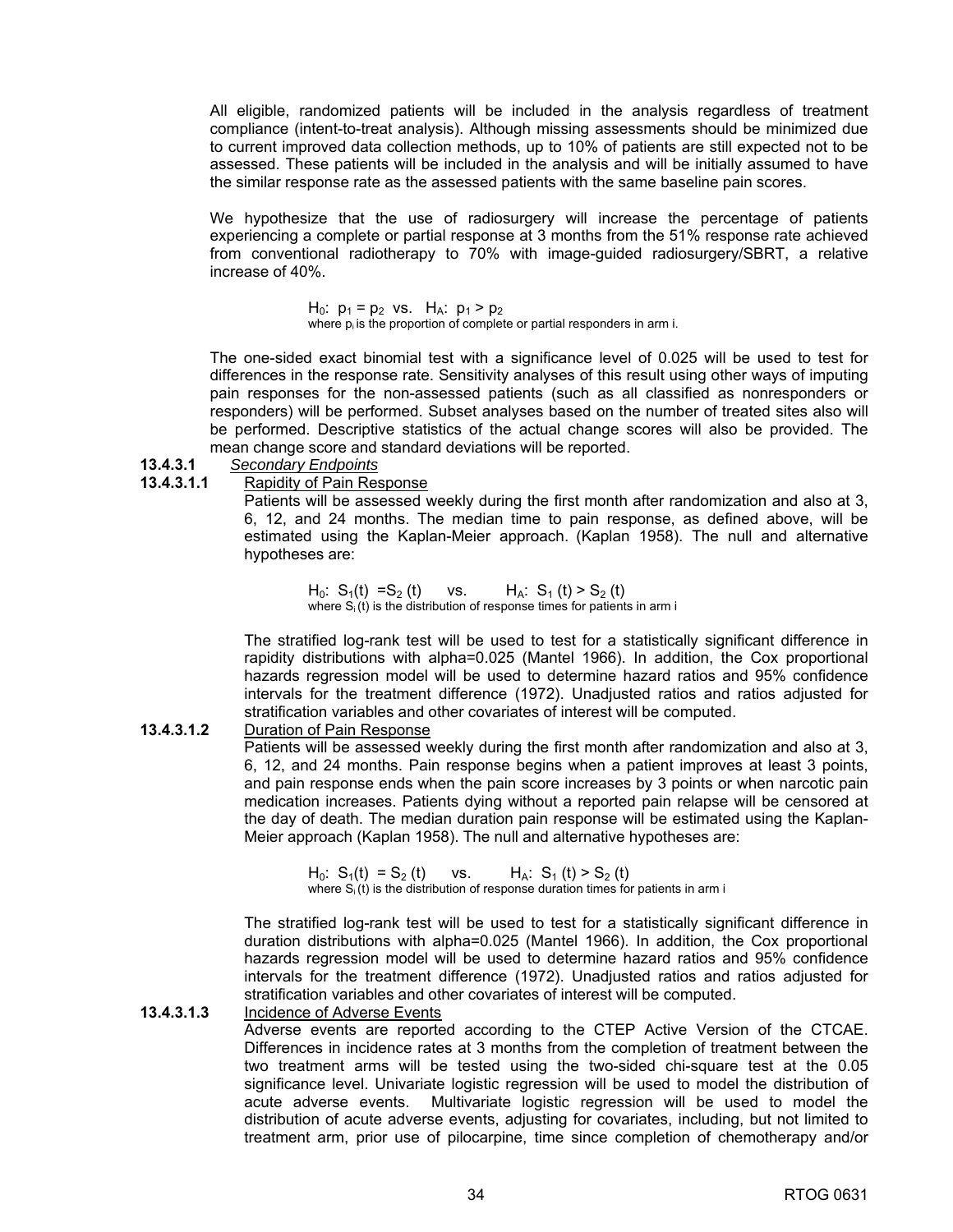radiation, and age. Both unadjusted and adjusted odds ratios and their respective 95% confidence interval will be computed (Hosmer 2000).

### **13.4.3.1.4** Treatment Differences in Quality of Life, Global Pain, and Health Utilities

 Participation in the quality of life component is not mandatory in this study. However, if patients agree to participate in this component, adherence to the component assessment schedule will be encouraged through reminders from participating institutions. Completion of all scheduled assessment is part of the routine delinquency assessment for participating institutions. In spite of these efforts, missing data is to a certain extent expected.

 Patients missing assessments due to death will be analyzed separately. If these patients are not equally distributed between the two treatment arms, we will conduct a sensitivity analysis to determine the impact of the exclusion. Imputation methods will be used to determine values for all alive patients missing assessments. Multiple imputation procedures provide a valid strategy for dealing with missing data sets, properly reflecting the uncertainty due to missing values. The possible strategies for imputation and analyses will depend on the severity of the missing data problem and missing pattern (MNAR, MAR, MCAR) [Little 2002].

Patient scores on the FACT subscale range from 0 to 108 with higher scores indicating improved quality of life. The change scores from pretreatment to 3 months will be compared between the treatment arms. A mean difference of 7 points represents a clinically meaningful change (CMC). A difference of less than 7 points between the treatment arms will not be considered meaningful, even if it has statistical significance. If the baseline scores are not distributed similarly between the treatment arms, the percent change scores will be used to adjust for these varying baseline values. A 7 point CMC corresponds to varying percentage changes, depending on the baseline values. The null and alternative hypotheses are:

H<sub>0</sub>:  $Δμ<sub>1</sub> = Δμ<sub>2</sub>$  vs. H<sub>A</sub>:  $Δμ<sub>1</sub> > Δμ<sub>2</sub>$ <br>where  $Δμ<sub>i</sub>$  is the mean FACT change score from baseline to 3 months for patients in arm i.

Assuming that the data are normally distributed, the two sample t-test assuming equal variances will be used to test the hypothesis at the 0.025 significance level. If normality assumptions are not met, the Wilcoxon rank sum test will be used to test the hypothesis.

In addition to change in QOL at 3 months after treatment, the overall trends in pain [Brief Pain Inventory (BPI)], QOL (FACT-G), and health utilities [EuroQol (EQ-5D)] will be described with longitudinal data analysis. All indicators will be assessed pretreatment and at 3, 12, and 24 months post-treatment. Specifically, the general linear mixed-effect model will be used to describe the change trend of these scores over time, allowing for adjustments using covariates of interest (Verbeke 2000).

### **13.4.3.1.5** Treatment Response and Quality of Life

In addition to evaluating treatment differences in QOL, of particular interest is the relationship between treatment response and QOL. In RTOG 9714, sixty-six percent (167/253) of spine metastases patients completed both the baseline and the three-month FACT-G while 34% did not. The distributions of pretreatment variables for the patients with and without both FACT-G assessments were similar. Patients with pain relief showed significantly more improvement in the FACT-G total score, most of which was due to improvements seen in both the functional well-being (FWB) and the physical well-being (PWB) subscales. The difference in mean change scores between responders and nonresponders was 9.8 [95% CI (2.3, 17.3), p=0.01] for the FACT-G total score. Therefore, the change scores from pretreatment to 3 months post-treatment between patients who respond to treatment and patients who do not respond to treatment will be compared in RTOG 0631. The null and alternative hypotheses are:

 $H_0$ :  $\Delta \mu_1 = \Delta \mu_2$  vs. H<sub>A</sub>:  $\Delta \mu_1 > \Delta \mu_2$ <br>where  $\Delta \mu_i$  is the mean FACT change score from baseline to 3 months for patients in response group i.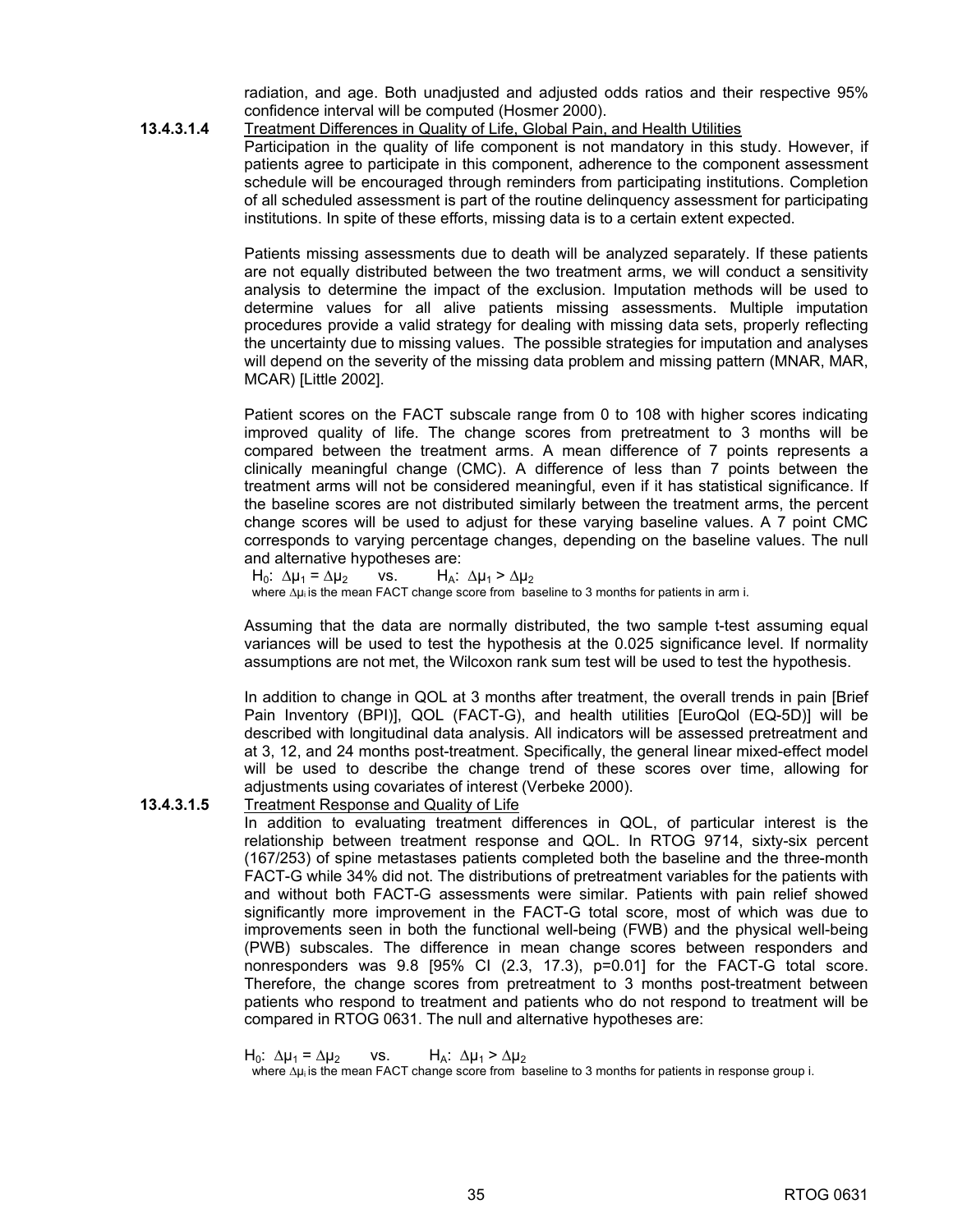Assuming that the data are normally distributed, the two sample t-test assuming equal variances will be used to test the hypothesis at the 0.025 significance level. If normality assumptions are not met, the Wilcoxon rank sum test will be used to test the hypothesis.

### **13.5 Interim Reports to Monitor the Study Progress**

 Interim reports with descriptive statistics will be prepared twice a year until the initial paper reporting the treatment results has been accepted for publication. In general, the interim reports will contain information about the patient accrual rate with a projected completion date for the accrual phase; data quality; compliance rate of treatment delivery with the distributions of important prognostic baseline variables; and the frequencies and severity of adverse events. The interim reports will not contain treatment efficacy results with respect to the primary or the secondary endpoints.

 The RTOG Data Safety and Monitoring Board (DSMB) will monitor the phase II component of the study for safety and feasibility. The RTOG Data Monitoring Committee (DMC) will monitor the phase III component of the study for safety and efficacy.

 This study also will be monitored by the Clinical Data Update System (CDUS), v. 3.0. Quarterly CDUS reports are submitted electronically.

### **13.6 Reporting the Initial Treatment Results**

 The primary hypothesis of this study is to determine the efficacy of image-guided radiosurgery/SBRT in treating painful spine metastases. This initial efficacy analysis will occur after each patient has been potentially followed for at least 3 months following completion of treatment. The long-term efficacy analysis will occur after each patient has been potentially followed for at least 24 months. The analyses will include tabulation of all cases entered and those excluded from the analyses with the reasons for such given; the distribution of the important prognostic baseline variables; and observed results with respect to the primary and the secondary endpoints. The primary hypothesis of radiosurgery benefit will be tested using the exact binomial test as specified in the analysis plan (Section 13.4.2). Also, where feasible, comparisons with respect to all endpoints will be made by each gender, racial, and ethnic category.

### **13.7 Gender and Minorities**

In conformance with the national Institutes of Health *(NIH)* Revitalization Act of 1993 with regard to inclusion of women and minorities in clinical research, participation rates of women and minorities will be examined during the interim reports. Based on accrual statistics from RTOG 9714, the projected accrual by gender, race, and ethnicity is shown below:

|                                               |              | Gender         |              |
|-----------------------------------------------|--------------|----------------|--------------|
|                                               | <b>Males</b> | <b>Females</b> | <b>Total</b> |
| <b>Ethnic Category</b>                        |              |                |              |
| Hispanic or Latino                            | 4            | 5              | 9            |
| Not Hispanic or Latino                        | 123          | 151            | 274          |
| <b>Ethnic Category: Total of all subjects</b> | 127          | 156            | 283          |
| <b>Racial Category</b>                        |              |                |              |
| Native American or Alaskan Native             | 2            | 2              | 4            |
| Asian                                         | 2            | $\mathcal{P}$  | 4            |
| <b>Black or African American</b>              | 21           | 25             | 46           |
| Native Hawaiian or other Pacific Islander     | 3            | 4              |              |
| White                                         | 99           | 123            | 222          |
| Racial Category: Total of all subjects        | 127          | 156            | 283          |

### **Projected Distribution of Gender and Minorities**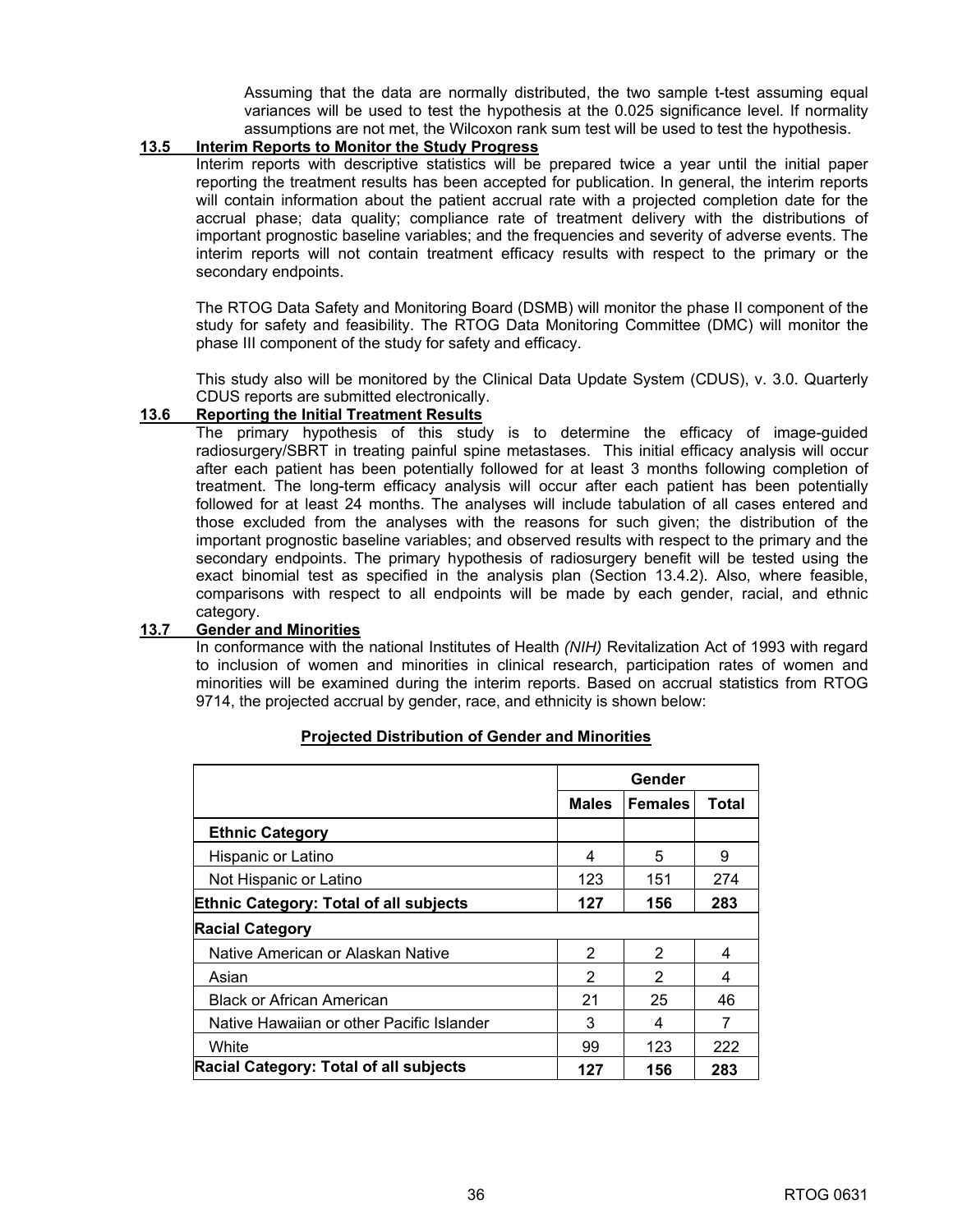### **REFERENCES**

Badia, X., Herdman, M., Kind, P. The influence of ill-health experience on the valuation of health. *Pharmacoeconomics*. 13: 687-696, 1998.

Bissonnette J. Quality assurance of image-guidance technologies." *Sem Radiat Oncol*. 17: 278-286, 2007.

Black P: Spinal metastases: Current status and recommended guidelines for management. *Neurosurg.* 5: 726-746, 1979.

Cella DF, Tulsky DS, Gray G, Sarafian B, et al. The Functional Assessment of Cancer Therapy scale: Development and validation of the general measure. *J Clin Oncol.* 11: 570-579, 1993.

Chang EL, Shiu AS, Mendel E, et al. Phase I/II study of stereotactic body radiotherapy for spinal metastasis and its pattern of failure *J Neurosurg Spine*. 7:151-160, 2007.

Cleeland CS. Measurement of pain by subjective report. In: Chapman CR; Loeser JD, editors. *Issues in pain measurement*. New York: Raven Press; 1989: 391-403.

Daut RL, Cleeland SS, Flannery RC. Development of the Wisconsin Brief Pain Questionnaire to assess pain in cancer and other diseases. *Pain*. 14: 197-210, 1983.

Degen JW, Gagnon GJ, Voyadzis JM, et al. CyberKnife stereotactic radiosurgical treatment of spinal tumors for pain control and quality of life. *J Neurosurg Spine.* 2: 540-5499, 2005.

Gerszten PC, Burton SA, Welch WC, Brufsky AM, Lembersky BC, Ozhasoglu C, Vogel WJ. Single-fraction radiosurgery for the treatment of spinal breast metastases. *Cancer.* 104: 2244–2254, 2005.

(b) Gerszten PC, Burton SA, Ozhasoglu C, Vogel WJ, Welch WC, Baar J, Friedland DM. Stereotactic radiosurgery for spine metastases from renal cell carcinoma. *J Neurosurg Spine.* 3(4): 288-295, 2005.

Gerszten PC, Burton SA, Belani CP, et al. Radiosurgery for the treatment of spinal lung metastases. *Cancer*.107:2653–2661, 2006.

Greenberg HS, Kim JH, Posner JB. Epidural spinal cord compression from metastatic tumor: Results with a new treatment protocol. *Ann Neurol*. 8: 361-366, 1980.

Hartsell WF, Scott CB, Bruner DW, et al. Randomized trial of short- versus long-course radiotherapy for palliation of painful bone metastasis. *JNCI*. 97: 798-804, 2005.

Helweg-Larsen S. Clinical outcome in metastatic spinal cord compression: A prospective study of 153 patients. *Acta Neurol Scand*. 94:269-275, 1996.

Ho AK, Fu D, Cotrutz C, et al. A study of the accuracy of cyberknife spinal radiosurgery using skeletal structure tracking. *Neurosurg*. 60(Suppl 1):147-156, 2007.

Hosmer DW, Lemeshow S. *Applied Logistic Regression*. New York: John Wiley & Sons; 2000.

Jemal A, Murray T, Ward E, et al. Cancer statistics, *AC Cancer J Clin*. 55: 10-30, 2005.

Jensen MP, Turner JA, Romano JM, Fisher LD. Comparative reliability and validity of chronic pain intensity measures. *Pain*. 83: 157-62, 1999.

Jin R, Rock J, Jin JY, el al. Image-guided spinal radiosurgery for epidural compression of multiple myeloma. *Intl J Rad Oncol Biol Phys*. 66:S244, 2006.

Kaplan EL, Meier P. Nonparametric estimation from incomplete observations. *J Amer Statist Assoc*. 53: 457- 481, 1958.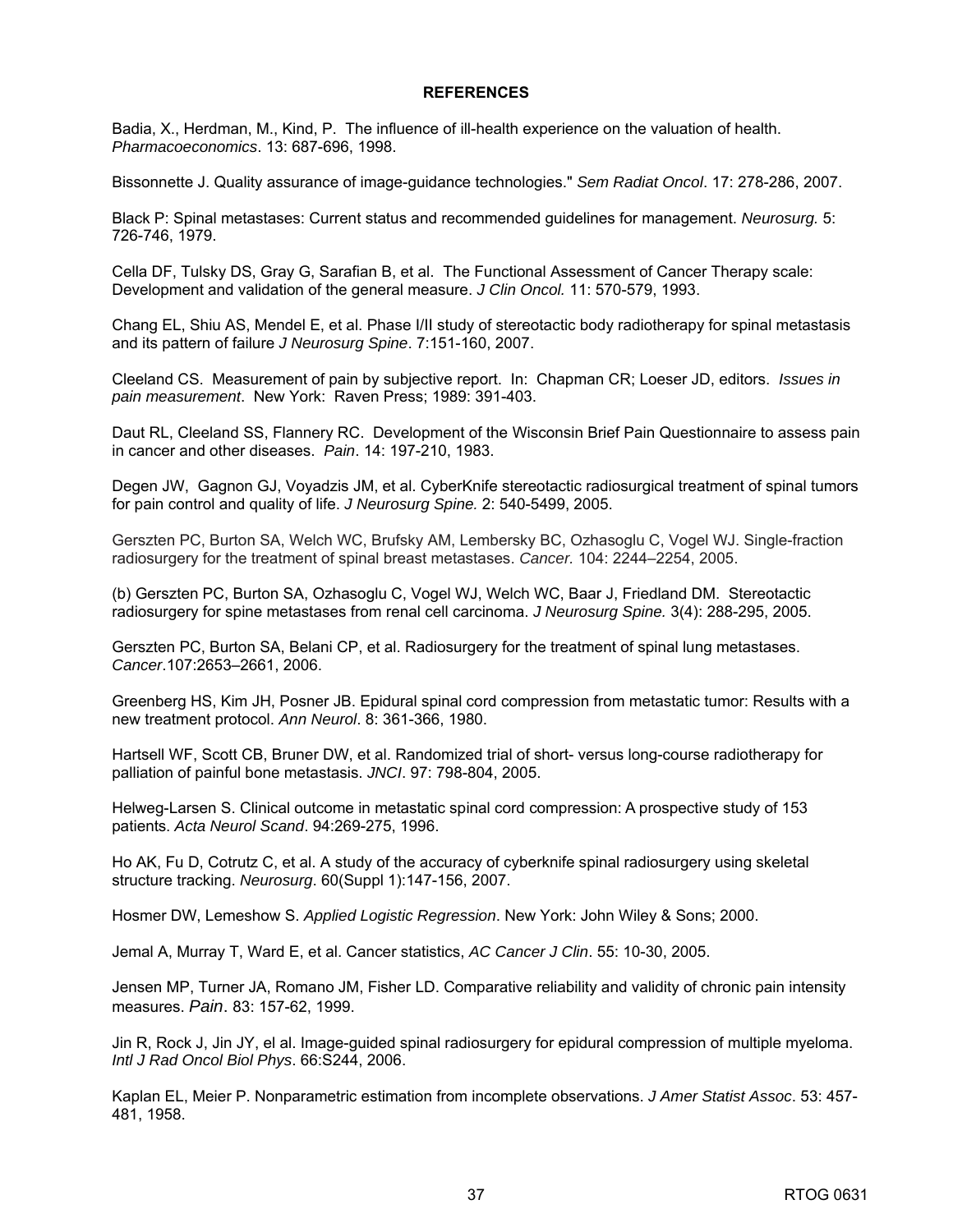### **REFERENCES** (Continued)

Little RJ, Rubin DB. *Statistical Analysis with Missing Data*. 2nd ed. New York: John Wiley; 2002.

Mantel N. Evaluation of survival data and two new rank order statistics arising in its consideration. *Cancer Chemother*. Rep 50: 163-170, 1966.

Maranzano E, Latini P. Effectiveness of radiation therapy without surgery in metastatic spinal cord compression: Final results from a prospective trial. *Int J Radiat Biol Phys*. 15: 959, 1995.

Patchell R, Tibbs PA, Regine WF, Payne R, Saris S, Kryscio RJ, Young B. Direct decompressive surgical resection in the treatment of spinal cord compression caused by metastatic cancer: A randomized trial. *Lancet*. 366: 643-648, 2005.

Potters L, Steinberg M, Rose C, et al. American Society for Therapeutic Radiology and Oncology and American College of Radiology practice guideline for the performance of stereotactic body radiation therapy. *Intl J Rad Oncol Biol Phys*. 60:1026-1032, 2004.

Rabin, R., de Charro, F. EQ-5D: A measure of health status from the EuroQol Group. *Ann Med*. 33: 337- 343, 2001.

Ryu S, Yin FF, Rock J, et al. Image-guided and intensity-modulated radiosurgery for spinal metastasis. *Cancer*. 97: 2013-2018, 2003.

Ryu S, Rock J, Rosenblum M, Kim JH. Pattern of failure after single dose radiosurgery for single spinal metastasis. *J Neurosurg.* 101: 402-405, 2004.

Ryu S, Jin JJ, Jin RY, Rock J, Ajlouni M, Movsas B, Kim JH. Partial Volume Tolerance of Spinal Cord and Complication of Single Dose Radiosurgery. *Cancer*. 109:628-636, 2007.

Ryu S, Jin R, Jin JJ, Qing C, Rock J, Anderson J, Movsas B. Pain Control by Image-guided Radiosurgery for Solitary Spinal Metastasis. *J Pain Sympt Manage*. 35: 292-298, 2008.

(b) Ryu S, Gerszten PC. Treatment failure and complications. In Gerstzen PC, Ryu S. eds. *Spine Radiosurgery*. New York, NY: Thieme; 2008: 104-111.

(c) Ryu S, Rock J, Jain R, et al. *Radiosurgical Decompression of Epidural Spine Metastasis.* 2008. (In review).

Schulz, M., Chen, J., Woo, H., et al. A comparison of techniques for eliciting patient preferences in patients with benign prostatic hyperplasia. *J Urol*. 168: 155-159, 2002.

Timmerman R. Overview of hypofractionation. Sem Rad Oncol. 2008. (In print)

Tong D, Gillick L, Hendrickson FR. The palliation of symptomatic osseous metastasis: Final results of the study by Radiation Therapy Oncology Group. *Cancer.* 50:893-899, 1982.

Verbeke G, Molenberghs G. *Linear Mixed Models for Longitudinal Data*. New York: Springer-Verlag, Inc; 2000.

Wu JS, Wong JR, Johnson M, Bezjak A, Whelan T. Cancer Care Ontario Practice Guidelines Initiative Supportive Care Group. Meta-analysis of dose-fractionation radiotherapy trials for the palliation of painful bone metastases. *Int J Radiat Oncol Biol Phys*. 55: 594-605, 2003.

Yamada Y, Bilsky MH, Lovelock M, et al. High-dose, single-fraction image-guided intensity-modulated radiotherapy for metastatic spine al lesions. *Int J Radiat Oncol Biol Phys*. 71:484-490, 2008.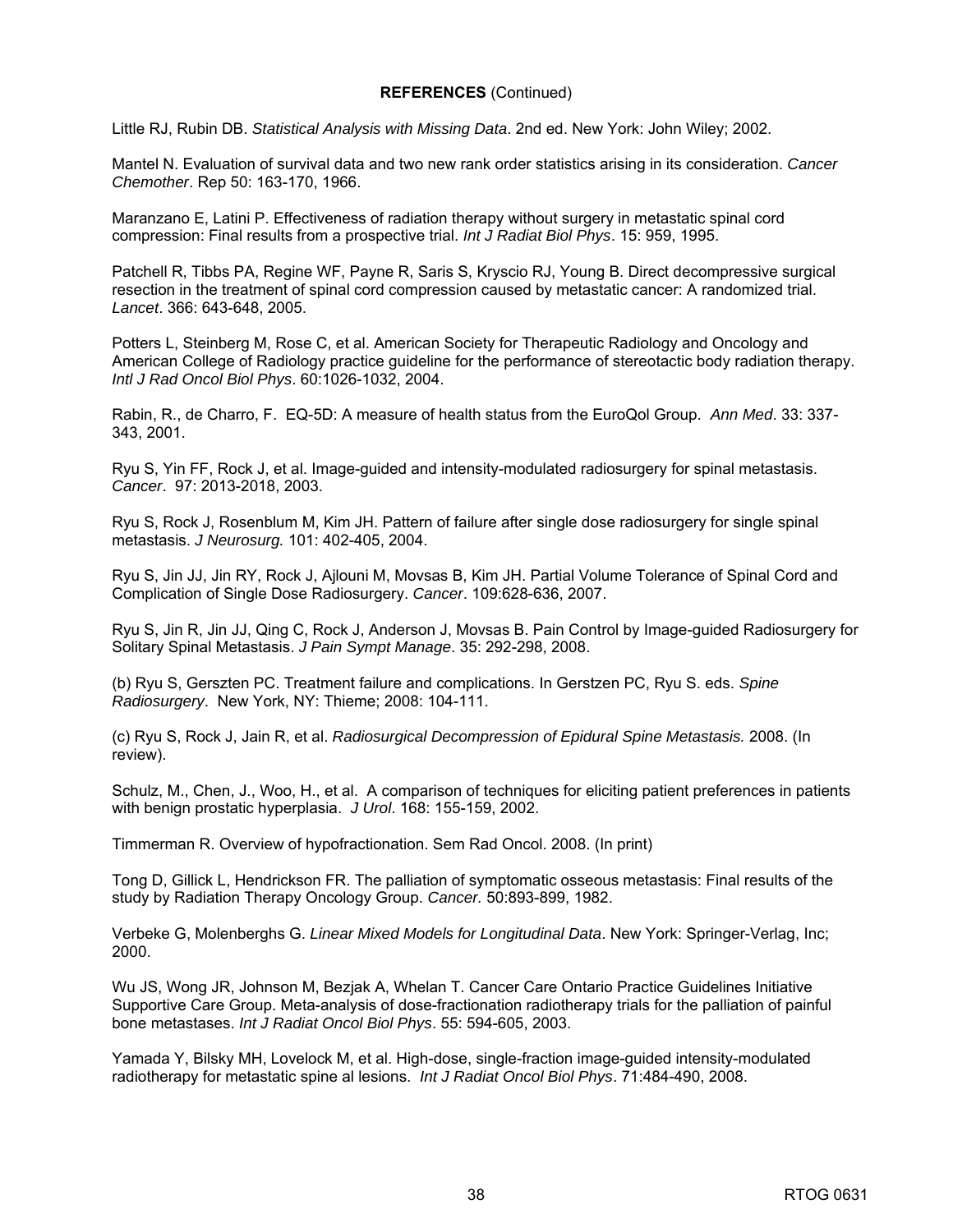### **REFERENCES** (Continued)

Yin FF, Ryu S, Ajlouni M, et al. A technique of intensity–modulated radiosurgery (IMRS) for spinal tumors. *Med Phys*. 12: 2815-2822, 2002.

(b) Yin FF, Zhu JG, Yan H, Guan H, Hammond R, Ryu S, Kim JH. Dosimetric characteristics of Novalis shaped beam surgery unit. *Med Phys*. 29: 1729-1738, 2002.

Yin FF, Wang Z, Yoo S, et al. Integration of cone-beam CT in stereotactic body radiation therapy. *Tech in Cancer Res & Treatment (TCRT)*. 7(2):133-140, 2008.

Yoo S Kim GY, et al. A quality assurance program for the on-board imagers. *Med Phys*. 33(11): 4431-47, 2006.

Young RF, Post EM, King GA. Treatment of spinal epidural metastasis: Randomized prospective comparison of laminectomy and radiotherapy. *J Neurosurg.* 53: 741, 1980.

Zelen M. The randomization and stratification of patients to clinical trials. *J Chron Dis*. 27: 365-375, 1974.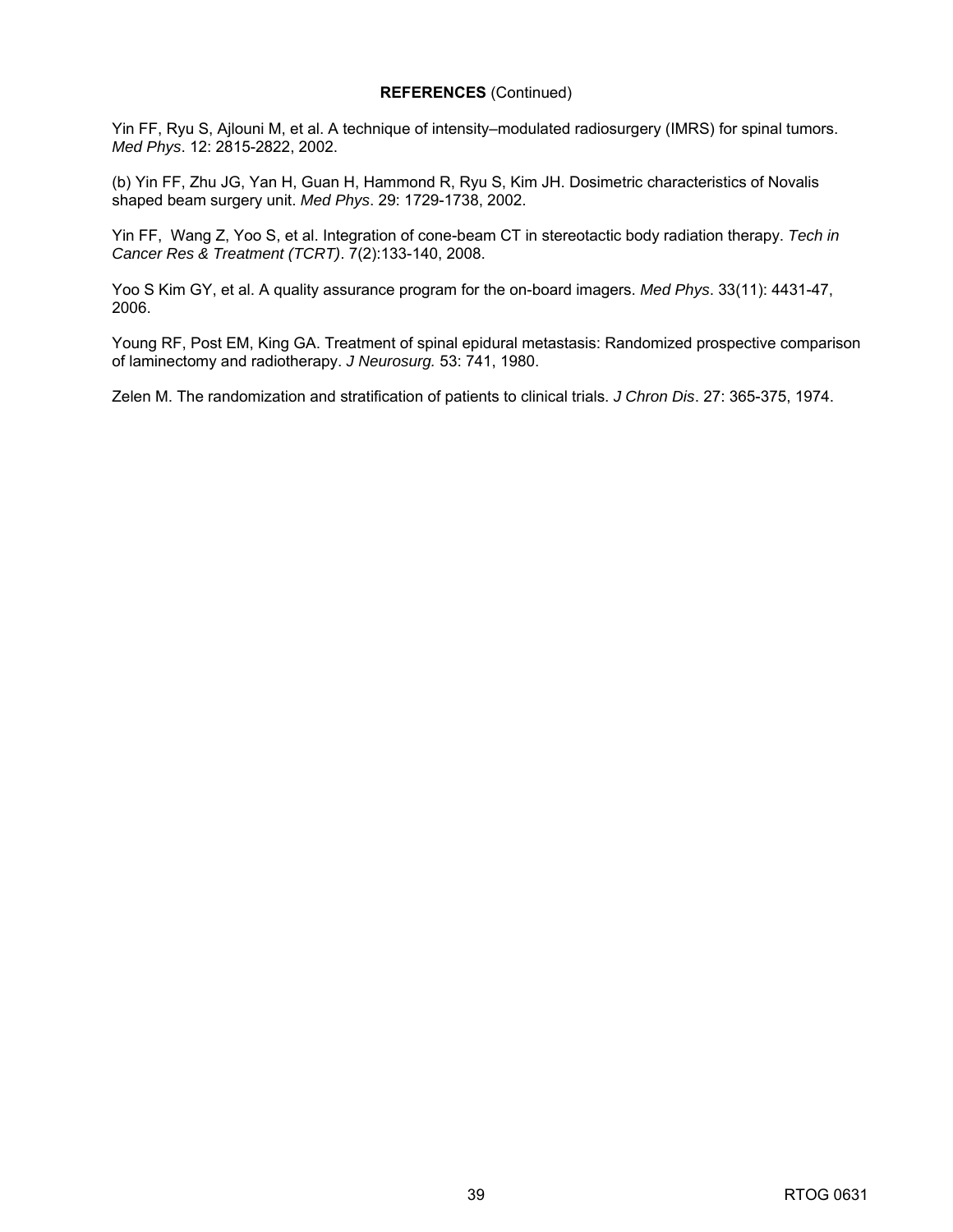# **APPENDIX I**

# **RTOG 0631 Informed Consent Template for Cancer Treatment Trials (English Language)**

# **Phase II/III Study of Image-Guided Radiosurgery/SBRT for Localized Spine Metastasis**

This is a clinical trial, a type of research study. Your study doctor will explain the clinical trial to you. Clinical trials include only people who choose to take part. Please take your time to make your decision about taking part. You may discuss your decision with your friends and family. You can also discuss it with your health care team. If you have any questions, you can ask your study doctor for more explanation.

You are being asked to take part in this study because you have cancer that has spread to your spine and is causing pain.

# **Why is this study being done?**

Multiple radiation treatments are frequently used to treat pain caused by cancer that has spread to the spine. Image-guided radiosurgery/stereotactic body radiation therapy (SBRT) is a treatment that uses highly focused xrays to deliver a single high dose on a specific area of the body. Image-guided radiosurgery/SBRT uses special equipment to position the patient and guide the focused beams toward the area to be treated and away from normal tissue.

There are 2 parts to this study. **The part of the study you participate in depends on when you join the study. You will participate in Part A OR Part B but not both.**

**Part A**: The purpose of this part of the study is to treat the cancer that has spread to your spine and is causing pain with image-guided radiosurgery/SBRT.

**Part B:** The purpose of this part of the study is to compare the effects, good and/or bad, of image-guided radiosurgery/SBRT to standard radiation therapy to find out which treatment provides the most rapid pain relief with the least side effects.

# **How many people will take part in the study?**

About 43 people will participate in Part A. About 240 people will participate in Part B.

# **What will happen if I take part in this research study? (11/6/09)**

**Part A**: Before receiving a radiosurgery/SBRT treatment, you will have a treatment planning session. You will lie in a specific position, possibly within a frame device, while doctors check the location of the cancer that has spread to your spine and plan your treatment. A computer-assisted treatment will be designed and a radiation dose will be worked out for you. The session will last about 60-90 minutes.

Within a few days following your treatment planning session, you will receive one high dose radiation treatment to your spine. Your treatment may be given on the same day as the planning session or on the following day. This treatment will last about 60 minutes.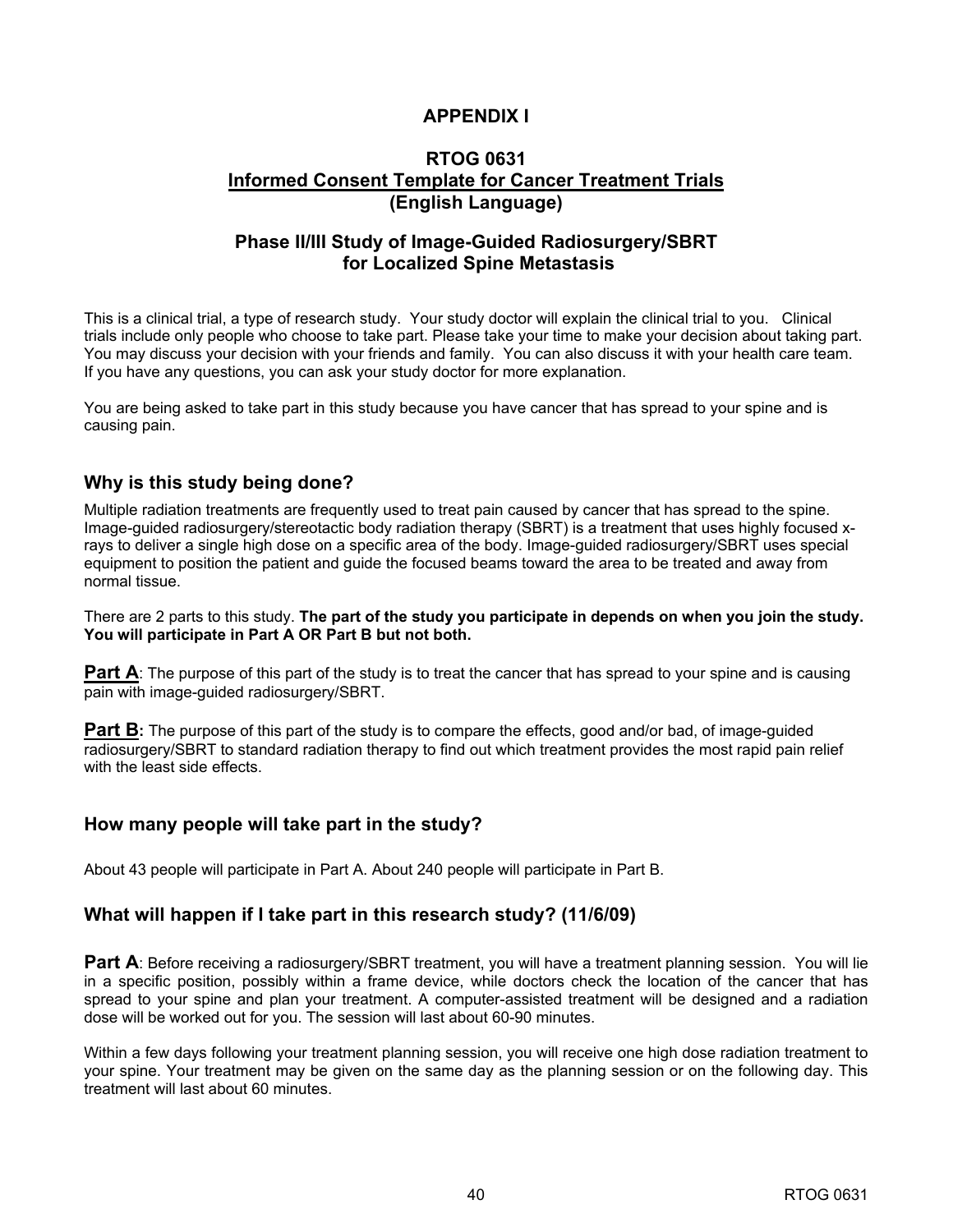Your doctor may give you pain medication before the planning session and/or the radiation treatment to decrease any discomfort you may have due to the time spent in each session. Your doctor also may give you medicine to decrease any anxiety you may feel.

**Part B**: **You will be "randomized" into one of the study groups described below.** Randomization means that you are put into a group by chance. A computer program will place you in one of the study groups. Neither you nor your doctor can choose the group you will be in. You will have A 67% chance of being placed in group 1 and a 33% chance of being placed in group 2.

**If you are in group 1,** you will receive radiosurgery/SBRT. Before receiving a treatment, you will have a treatment planning session. You will lie in a specific position, possibly within a frame device, while doctors check the location of the cancer that has spread to your spine and plan your treatment. A computer-assisted treatment will be designed and a radiation dose will be worked out for you. The session will last about 60-90 minutes. Within a few days following your treatment planning session, you will receive one high dose radiation treatment to your spine. Your treatment may be given on the same day as the planning session or on the following day. This treatment will last about 60 minutes. Your doctor may give you pain medication before the planning session and/or the radiation treatment to decrease any discomfort you may have due to the time spent in each session. Your doctor also may give you medicine or to decrease any anxiety you may feel.

**If you are in group 2,** you will receive standard radiation. You will lie in a specific position, and it will take about 30 minutes to set up your treatment. You will receive one standard dose radiation treatment to your spine. The treatment will last about 5 minutes. Your doctor may give you pain medication before the planning session and/or the radiation treatment to decrease any discomfort you may have due to the time spent in each session. Your doctor also may give you medicine or to decrease any anxiety you may feel.

# **Before you begin the study** (For patients in both Part A and Part B) **(11/6/09)**

You will need to have the following exams, tests or procedures to find out if you can be in the study. These exams, tests or procedures are part of regular cancer care and may be done even if you do not join the study. If you have had some of them recently, they may not need to be repeated. This will be up to your study doctor.

- Physical examination, including a neurologic examination (an examination to test the brain and nervous system)
- Evaluation of your ability to carry out your daily activities
- An MRI (Magnetic Resonance Imaging) of your spine (MRI: Imaging using a strong magnetic field to look at one part of your body)
- You will be asked to identifying how much pain you are having by choosing a number from 0 (no pain) to 10 (the worst pain imaginable).
- You will be asked what pain medicine, if any, you are taking and what dose and how often you take the medicine.

# **During the study** (For patients in Part B only)

**You will need these tests and procedures that are being done to see how the study is affecting your body.** 

- You will be asked to identify how much pain you are having by choosing a number from 0 (no pain) to 10 (the worst pain imaginable). Rating your pain on this scale will take you about 1 minute each time. You will rate your pain on the day of treatment and then at home at 1, 2, and 3 weeks after you start treatment. Your study doctor will give you a form to fill out at home and you will bring it with you when you see your doctor at 1 month after you start treatment, and you will be asked to rate your pain during those visits.
- On the day of treatment, you will be asked what pain medication, if any you are taking and what dose and how often you take the medicine.
- At home you will record what pain medicine, if any, you are taking, and what dose and how often you take the medicine at 1, 2, and 3 weeks after you start treatment. Your study doctor will give you a form to fill out at home and you will bring it with you when you see your doctor at 1 month after you start treatment. Your doctor will record your pain medicine during those visits.
- At home at 1, 2, and 3 weeks after you start treatment, you will record any unusual symptoms you may be experiencing You also will be asked about any unusual symptoms you may be experiencing when you see your doctor at 1 month after you start treatment.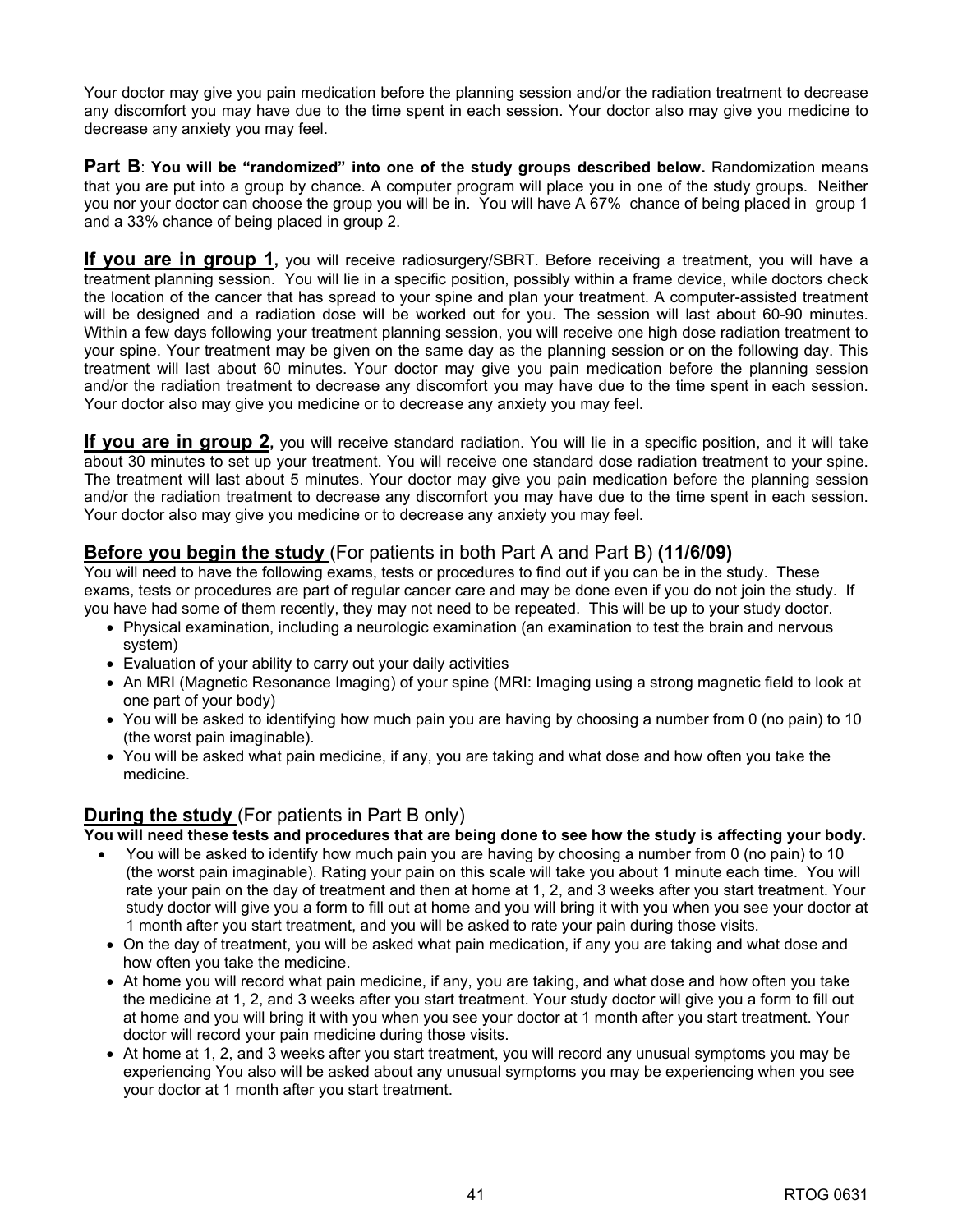# **In follow-up visits** (For patients in both Part A and Part B)

You will need the following tests and procedures. They are being done to see how you and your cancer was affected by the treatment you received. These tests and procedures are part of regular cancer care.

- Physical and neurological examinations
- Evaluation of your ability to carry out your daily activities
- Evaluation of any side effects you may be experiencing
- An MRI of the treated spine
- You also will be asked about any unusual symptoms you may be experiencing

# (For patients in Part B only)

- You will be asked to identifying how much pain you are having by choosing a number from 0 (no pain) to 10 (the worst pain imaginable).
- You will be asked what pain medicine, if any, you are taking and what dose and how often you take the medicine.

# **Study Plan**

Another way to find out what will happen to you during the study is to read the chart below. Start reading at the top and read down the list, following the lines and arrows.

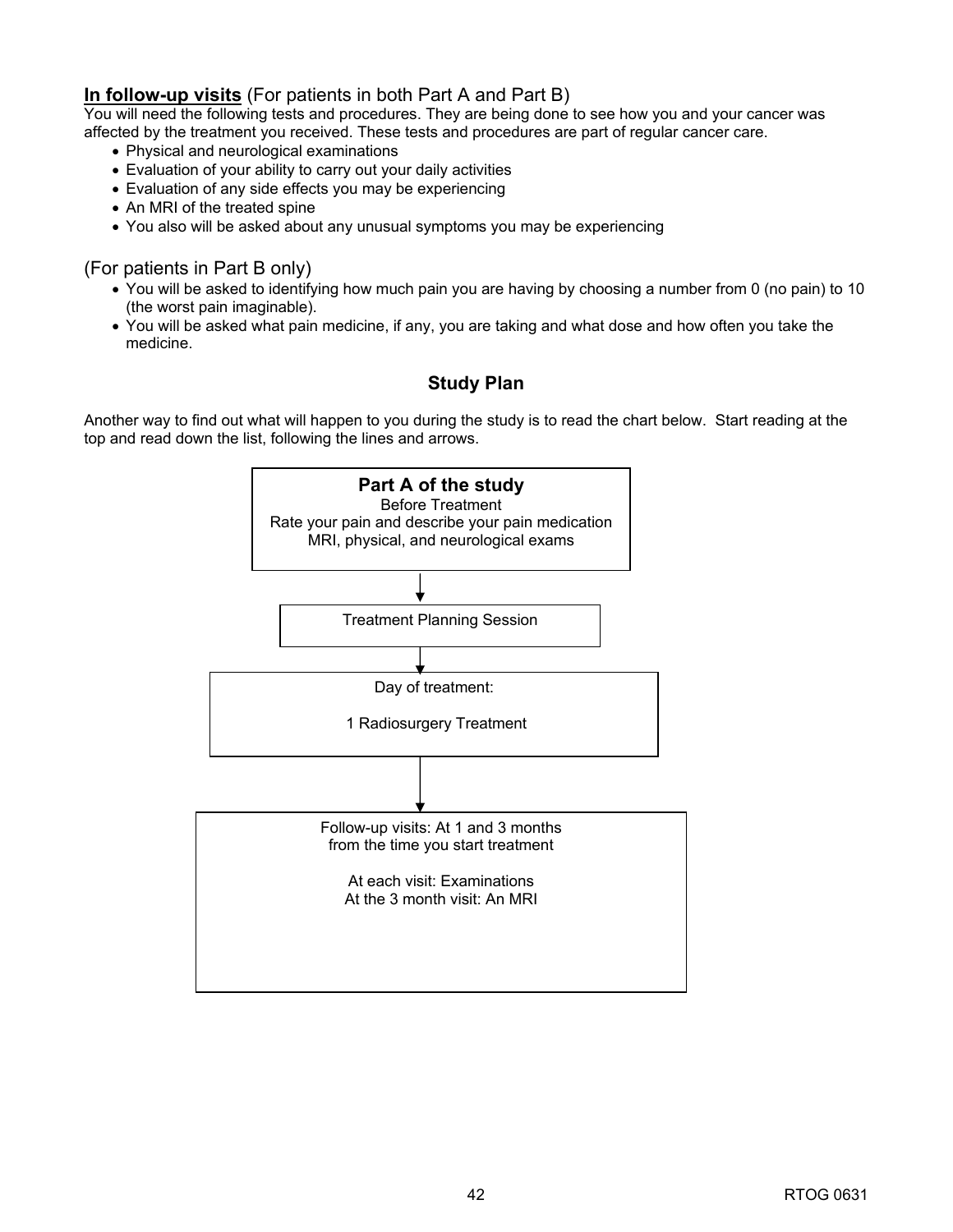

# **How long will I be in the study?**

The part of the study you participate in depends on when you join the study. You will participate in Part A OR Part B but not both.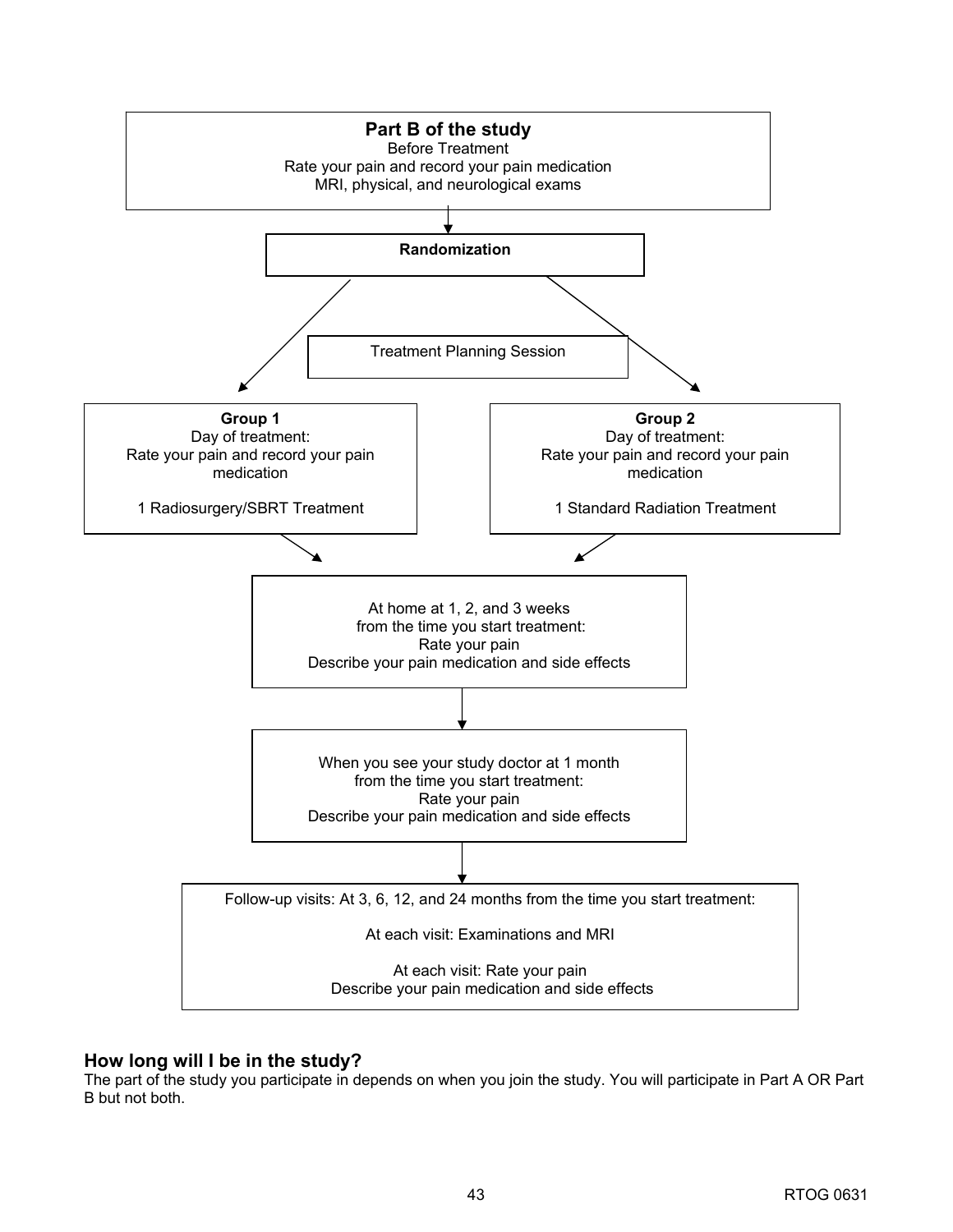Patients participating in Part A: You will receive 1 radiosurgery treatment. The study doctor will see you in followup exams at 1 and 3 months from the time you started treatment.

Patients participating in Part B: You will receive either 1 radiosurgery treatment (group 1) or 1 standard radiation treatment (group 2). You will be seen at 1 month from the time you started treatment. Then the study doctor will see you in follow-up exams at 3, 6, 12, and 24 months from the time you started treatment.

# **Can I stop being in the study?**

Yes. You can decide to stop at any time. Tell the study doctor if you are thinking about stopping or decide to stop. He or she will tell you how to stop safely.

It is important to tell the study doctor if you are thinking about stopping so any risks from the radiation treatment can be evaluated by him/her. Another reason to tell your study doctor that you are thinking about stopping is to discuss what follow-up care and testing could be most helpful for you.

The study doctor may stop you from taking part in this study at any time if he/she believes it is in your best interest; if you do not follow the study rules; or if the study is stopped.

# **What side effects or risks can I expect from being in the study?**

You may have side effects while on the study. Everyone taking part in the study will be watched carefully for any side effects. However, researchers don't know all the side effects that may happen. Side effects may be mild or very serious. Your health care team may give you medicines to help lessen side effects. Many side effects go away soon after the radiation treatment. In some cases, side effects can be serious, long lasting, or may never go away.

### **You should talk to your study doctor about any side effects that you have while taking part in the study.**

### **Risks and side effects related to Radiosurgery/SBRT include those which are:**

### **Likely**

The following risks are likely if you have treatment to the bones of the spine in the neck:

- Inflammation of the lining of the mouth and esophagus (passageway from mouth to stomach), which can result in difficulty swallowing, and if you cannot swallow water, dehydration can occur (your body does not have as much water and fluids as it should)
- Inflammation of the back of the throat, which can result in difficulty swallowing, and if you cannot swallow water, dehydration can occur
- Inflammation of the part of the airway that includes the vocal cords, which can result in hoarseness or loss of voice

### **Less Likely**

- Inflammation of the lungs due to radiation treatment, which can result in cough, phlegm (thick mucous), difficulty breathing, and/or pneumonia
- Fracture or compression of the treated bones of the spine, which can result in pain and which may need nonsurgical or surgical treatment
- Discomfort or anxiety due to 60-90 minutes lying in a specific position, possibly within a frame device, for the planning session and 60 minutes for treatment; your doctor may give you medicine to decrease the discomfort and/or anxiety.

### **Rare but serious**

- Esophageal fistula (abnormal opening in the passageway from mouth to stomach)
- Scarring of the small or large bowel, which can result in a blockage in the bowel that would require treatment
- Temporary or permanent damage to the spinal cord, which can result in:
	- $\triangleright$  Skin sensations, such as burning, prickling, itching, or tingling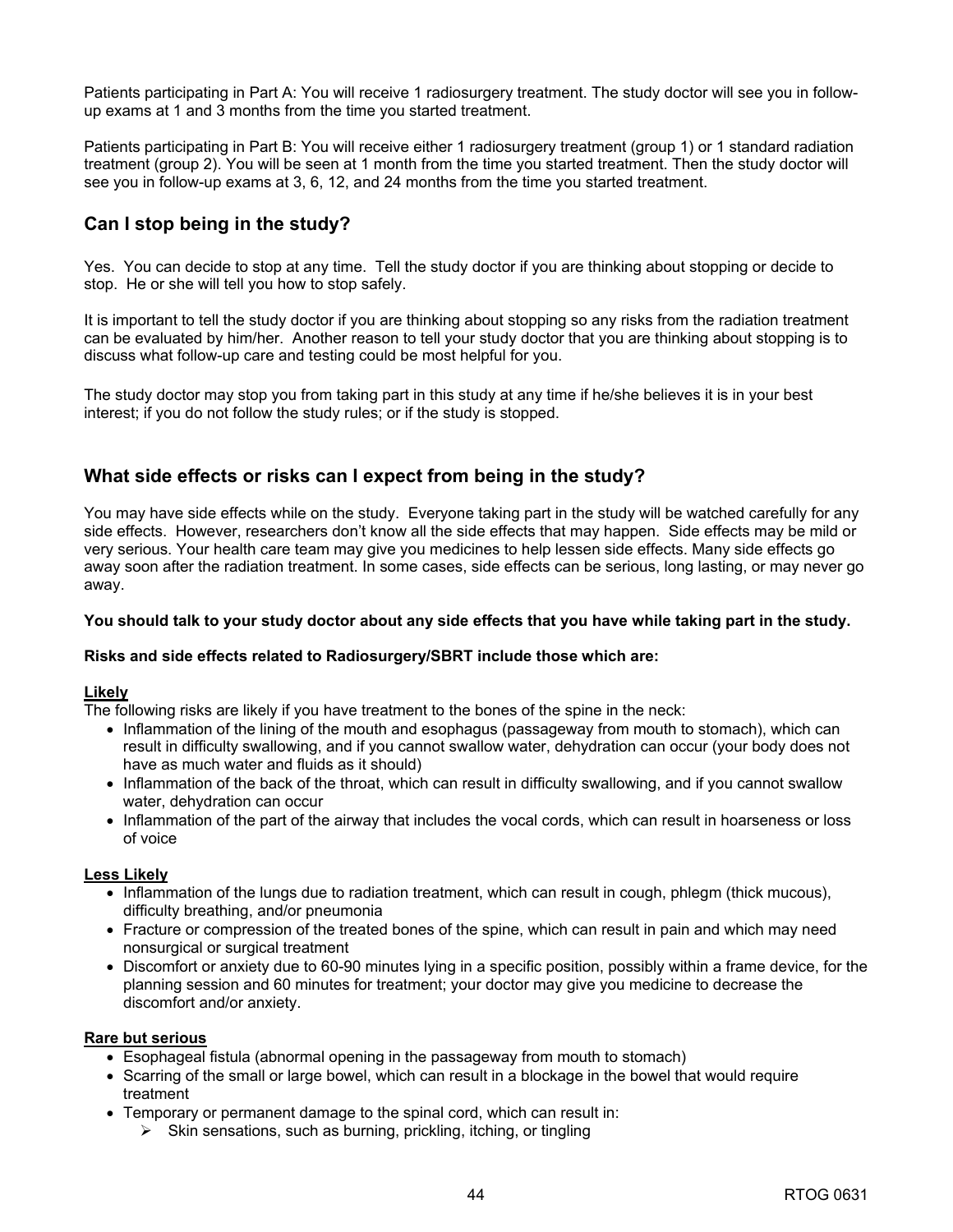- $\triangleright$  Muscle weakness causing inability to walk (paralysis)
- $\triangleright$  Decreased ability or loss of ability to move a body part or to hold urine or control a bowel movement

### **Risks and side effects related to Standard Radiation include those which are:**

### **Likely**

- Hair loss in the treated area
- Skin in treatment area may become reddened, irritated, and/or dry
- The following risks are likely if you have treatment to the bones of the spine in the neck:
	- Inflammation of the lining of the mouth and esophagus (passageway from mouth to stomach), which can result in difficulty swallowing, and if you cannot swallow water, dehydration can occur (your body does not have as much water and fluids as it should)
	- Inflammation of the back of the throat, which can result in difficulty swallowing, and if you cannot swallow water, dehydration can occur
	- Inflammation of the part of the airway that includes the vocal cords, which can result in hoarseness or loss of voice

### **Less Likely**

- Tiredness
- Low blood counts, which could lead to an increased risk of infection, weakness, and/or in bleeding and bruising easily
- If you have treatment to the abdominal area, it may result in nausea and/or vomiting, loose bowel movements, or increased frequency of urination

**Reproductive risks**: You should not become pregnant or father a baby while on this study because the treatment in this study can affect an unborn baby. Women should not breastfeed a baby while on this study. It is important you understand that you need to use birth control while on this study. Check with your study doctor about what kind of birth control methods to use and how long to use them. Some methods might not be approved for use in this study.

### **For more information about risks and side effects, ask your study doctor.**

### **Are there benefits to taking part in the study?**

Taking part in this study may or may not make your health better. While researchers hope that radiosurgery/SBRT rapidly relieves your pain with fewer side effects than standard radiation therapy, there is no proof of this yet. We do know that the information from this study will help researchers learn more about the effects of radiosurgery. This information could help future cancer patients.

### **What other choices do I have if I do not take part in this study?**

Your other choices may include:

- Getting radiation treatments without being in a study
- Taking part in another study
- Getting no treatment

### **Talk to your study doctor about your choices before you decide if you will take part in this study.**

# **Will my medical information be kept private?**

Data are housed at the Radiation Therapy Oncology Group (RTOG) Headquarters in a password-protected database. We will do our best to make sure that the personal information in your medical record will be kept private. However, we cannot guarantee total privacy. Your personal information may be given out if required by law. If information from this study is published or presented at scientific meetings, your name and other personal information will not be used.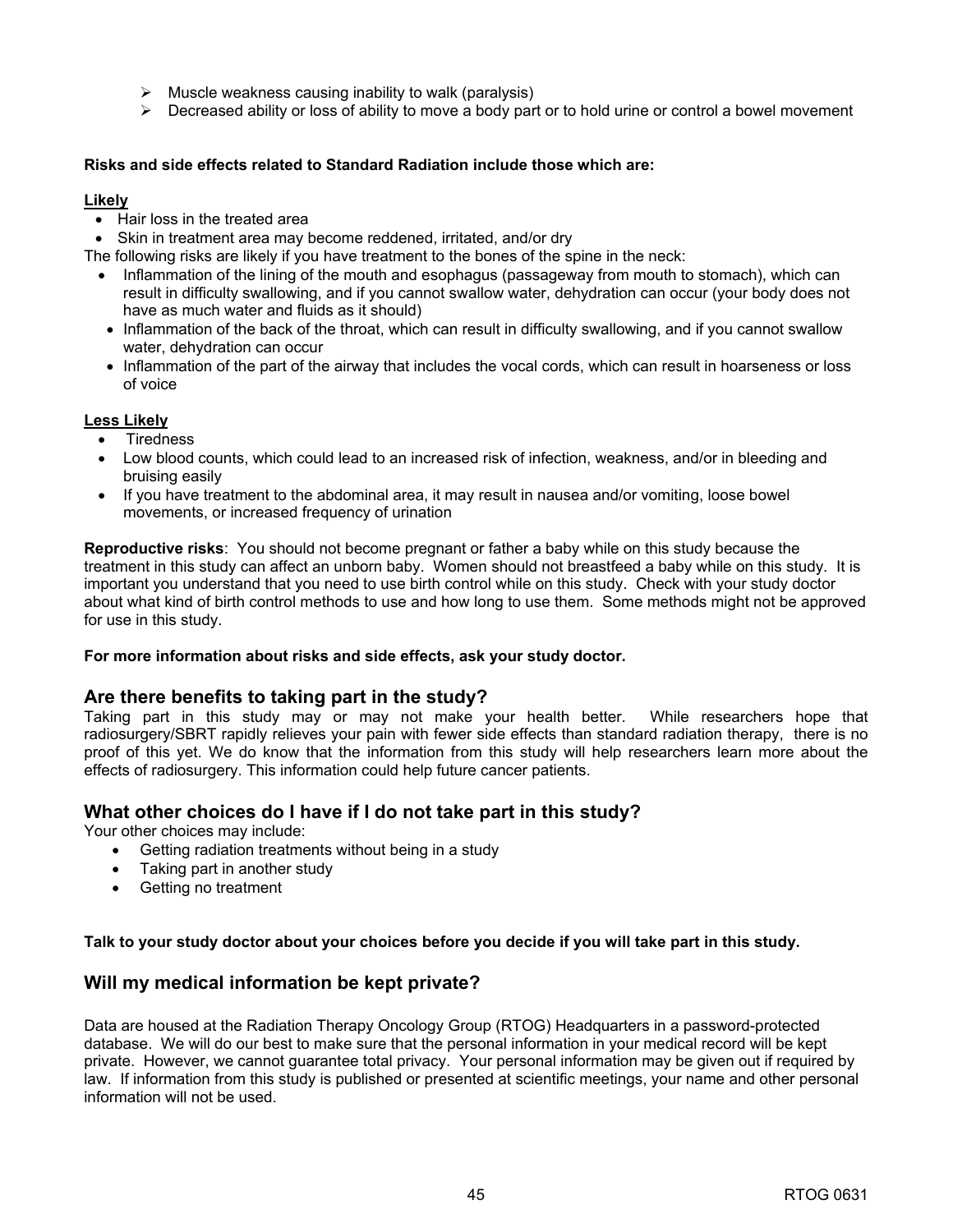Organizations that may look at and/or copy your medical records for research, quality assurance, and data analysis include:

- The Radiation Therapy Oncology Group
- The National Cancer Institute (NCI) and other government agencies, like the Food and Drug Administration (FDA), involved in keeping research safe for people

# **What are the costs of taking part in this study?**

You and/or your health plan/ insurance company will need to pay for some or all of the costs of treating your cancer in this study. Some health plans will not pay these costs for people taking part in studies. Check with your health plan or insurance company to find out what they will pay for. Taking part in this study may or may not cost your insurance company more than the cost of getting regular cancer treatment.

### **You will not be paid for taking part in this study.**

For more information on clinical trials and insurance coverage, you can visit the National Cancer Institute's Web site at http://cancer.gov/clinicaltrials/understanding/insurance-coverage. You can print a copy of the "Clinical Trials and Insurance Coverage" information from this Web site.

Another way to get the information is to call 1-800-4-CANCER (1-800-422-6237) and ask them to send you a free copy.

# **What happens if I am injured because I took part in this study?**

It is important that you tell your study doctor, *[investigator's name(s)]*, if you feel that you have been injured because of taking part in this study. You can tell the study doctor in person or call him/her at \_\_\_\_\_\_\_\_\_\_\_\_\_\_\_\_\_\_ *[telephone number].*

You will get medical treatment if you are injured as a result of taking part in this study. You and/or your health plan will be charged for this treatment. The study will not pay for medical treatment.

# **What are my rights if I take part in this study?**

Taking part in this study is your choice. You may choose either to take part or not to take part in the study. If you decide to take part in this study, you may leave the study at any time. No matter what decision you make, there will be no penalty to you and you will not lose any of your regular benefits. Leaving the study will not affect your medical care. You can still get your medical care from our institution.

We will tell you about new information or changes in the study that may affect your health or your willingness to continue in the study.

For Part A of the study: A Data Safety Monitoring Board will be regularly meeting to monitor safety and other data related to phase I, I/II, and II RTOG clinical trials. The Board members may receive confidential patient information, but they will not receive your name or other information that would allow them to identify you by name.

For Part B of the study: A Data Monitoring Committee (DMC) will be regularly meeting to monitor safety and other data related to this study. The Committee members may receive confidential patient information, but they will not receive your name or other information that would allow them to identify you by name.

In the case of injury resulting from this study, you do not lose any of your legal rights to seek payment by signing this form.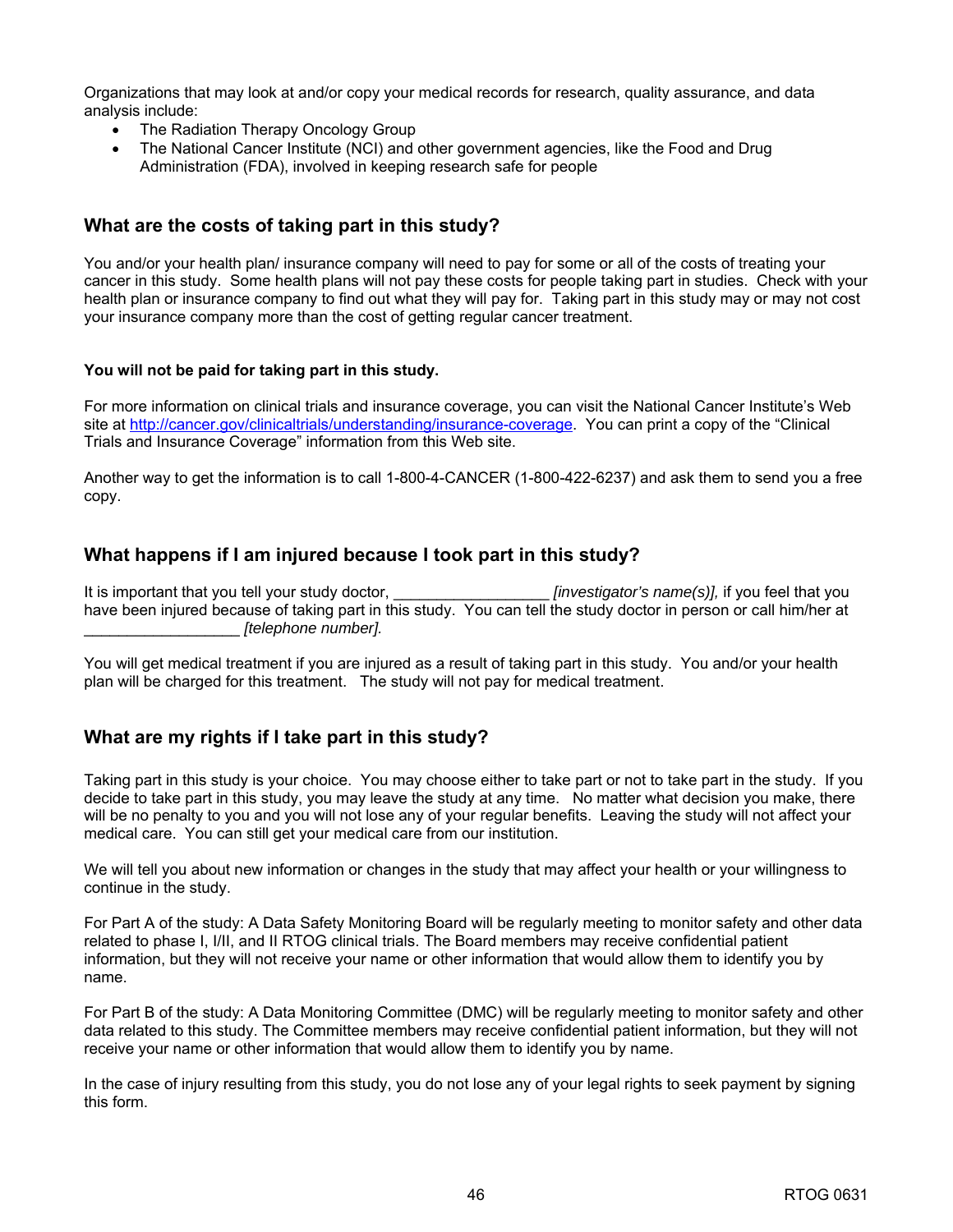# **Who can answer my questions about the study?**

You can talk to your study doctor about any questions or concerns you have about this study. Contact your study doctor  $[name(s)]$  at  $[telephone number].$ 

For questions about your rights while taking part in this study, call the \_\_\_\_\_\_\_\_\_\_\_\_\_\_\_\_\_\_\_\_\_\_\_\_ *[name of center]* Institutional Review Board (a group of people who review the research to protect your rights) at

\_\_\_\_\_\_\_\_\_\_\_\_\_\_\_\_\_\_ *(telephone number). [Note to Local Investigator: Contact information for patient representatives or other individuals in a local institution who are not on the IRB or research team but take calls regarding clinical trial questions can be listed here.]* 

\*You may also call the Operations Office of the NCI Central Institutional Review Board (CIRB) at 888-657-3711 (from the continental US only). *[\*Only applies to sites using the CIRB.]* 

**Please note: This section of the informed consent form is about additional research that is being done with people who are taking part in the main study. You may take part in this additional research if you want to. You can still be a part of the main study even if you say 'no' to taking part in this additional research.** 

**You can say "yes" or "no" to the following study. Below, please mark your choice.** 

# **Quality of Life Study** (For patients in Part B only)

We want to know your view of how your life has been affected by cancer and its treatment. This "quality of life" study looks at how you are feeling physically and emotionally during your cancer treatment. It also looks at your pain, how pain affects how you feel, and how you are able to carry out your day-to-day activities.

This information will help doctors better understand how patients feel during treatments and what effects the treatments are having. In the future, this information may help patients and doctors as they decide which treatment to use to treat cancer.

You will be asked to complete 3 questionnaires at the following times: one before treatment, then at 3, 6. 12, and 24 months from the time you start treatment.

The Questionnaires:

- The Functional Assessment of Cancer Therapy: (FACT-G) studies how you are feeling physically and emotionally during your cancer treatment and how you are able to carry out your day-to day activities.
- The Brief Pain Inventory (BPI) looks at your pain and how pain affects how you feel.
- The EuroQol (EQ-5D) studies both the benefits and the costs of the treatments you will be given on this study. (Note: The researchers will not need patients' social security numbers for this type of cost study).

It takes about 5 to 10 minutes to fill out each questionnaire.

If any questions make you feel uncomfortable, you may skip those questions and not give an answer.

If you decide to take part in this study, the only thing you will be asked to do is fill out the three questionnaires. You may change your mind about completing the questionnaires at any time.

Just like in the main study, we will do our best to make sure that your personal information will be kept private.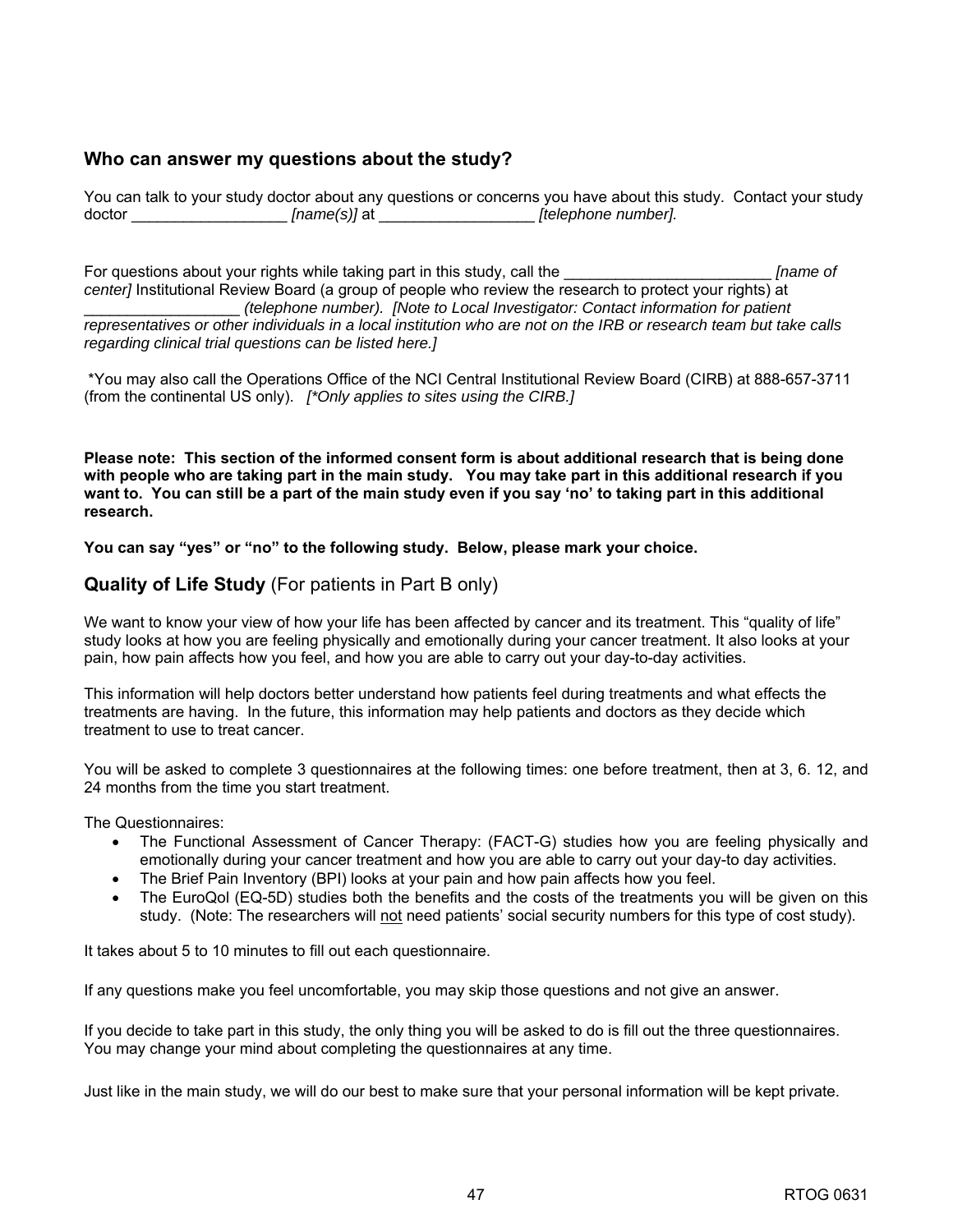**Please circle your answer.** 

**I choose to take part in the Quality of Life Study. I agree to fill out the three Quality of Life Questionnaires**.

**YES** NO

# **About Using Blood and Urine for Research (For patients in Part B only)**

We would like to collect some of your blood and urine for future research. Blood and urine for research will be collected twice, at the same time you are being seen for other tests required in the main part of this study. You will be asked to provide about 3 teaspoons of blood and about 3 teaspoons of urine at the following time points: before treatment and 3 months from the time you start treatment.

The research that may be done with your blood and urine is not designed specifically to help you. It might help people who have cancer and other diseases in the future.

Reports about research done with your blood and urine will not be given to you or your doctor. These reports will not be put in your health record. The research will not have an effect on your care.

# **Things to Think About**

The choice to let us keep the blood and urine for future research is up to you. No matter what you decide to do, it will not affect your care or your participation in the main part of the study.

If you decide now that your blood and urine can be kept for research, you can change your mind at any time. Just contact us and let us know that you do not want us to use your blood and urine. Then any blood or urine that remains will be returned to your doctor/institution.

In the future, people who do research may need to know more about your health. While the doctor/institution may give them reports about your health, it will not give them your name, address, phone number, or any other information that will let the researchers know who you are.

Sometimes blood is used for genetic research (about diseases that are passed on in families). Even if your blood is used for this kind of research, the results will not be put in your health records.

Your blood and urine will be used only for research and will not be sold. The research done with your blood and urine may help to develop new treatments for cancer and other diseases in the future.

# **Benefits**

The benefits of research using blood and urine include learning more about what causes cancer and other diseases, how to prevent them, and how to treat them.

# **Risks**

The greatest risk to you is the release of information from your health records. We will do our best to make sure that your personal information will be kept private. The chance that this information will be given to someone else is very small.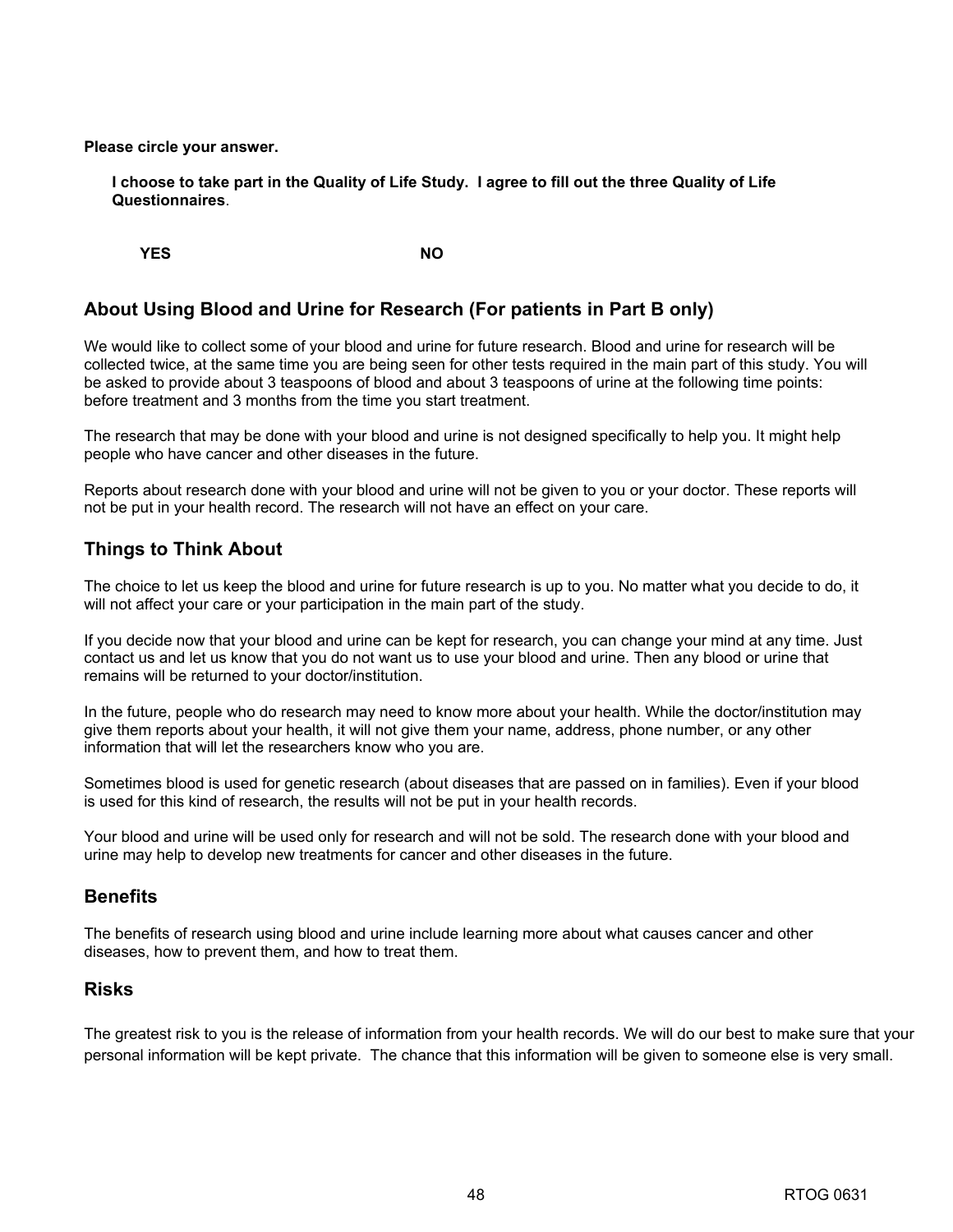# **Making Your Choice**

Please read each sentence below and think about your choice. After reading each sentence, circle "Yes" or "No". If you have any questions, please talk to your doctor or nurse, or call our research review board at \_\_\_\_\_\_\_\_\_\_\_\_\_\_\_\_\_\_\_\_\_\_\_\_\_\_ [IRB's phone number].

No matter what you decide to do, it will not affect your care.

- 1. My specimens may be kept for use in research to learn about, prevent, or treat cancer, as follows:
	- Blood  $\Box$  Yes  $\Box$  No
	- Urine  $\Box$  Yes  $\Box$  No
- 2. My specimens may be kept for use in research to learn about, prevent or treat other health problems (for example: diabetes, Alzheimer's disease, or heart disease), as follows:
	- Blood  $\Box$  Yes  $\Box$  No
	- Urine  $\Box$  Yes  $\Box$  No
- 3. Someone may contact me in the future to ask me to take part in more research.  $\Box$ Yes  $\Box$  No

# **Where can I get more information?**

**You may call the National Cancer Institute's Cancer Information Service at:** 

**1-800-4-CANCER (1-800-422-6237)** or **TTY: 1-800-332-8615**

**You may also visit the NCI Web site at http://cancer.gov/**

- **For NCI's clinical trials information, go to: http://cancer.gov/clinicaltrials/**
- **For NCI's general information about cancer, go to http://cancer.gov/cancerinfo/**

**You will get a copy of this form. If you want more information about this study, ask your study doctor.**

### **Signature**

**I have been given a copy of all \_\_\_\_\_** *[insert total of number of pages]* **pages of this form. I have read it or it has been read to me. I understand the information and have had my questions answered. I agree to take part in this study.** 

**Participant \_\_\_\_\_\_\_\_\_\_\_\_\_\_\_\_\_\_\_\_\_\_\_\_\_\_\_\_\_\_\_\_** 

| <b>Date</b> |  |  |  |  |  |  |  |
|-------------|--|--|--|--|--|--|--|
|             |  |  |  |  |  |  |  |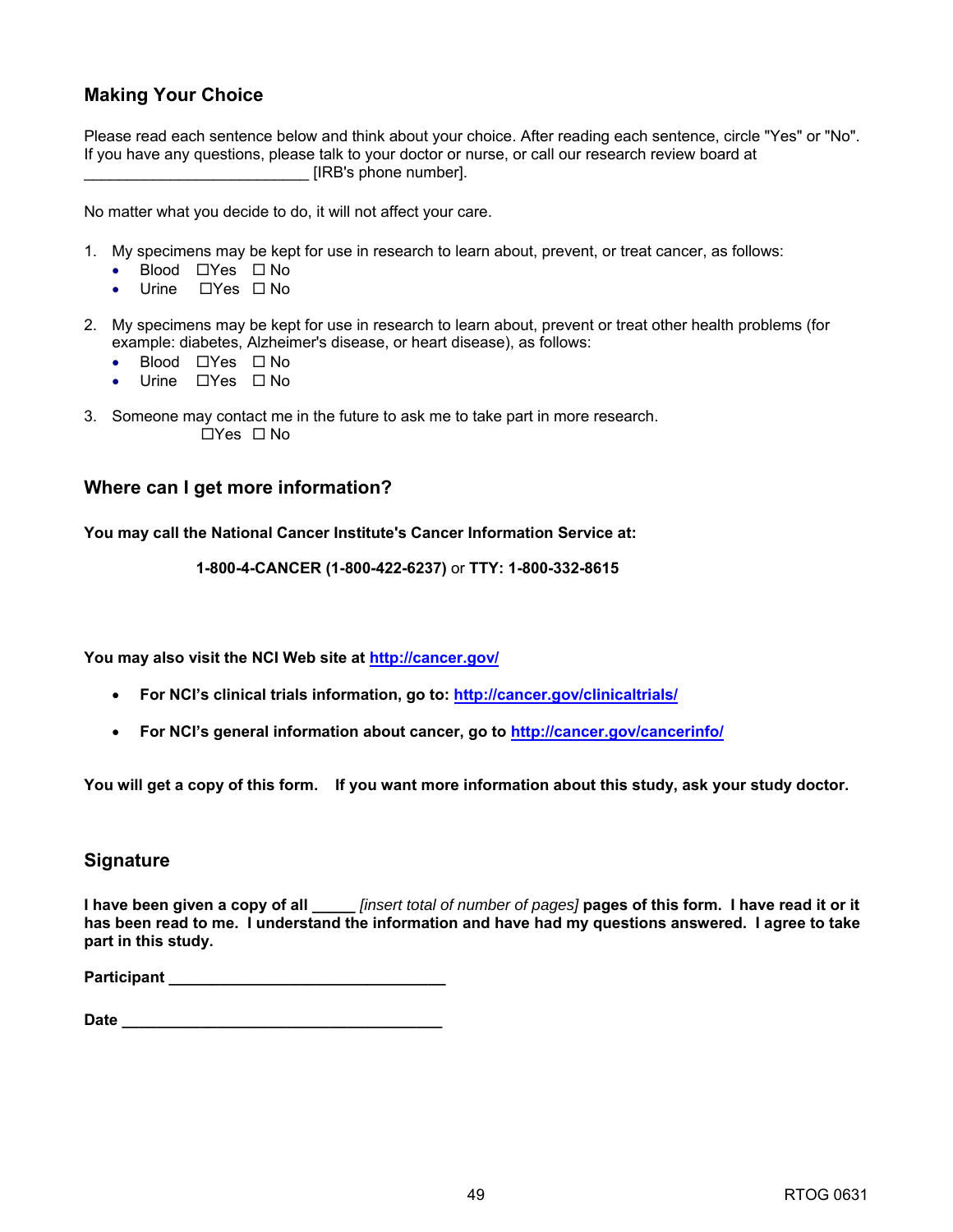### **APPENDIX II**

#### **STUDY PARAMETER TABLE**:

#### **PHASE II COMPONENT**

| Assessments                | Pre-Treatment         | Day of Treatment | Follow-up: At 1 and 3 months<br>from registration |
|----------------------------|-----------------------|------------------|---------------------------------------------------|
| History/physical           | Within 2 wks prior to |                  |                                                   |
|                            | registration          |                  |                                                   |
| Performance status         | <b>Baseline</b>       |                  |                                                   |
| Neurological exam          | Within 1 wk prior to  |                  | x                                                 |
|                            | registration          |                  |                                                   |
| MRI of the spine           | Within 4 wks prior to |                  | At 3 months from registration                     |
|                            | registration          |                  | only                                              |
| Numerical Pain Scale and   | Within 1 wk prior to  |                  |                                                   |
| documentation of patient's | registration          |                  |                                                   |
| pain medication            |                       |                  |                                                   |
| Adverse event evaluation   |                       |                  |                                                   |

**See Phase III Component on next page**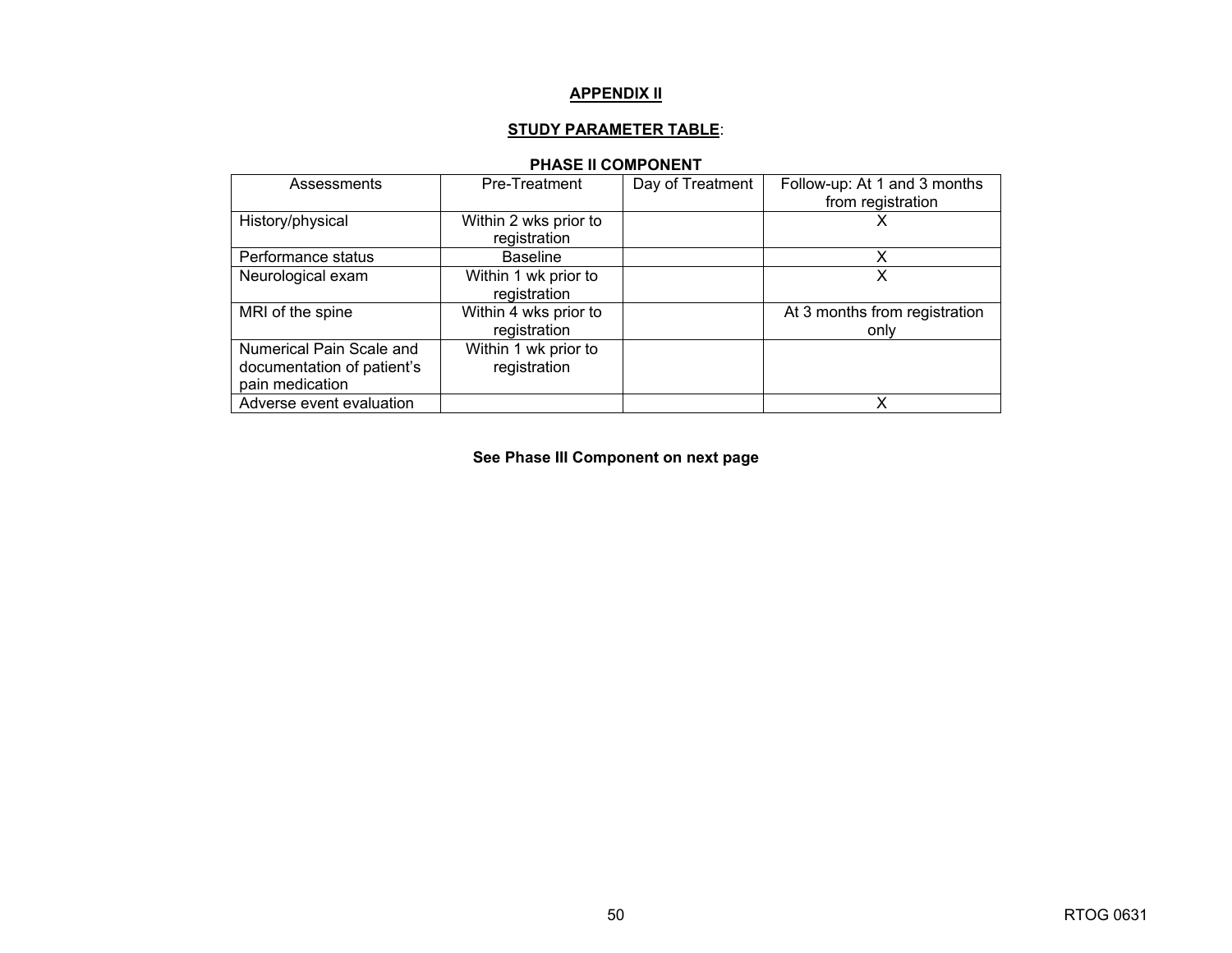### **APPENDIX II**

### **STUDY PARAMETER TABLE**: **Also see Section 11.2 for details**

| Assessments                                                               | Pre-Treatment                            | 1 month from                                                                                                                 | Follow-up: At 3, 6, 12, 24 months from          |
|---------------------------------------------------------------------------|------------------------------------------|------------------------------------------------------------------------------------------------------------------------------|-------------------------------------------------|
|                                                                           |                                          | randomization                                                                                                                | randomization                                   |
| History/physical                                                          | Within 2 wks<br>prior to<br>registration |                                                                                                                              | X                                               |
| Performance status                                                        | <b>Baseline</b>                          |                                                                                                                              | X                                               |
| Neurological exam                                                         | Within 1 wk<br>prior to<br>registration  |                                                                                                                              | X                                               |
| MRI of the spine                                                          | Within 4 wks<br>prior to<br>registration |                                                                                                                              | X                                               |
| Numerical Pain Scale and<br>documentation of patient's pain<br>medication | Within 1 wk<br>prior to<br>registration  | (On the day of<br>treatment)<br>(At home: At 1, 2,<br>and 3 weeks; bring<br>to clinic at 1 month)<br>In clinic at 1<br>month | X                                               |
| FACT-G (FA), BPI (QL), EQ-5D (HP)                                         | <b>Baseline</b>                          |                                                                                                                              | At 3, 6, 12 and 24 months from<br>randomization |
| Adverse event evaluation                                                  |                                          | X                                                                                                                            |                                                 |
| Blood & urine for banking and<br>translational research                   | Recommended                              |                                                                                                                              | Recommended at 3 months from<br>randomization   |

#### **PHASE III COMPONENT**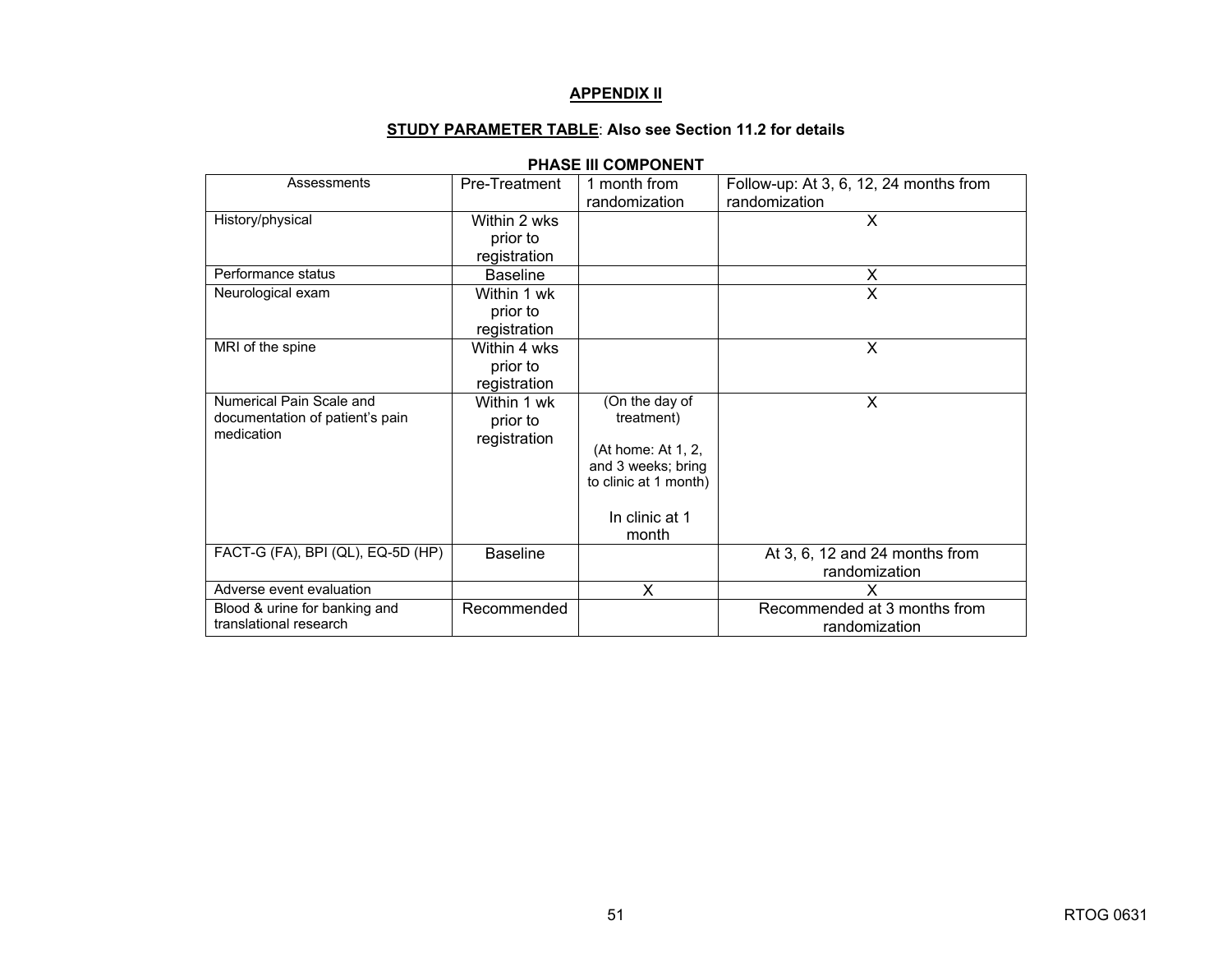# **APPENDIX III**

# **ZUBROD PERFORMANCE SCALE**

| 0 | Fully active, able to carry on all predisease activities without restriction                                                                                      |
|---|-------------------------------------------------------------------------------------------------------------------------------------------------------------------|
| 1 | Restricted in physically strenuous activity but ambulatory and able to carry<br>work of a light or sedentary nature. For example, light housework, office<br>work |
| 2 | Ambulatory and capable of all self-care but unable to carry out any work<br>activities. Up and about more than 50% of waking hours                                |
| 3 | Capable of only limited self-care, confined to bed or chair 50% or more of<br>waking hours                                                                        |
| 4 | Completely disabled. Cannot carry on self-care. Totally confined to bed or                                                                                        |
| 5 | <b>Death</b>                                                                                                                                                      |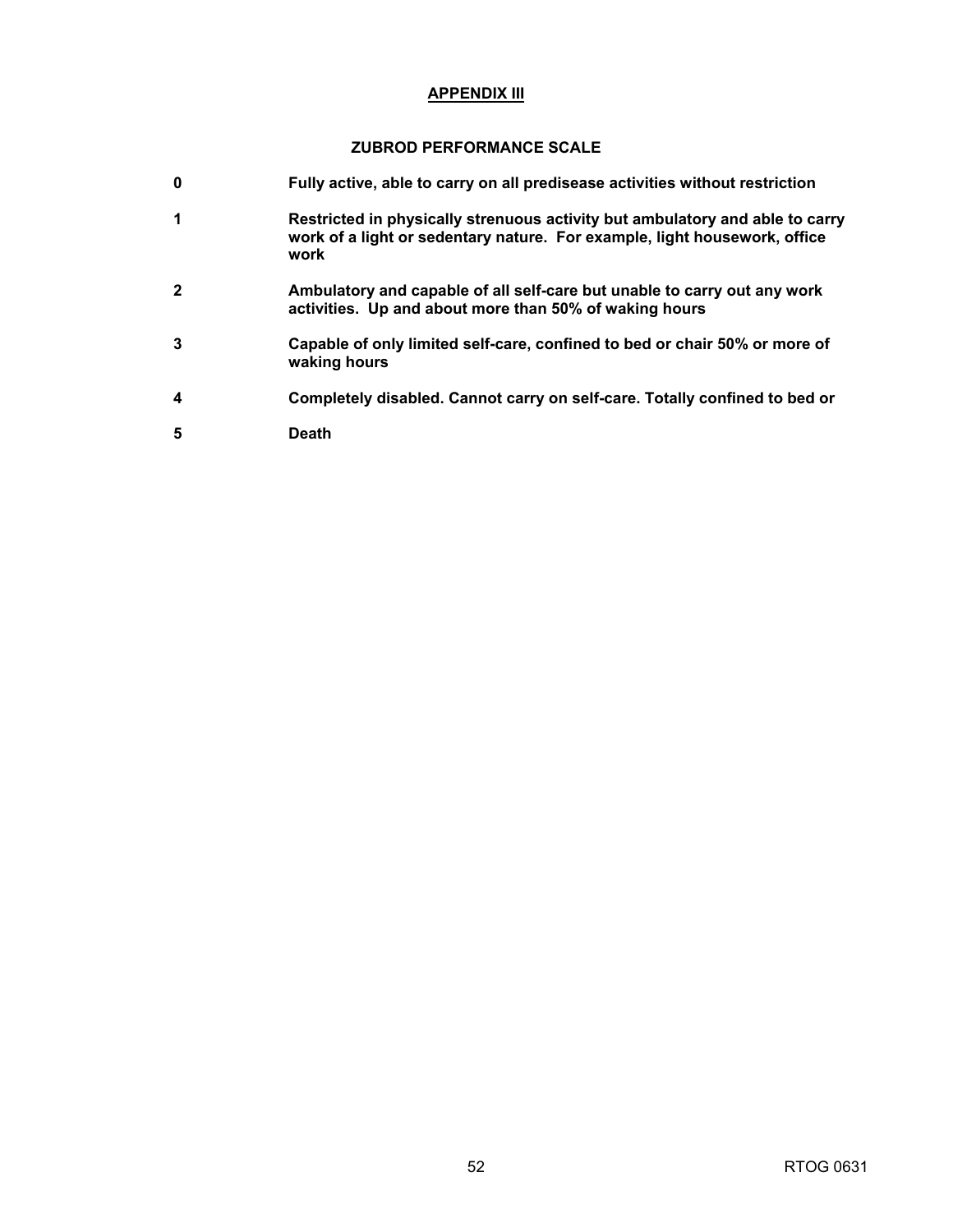### **APPENDIX IV**

### **RTOG 0631 Neurological Examination**



**3. Muscle strength of the extremities: (Mark 0-5 strength for each)** 

| <b>Arm Muscles</b>               |                  | <b>Strength</b> |      | Leg muscles                           |             | <b>Strength</b> |      |
|----------------------------------|------------------|-----------------|------|---------------------------------------|-------------|-----------------|------|
|                                  |                  | <b>Right</b>    | Left |                                       |             | <b>Right</b>    | Left |
| <b>Deltoid</b>                   | C5/6             |                 |      | <b>Iliopsoas</b>                      | L2/3/4      |                 |      |
| <b>Biceps</b>                    | C <sub>5/6</sub> |                 |      | Quadriceps                            | L2/3/4      |                 |      |
| <b>Triceps</b>                   | C6/7/8           |                 |      | <b>Hamstrings</b>                     | L4/5/S      |                 |      |
| <b>Digit Flex (hand</b><br>grip) | C7/8/T           |                 |      | <b>Ant Tibialis</b>                   | L4/5        |                 |      |
| <b>Interossei</b>                | C8/T1            |                 |      | <b>Gastrocnemius</b><br><b>Soleus</b> | L5/S1/<br>2 |                 |      |

### **Modified MRC grade of muscle strength**

- **5 Normal strength**
- **5- Equivocal, barely detectable weakness**
- **4+ Definite, but slight weakness**
- **4 Able to move against gravity with resistance**
- **3 Able to move against gravity without resistance**
- **2 Active movement without gravity**
- **1 Flicker or trace of movement.**
- **0 No palpable muscle contraction**

### **Continued on next page**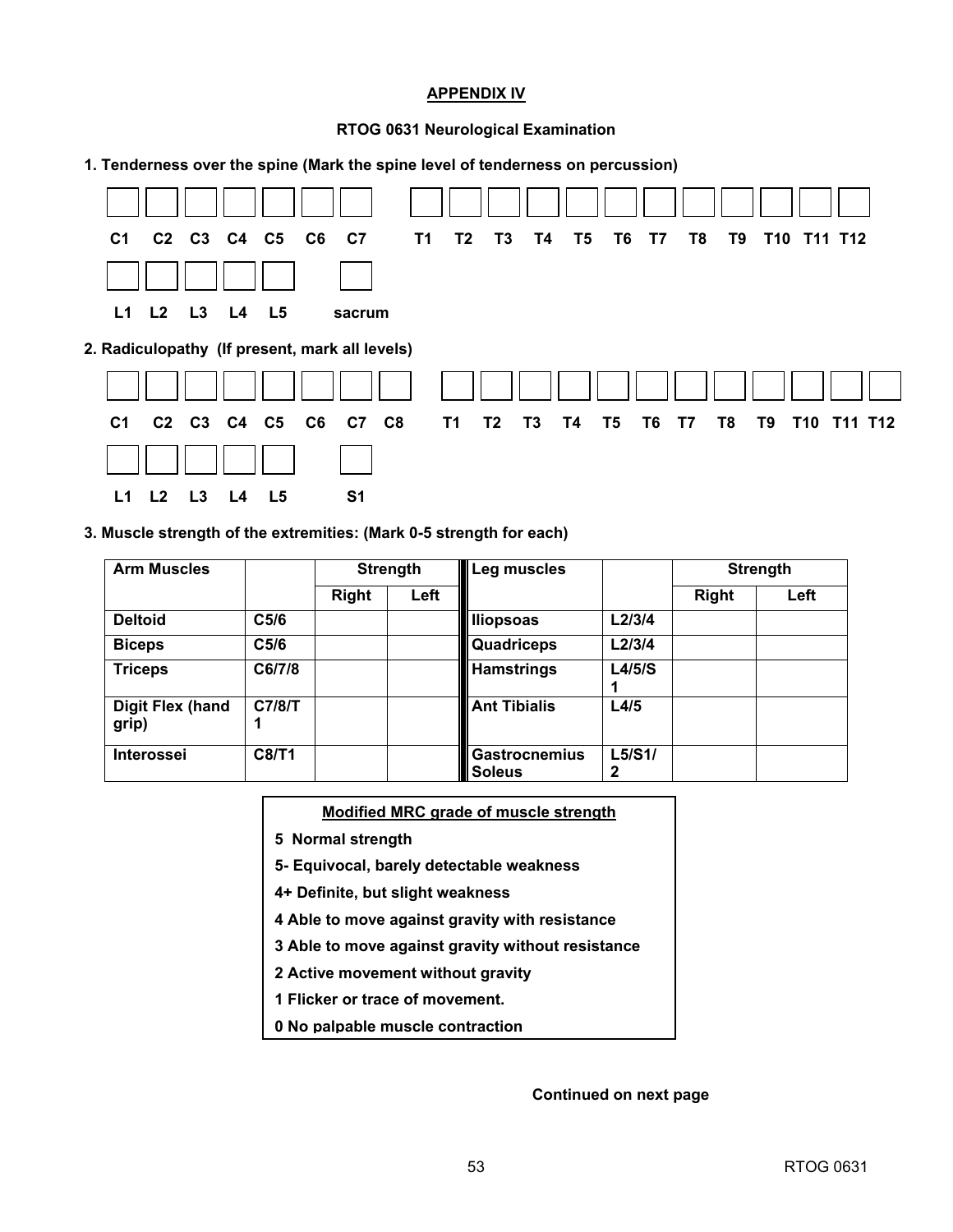### **APPENDIX IV** (Continued)

### **RTOG 0631 Neurological Examination**

### **4. Sensory change; Pinprick (Mark normal or decreased)**

|                  | Arm          |      |              | <b>Trunk</b> | Leg          |      |  |
|------------------|--------------|------|--------------|--------------|--------------|------|--|
|                  | <b>Right</b> | Left | <b>Right</b> | Left         | <b>Right</b> | Left |  |
| <b>Normal</b>    |              |      |              |              |              |      |  |
| <b>Decreased</b> |              |      |              |              |              |      |  |
|                  |              |      |              |              |              |      |  |

**5. Urinary incontinence (in patients who had initial abnormality or developed new symptom)** 

**Yes\_\_\_\_\_\_\_ or No\_\_\_\_\_\_\_** 

**6. Anal sphincter tone (in patients who had initial abnormality or developed new symptom)** 

Normal Decreased or None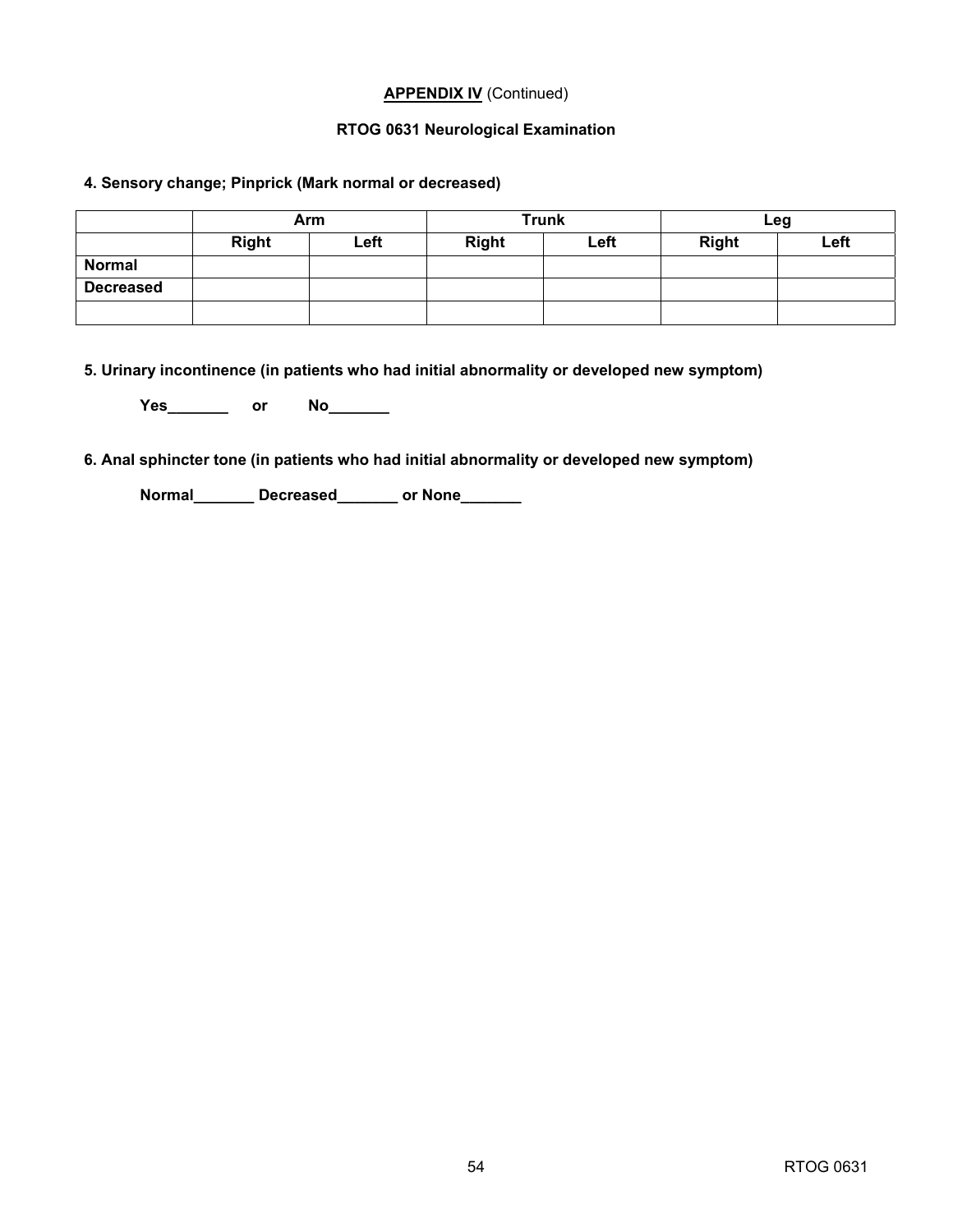### **APPENDIX V (11/6/09)**

### **BLOOD COLLECTION KIT INSTRUCTIONS**

**Instructions** for use of serum, plasma, or buffy coat collection kit (collected as required by protocol):

This kit includes:

- Twelve (12) 1 ml cryovials
- Biohazard bags
- Absorbent shipping material
- Styrofoam container (inner)
- Cardboard shipping (outer) box
- Pre-paid shipping label(s)
- UN 3373 Sticker
- UN 1895 Drv Ice Sticker

### **Serum (if requested):**

 $\Box$  Using four (4) or more 1 ml cryovials, label them with the RTOG study and case number, collection date and time, and clearly mark cryovials "serum".

### Process:

- 1. Allow one red top tube to clot for 30 minutes at room temperature.
- 2. Spin in a standard clinical centrifuge at 3000g at 4° Celsius for 30 minutes.
- 3. Aliquot 0.5-1 ml serum into each cryovial labeled with RTOG study and case numbers, collection date/time, time point collected, and clearly mark specimen as "serum".
- 4. Place cryovials into biohazard bag and store serum frozen until ready to ship. See below for storage conditions.

### **PLEASE MAKE SURE THAT EVERY SPECIMEN IS LABELED.**

### **Plasma (If requested):**

 $\Box$  Using four (4) or more 1 ml cryovials, label them with the RTOG study and case number, collection date and time, and clearly mark cryovials "plasma".

### Process:

- 1. After collection, invert tube(s) multiple times to ensure adequate mixing of EDTA.
- 2. Centrifuge specimen(s) within one hour of collection in a standard clinical centrifuge at 3000g at  $4^{\circ}$ Celsius for 30 minutes.
- 3. If the interval between specimen collection and processing is anticipated to be greater than one hour, keep specimen on ice until centrifuging is done.
- 4. Carefully pipette and aliquot 0.5-1 ml plasma into each cryovial labeled with RTOG study and case numbers, collection date/time, time point collected and clearly mark specimen as "plasma".
- 5. Place cryovials into biohazard bag and store plasma frozen until ready to ship. See below for storage conditions.

### **PLEASE MAKE SURE THAT EVERY SPECIMEN IS LABELED.**

### **Buffy coat (if requested):**

*For a visual explanation of Buffy coat, please refer to the diagram below.* 

 Using one (1) or more 1 ml cryovials, label them with the RTOG study and case number, collection date and time, and clearly mark cryovial(s) "buffy coat".

### Process:

- 1. Centrifuge EDTA (purple top) tube within one hour of collection in a standard clinical centrifuge at 3000g at 4° Celsius for 30 minutes.
- 2. If the interval between specimen collection and processing is anticipated to be greater than one hour, keep specimen on ice until centrifuging is done.
- **3.** Carefully remove plasma close to the buffy coat and set plasma aside (*can be used to send plasma samples – see above instructions*). **(continued on next page)**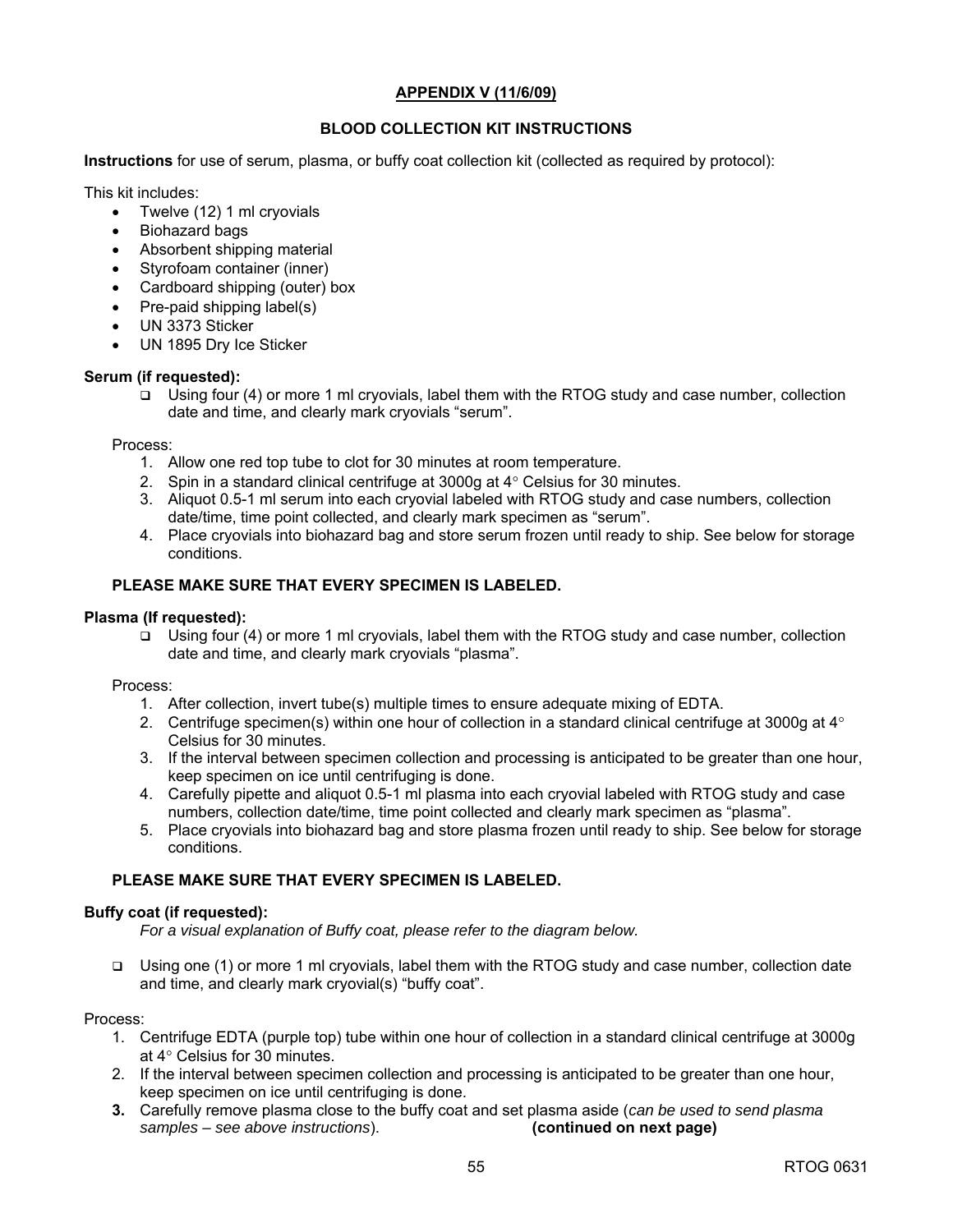### **APPENDIX V** (Continued)

### **RTOG BLOOD COLLECTION KIT INSTRUCTIONS**

- 4. Remove the buffy coat cells carefully and place into cryovials labeled "buffy coat" (*it is okay if a few packed red cells are inadvertently collected in the process*). Clearly mark the tubes with date/time of collection and time point collected.
- 5. Place cryovials into biohazard bag and store buffy coat frozen until ready to ship. See below for storage conditions.



# **PLEASE MAKE SURE THAT EVERY SPECIMEN IS LABELED.**

Storage:

- □ Store at  $-80^{\circ}$ C (-70 $^{\circ}$ C to -90 $^{\circ}$ C) until ready to ship.
	- If a -80°C Freezer is not available,
		- Samples can be stored short term in a -20°C freezer (non-frost free preferred) for up to one week (please ship out Monday-Wednesday only).

**OR:** 

 Samples can be stored in plenty of dry ice for up to one week, replenishing daily (please ship out on Monday-Wednesday only).

**OR:** 

- Samples can be stored in liquid nitrogen vapor phase (ship out Monday-Wednesday only).
- Please indicate on Specimen Transmittal Form the storage conditions used and time stored.

### \*RTOG labels are obtained at the time of patient registration. **PLEASE MAKE SURE THAT EVERY SPECIMEN IS LABELED.**

Shipping/Mailing:

- □ Include all RTOG paperwork in pocket of biohazard bag.
- Ship specimens overnight Monday-Wednesday. (Monday-Tuesday for Canada). Avoid shipping on a weekend or around a holiday.
- Place frozen specimens and the absorbent shipping material in the Styrofoam cooler and fill with dry ice (if appropriate; double-check temperature sample shipping temperature). Ship ambient specimens in a separate envelope/cooler. Place Styrofoam coolers into outer cardboard box, and attach shipping label to outer cardboard box.
- *Multiple cases may be shipped in the same cooler, but make sure each one is in a separate bag and that there is still plenty of space for 10 lbs of dry ice.*

### **Ship: Specimens and all paper work as follows:**

**Courier Address (FedEx, UPS, etc.): For Frozen Specimens RTOG Biospecimen Resource University of California San Francisco 1657 Scott Street, Room 223 San Francisco, CA 94115**

**For questions, call 415-476-RTOG (7864) or e-mail: RTOG@ucsf.edu**